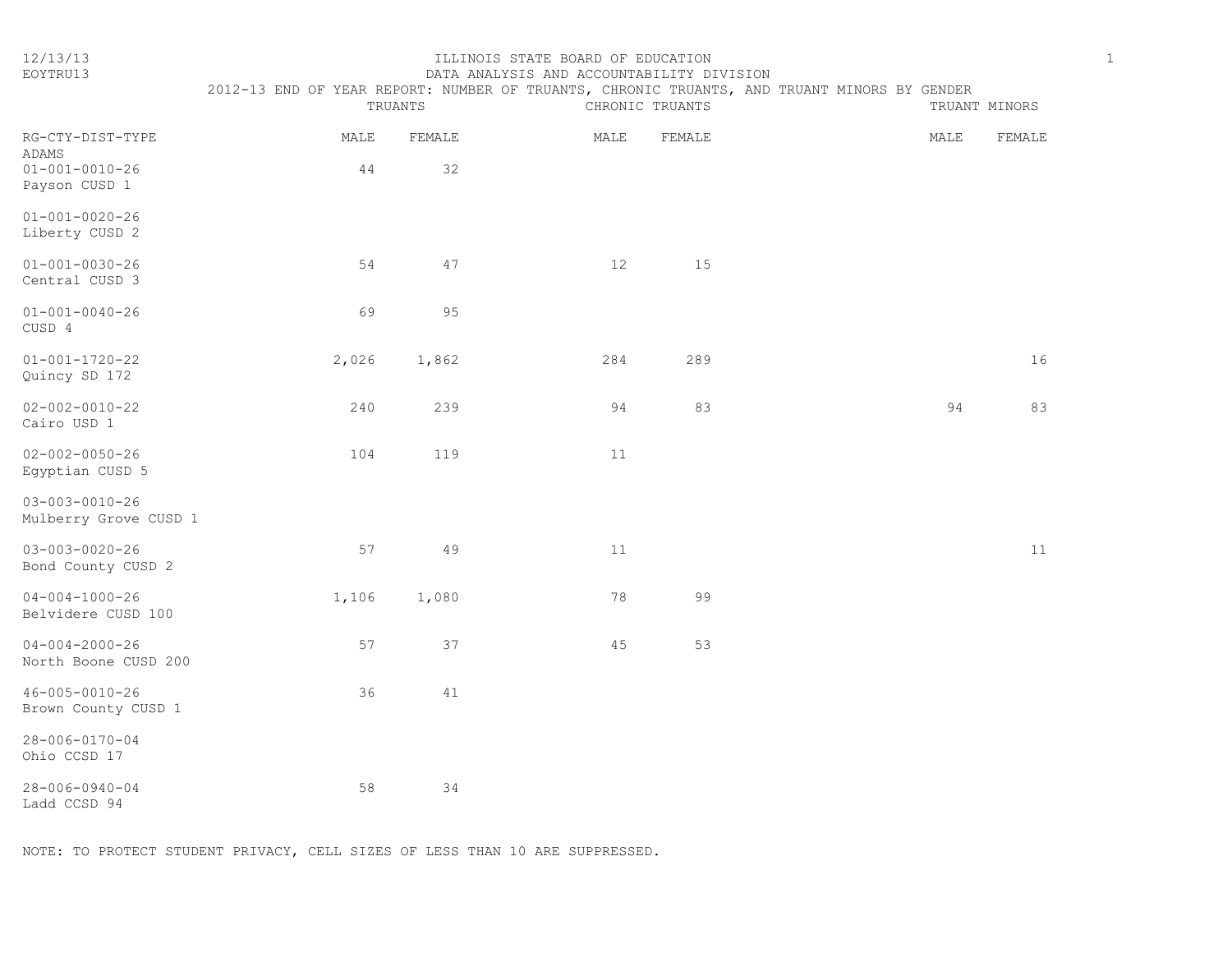| 12/13/13<br>EOYTRU13                                | ILLINOIS STATE BOARD OF EDUCATION<br>DATA ANALYSIS AND ACCOUNTABILITY DIVISION<br>2012-13 END OF YEAR REPORT: NUMBER OF TRUANTS, CHRONIC TRUANTS, AND TRUANT MINORS BY GENDER<br>TRUANTS<br>CHRONIC TRUANTS<br>TRUANT MINORS |        |                   |        |  |      |        |
|-----------------------------------------------------|------------------------------------------------------------------------------------------------------------------------------------------------------------------------------------------------------------------------------|--------|-------------------|--------|--|------|--------|
| RG-CTY-DIST-TYPE<br>28-006-0980-02<br>Dalzell SD 98 | MALE                                                                                                                                                                                                                         | FEMALE | MALE              | FEMALE |  | MALE | FEMALE |
| $28 - 006 - 0990 - 04$<br>Spring Valley CCSD 99     | 192                                                                                                                                                                                                                          | 181    | 27                | 19     |  | 20   | 20     |
| 28-006-1030-22<br>DePue USD 103                     |                                                                                                                                                                                                                              |        |                   |        |  |      |        |
| 28-006-1150-02<br>Princeton ESD 115                 | 51                                                                                                                                                                                                                           | 47     | 24                | 24     |  |      |        |
| 28-006-3030-26<br>La Moille CUSD 303                |                                                                                                                                                                                                                              |        |                   |        |  |      |        |
| $28 - 006 - 3400 - 26$<br>Bureau Valley CUSD 340    | 18                                                                                                                                                                                                                           | 18     | $12 \overline{ }$ | 15     |  |      |        |
| $28 - 006 - 5000 - 15$<br>Princeton HSD 500         | 54                                                                                                                                                                                                                           | 54     | 13                | 17     |  |      |        |
| 28-006-5020-17<br>Hall HSD 502                      | 36                                                                                                                                                                                                                           | 30     |                   |        |  |      |        |
| $28 - 006 - 5050 - 16$<br>Ohio CHSD 505             |                                                                                                                                                                                                                              |        |                   |        |  |      |        |
| $40 - 007 - 0400 - 26$<br>Calhoun CUSD 40           | 86                                                                                                                                                                                                                           | 69     | 27                | 24     |  |      |        |
| $40 - 007 - 0420 - 26$<br>Brussels CUSD 42          |                                                                                                                                                                                                                              |        |                   |        |  |      |        |
| $08 - 008 - 3080 - 26$<br>Eastland CUSD 308         |                                                                                                                                                                                                                              |        |                   |        |  |      |        |
| $08 - 008 - 3140 - 26$<br>West Carroll CUSD 314     | 44                                                                                                                                                                                                                           | 48     |                   |        |  |      |        |
| 46-009-0150-26<br>Beardstown CUSD 15                | 320                                                                                                                                                                                                                          | 243    | 34                | 32     |  | 225  | 166    |
| 46-009-2620-26<br>A-C Central CUSD 262              | 13                                                                                                                                                                                                                           | 17     |                   |        |  |      |        |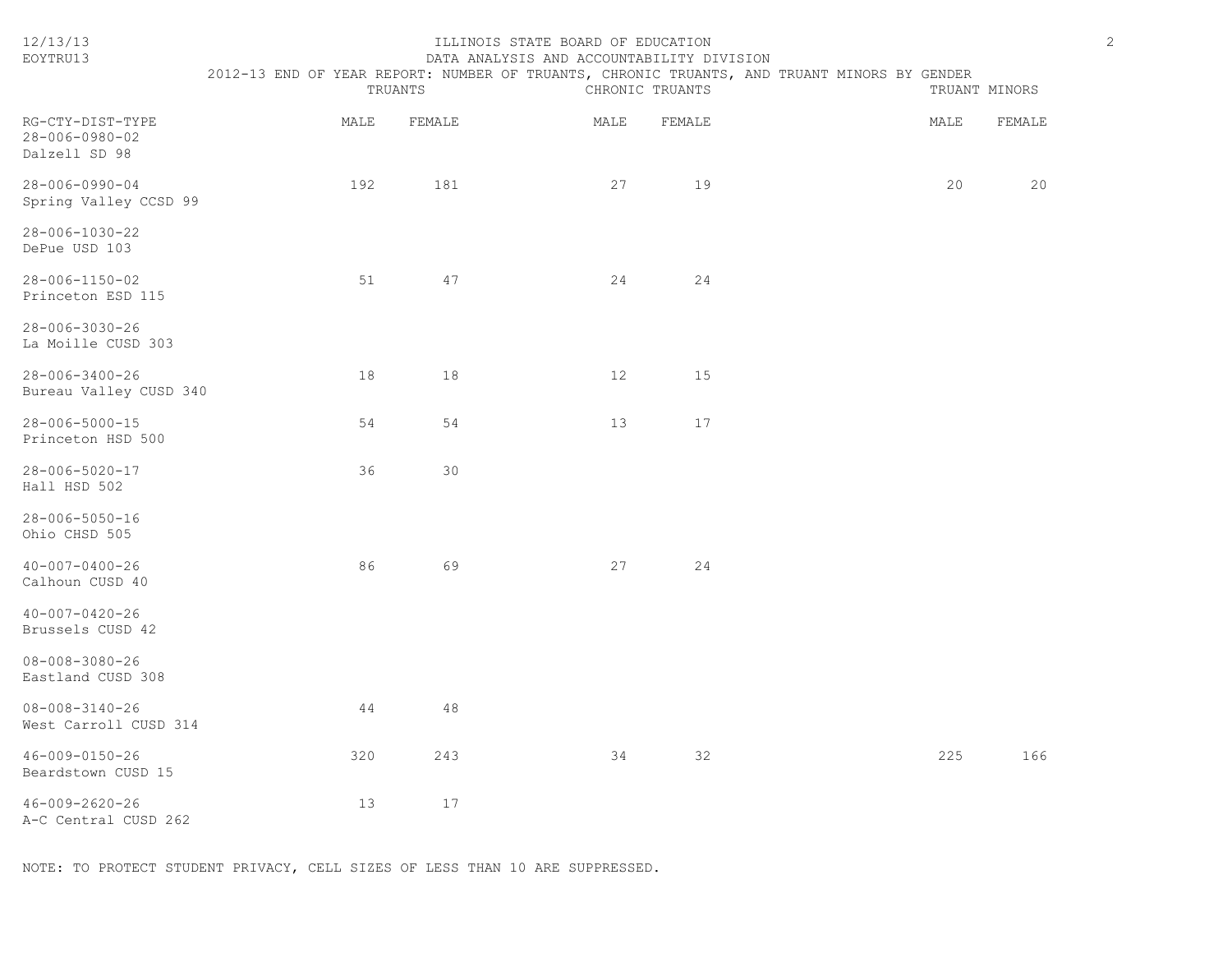#### 12/13/13 ILLINOIS STATE BOARD OF EDUCATION 3 EOYTRU13 DATA ANALYSIS AND ACCOUNTABILITY DIVISION

| v |
|---|
|   |
|   |
| ٦ |

|                                                             | 2012-13 END OF YEAR REPORT: NUMBER OF TRUANTS, CHRONIC TRUANTS, AND TRUANT MINORS BY GENDER | TRUANTS | CHRONIC TRUANTS |        | TRUANT MINORS |                 |
|-------------------------------------------------------------|---------------------------------------------------------------------------------------------|---------|-----------------|--------|---------------|-----------------|
| RG-CTY-DIST-TYPE<br>$09 - 010 - 0010 - 26$<br>Fisher CUSD 1 | MALE                                                                                        | FEMALE  | MALE            | FEMALE | MALE          | FEMALE          |
| $09 - 010 - 0030 - 26$<br>Mahomet-Seymour CUSD 3            | 61                                                                                          | 25      |                 |        |               |                 |
| $09 - 010 - 0040 - 26$<br>Champaign CUSD 4                  | 2,378                                                                                       | 2,292   | 430             | 392    |               |                 |
| 09-010-0070-26<br>Tolono CUSD 7                             |                                                                                             |         |                 |        |               |                 |
| $09 - 010 - 0080 - 26$<br>Heritage CUSD 8                   |                                                                                             |         |                 |        |               |                 |
| $09 - 010 - 1160 - 22$<br>Urbana SD 116                     | 963                                                                                         | 987     | 173             | 182    | 173           | 182             |
| $09 - 010 - 1300 - 04$<br>Thomasboro CCSD 130               |                                                                                             |         |                 |        |               |                 |
| 09-010-1370-02<br>Rantoul City SD 137                       | 82                                                                                          | 63      | 40              | 34     |               |                 |
| $09 - 010 - 1880 - 04$<br>Gifford CCSD 188                  |                                                                                             |         |                 |        |               |                 |
| $09 - 010 - 1930 - 17$<br>Rantoul Township HSD 193          | 35                                                                                          | 36      | 24              | 20     |               |                 |
| $09 - 010 - 3050 - 16$<br>St Joseph Ogden CHSD 305          |                                                                                             |         |                 |        |               |                 |
| $10 - 011 - 0010 - 26$<br>Morrisonville CUSD 1              | 15                                                                                          |         |                 |        |               |                 |
| $10 - 011 - 0030 - 26$<br>Taylorville CUSD 3                | 161                                                                                         | 99      | 41              | 31     | 20            | 12 <sup>°</sup> |
| $10 - 011 - 0040 - 26$<br>Edinburg CUSD 4                   |                                                                                             |         |                 |        |               |                 |
| $10 - 011 - 0080 - 26$<br>Pana CUSD 8                       | 17                                                                                          | 26      | 13              | 12     | 13            | 12 <sup>°</sup> |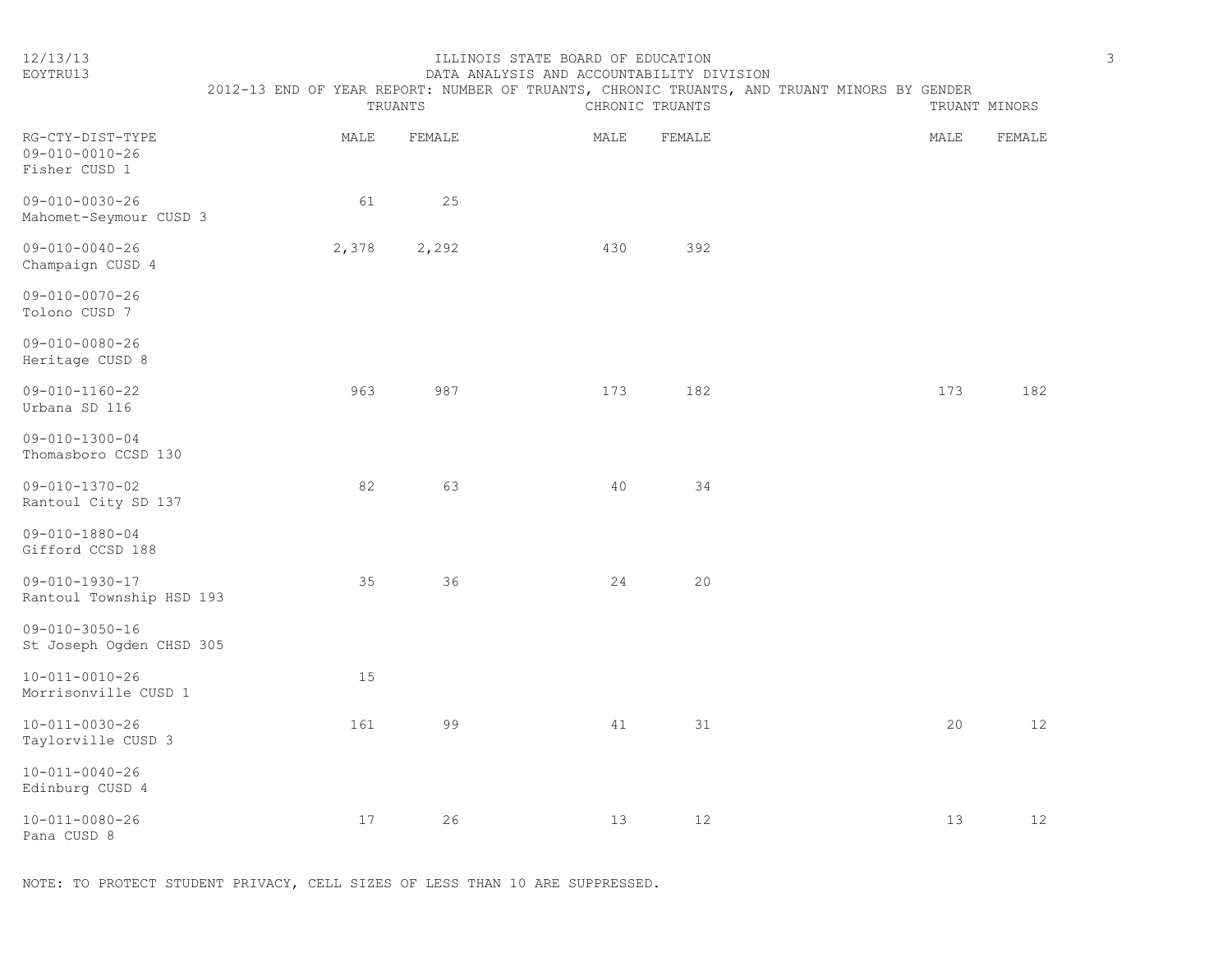# ILLINOIS STATE BOARD OF EDUCATION 4

EOYTRU13 DATA ANALYSIS AND ACCOUNTABILITY DIVISION 2012-13 END OF YEAR REPORT: NUMBER OF TRUANTS, CHRONIC TRUANTS, AND TRUANT MINORS BY GENDER<br>TRUANTS CHRONIC TRUANTS CHRONIC TRUANTS

|                                                                |            | TRUANTS      |            | CHRONIC TRUANTS |      | TRUANT MINORS |  |  |
|----------------------------------------------------------------|------------|--------------|------------|-----------------|------|---------------|--|--|
| RG-CTY-DIST-TYPE<br>$10 - 011 - 0140 - 24$<br>South Fork SD 14 | MALE<br>82 | FEMALE<br>94 | MALE<br>17 | FEMALE<br>14    | MALE | FEMALE        |  |  |
| $11 - 012 - 002C - 26$<br>Marshall CUSD 2C                     |            |              | 10         | 19              |      |               |  |  |
| 11-012-003C-26<br>Martinsville CUSD 3C                         | 40         | 30           |            |                 |      |               |  |  |
| $11 - 012 - 004C - 26$<br>Casey-Westfield CUSD 4C              | 69         | 69           |            |                 |      |               |  |  |
| 12-013-0100-26<br>Clay City CUSD 10                            | 69         | 65           |            |                 |      |               |  |  |
| $12 - 013 - 0250 - 26$<br>North Clay CUSD 25                   | 32         | 34           | 18         | 19              |      |               |  |  |
| $12 - 013 - 0350 - 26$<br>Flora CUSD 35                        | 96         | 92           | 20         | 10              |      |               |  |  |
| $13 - 014 - 0010 - 26$<br>Carlyle CUSD 1                       | 11         |              |            | 14              |      |               |  |  |
| $13 - 014 - 0030 - 26$<br>Wesclin CUSD 3                       | 64         | 70           |            |                 |      |               |  |  |
| $13 - 014 - 0120 - 04$<br>Breese ESD 12                        | 45         | 43           |            |                 |      |               |  |  |
| $13 - 014 - 0600 - 02$<br>Germantown SD 60                     |            |              |            |                 |      |               |  |  |
| $13 - 014 - 0710 - 16$<br>Central CHSD 71                      | 48         | 35           |            |                 |      |               |  |  |
| 13-014-1860-02<br>North Wamac SD 186                           | 25         | 13           |            |                 |      |               |  |  |
| $11 - 015 - 0010 - 26$<br>Charleston CUSD 1                    | 488        | 432          | 66         | 59              |      |               |  |  |
| $11 - 015 - 0020 - 26$                                         | 444        | 347          | 111        | 61              | 55   | 41            |  |  |

Mattoon CUSD 2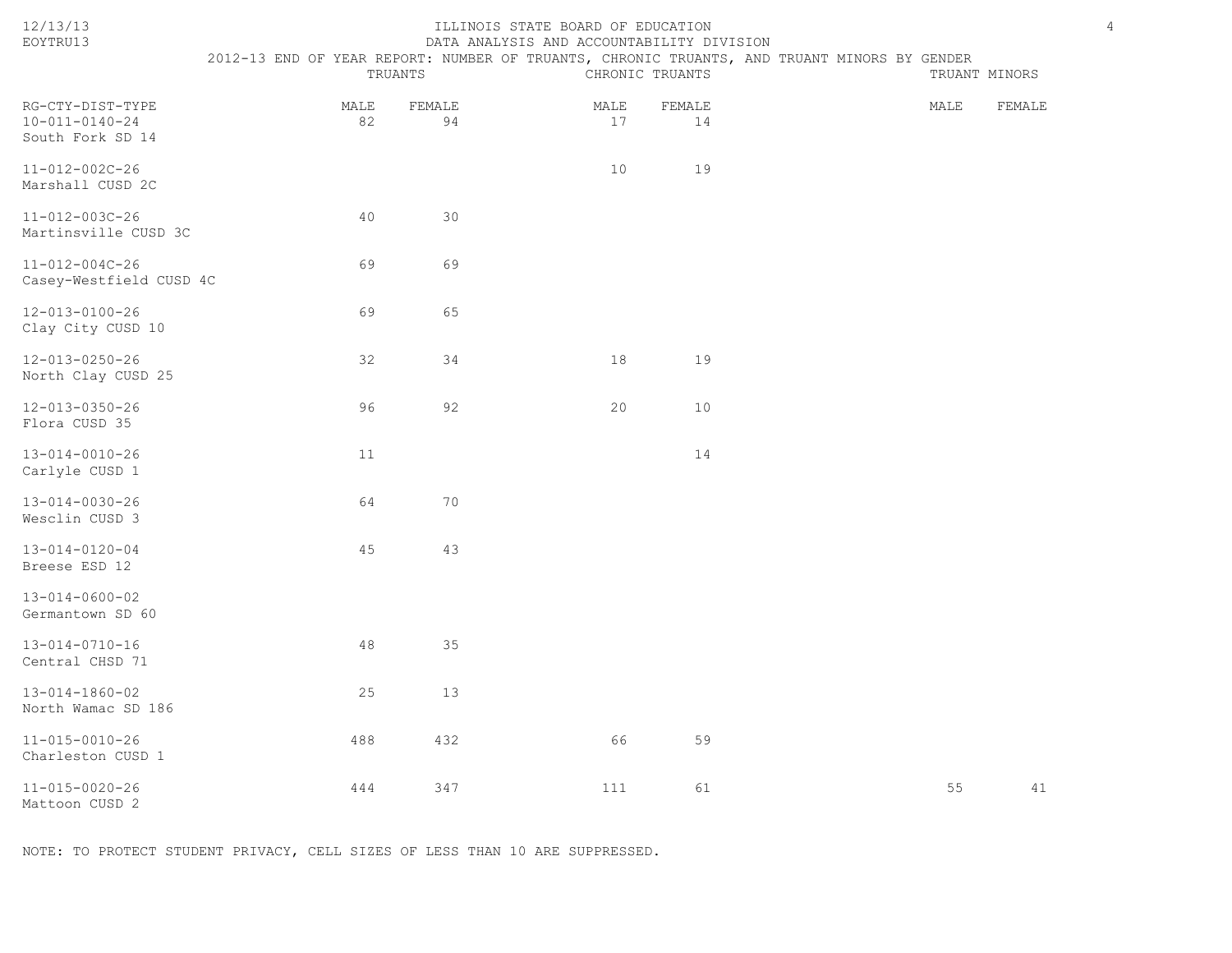| 12/13/13<br>EOYTRU13                                         | 2012-13 END OF YEAR REPORT: NUMBER OF TRUANTS, CHRONIC TRUANTS, AND TRUANT MINORS BY GENDER | TRUANTS | ILLINOIS STATE BOARD OF EDUCATION<br>DATA ANALYSIS AND ACCOUNTABILITY DIVISION | CHRONIC TRUANTS |        |  | TRUANT MINORS | $\overline{5}$ |
|--------------------------------------------------------------|---------------------------------------------------------------------------------------------|---------|--------------------------------------------------------------------------------|-----------------|--------|--|---------------|----------------|
| RG-CTY-DIST-TYPE<br>$11 - 015 - 0050 - 26$<br>Oakland CUSD 5 | MALE                                                                                        | 11      | FEMALE<br>12                                                                   | MALE            | FEMALE |  | MALE          | FEMALE         |
| $11 - 015 - 8010 - 60$<br>Eastern IL Area of Spec Educ       |                                                                                             | 74      | 17                                                                             | 38              | 11     |  | 61            |                |
| $05 - 016 - 0150 - 04$<br>Palatine CCSD 15                   | 3,181                                                                                       |         | 3,111                                                                          | 265             | 252    |  |               |                |
| $05 - 016 - 0210 - 04$<br>Wheeling CCSD 21                   |                                                                                             | 75      | 71                                                                             |                 | 14     |  |               |                |
| $05 - 016 - 0270 - 02$<br>Northbrook ESD 27                  |                                                                                             | 281     | 248                                                                            | 17              | 14     |  |               |                |
| $05 - 016 - 0310 - 02$<br>West Northfield SD 31              |                                                                                             |         |                                                                                |                 |        |  |               |                |
| $05 - 016 - 0340 - 04$<br>Glenview CCSD 34                   |                                                                                             |         |                                                                                |                 |        |  |               |                |
| $05 - 016 - 0540 - 04$<br>Schaumburg CCSD 54                 | 1,345                                                                                       |         | 1,177                                                                          | 141             | 119    |  |               |                |
| $05 - 016 - 0590 - 04$<br>Comm Cons SD 59                    |                                                                                             | 788     | 799                                                                            | 39              | 60     |  |               |                |
| $05 - 016 - 0620 - 04$<br>CCSD 62                            |                                                                                             | 216     | 215                                                                            | 61              | 74     |  |               |                |
| $05 - 016 - 0640 - 04$<br>Park Ridge CCSD 64                 |                                                                                             |         |                                                                                |                 |        |  |               |                |
| $05 - 016 - 0650 - 04$<br>Evanston CCSD 65                   | 2,401                                                                                       |         | 2,387                                                                          | 335             | 267    |  | 335           | 267            |
| $05 - 016 - 0650 - 61$<br>Evanston Dists 65/202 Jnt Agr      |                                                                                             |         |                                                                                |                 |        |  |               |                |
| $05 - 016 - 2020 - 17$<br>Evanston Twp HSD 202               |                                                                                             | 913     | 917                                                                            | 164             | 145    |  | 164           | 145            |
| $05 - 016 - 2030 - 17$<br>New Trier Twp HSD 203              |                                                                                             | 145     | 49                                                                             |                 |        |  |               |                |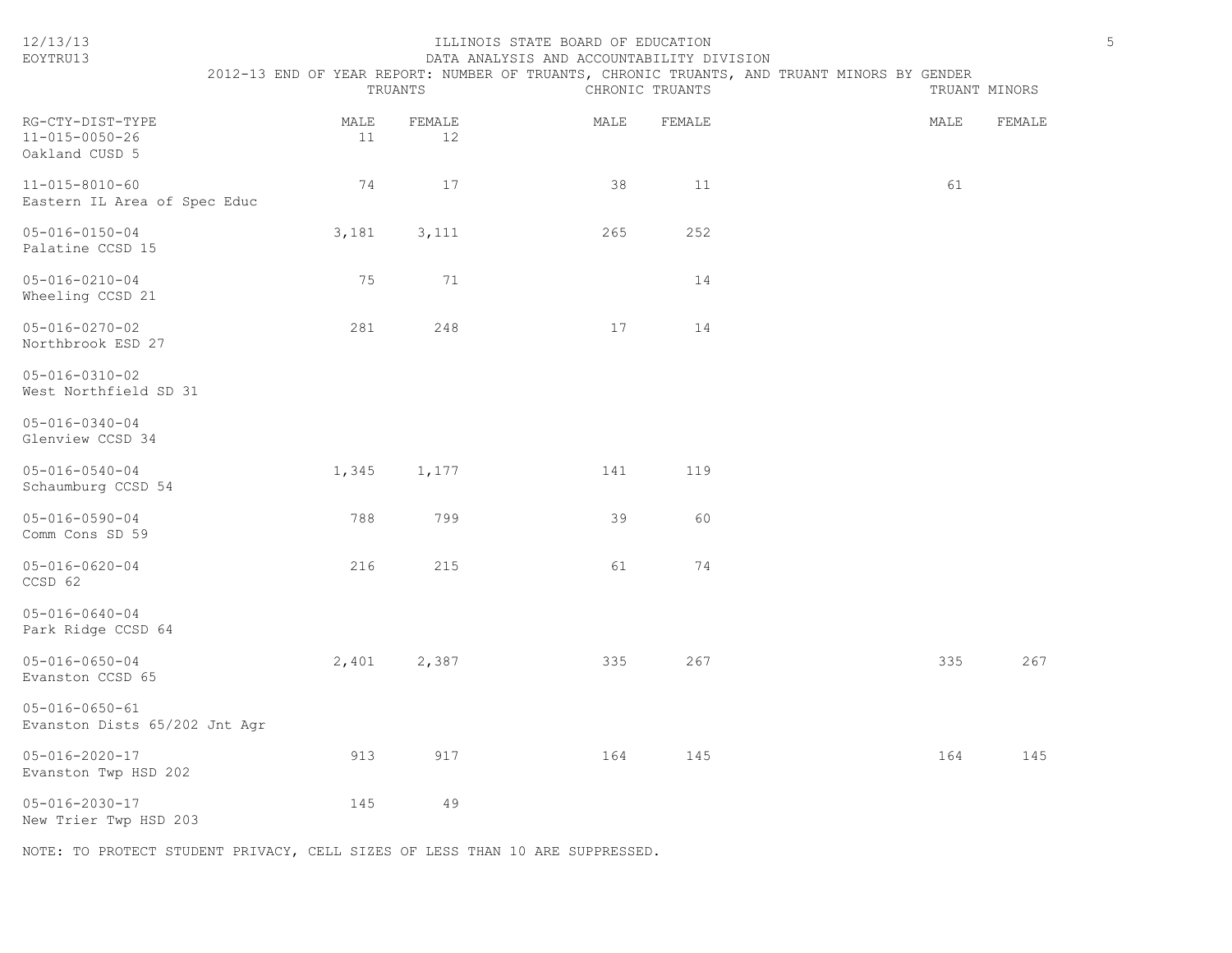| 12/13/13<br>EOYTRU13                                                 | 6<br>ILLINOIS STATE BOARD OF EDUCATION<br>DATA ANALYSIS AND ACCOUNTABILITY DIVISION<br>2012-13 END OF YEAR REPORT: NUMBER OF TRUANTS, CHRONIC TRUANTS, AND TRUANT MINORS BY GENDER<br>TRUANTS<br>CHRONIC TRUANTS<br>TRUANT MINORS |                 |             |               |  |             |               |  |  |
|----------------------------------------------------------------------|-----------------------------------------------------------------------------------------------------------------------------------------------------------------------------------------------------------------------------------|-----------------|-------------|---------------|--|-------------|---------------|--|--|
| RG-CTY-DIST-TYPE<br>$05 - 016 - 2070 - 17$<br>Maine Township HSD 207 | MALE<br>3,220                                                                                                                                                                                                                     | FEMALE<br>3,028 | MALE<br>279 | FEMALE<br>250 |  | MALE<br>190 | FEMALE<br>191 |  |  |
| $05 - 016 - 2110 - 17$<br>Township HSD 211                           | 504                                                                                                                                                                                                                               | 375             | 115         | 86            |  | 146         | 95            |  |  |
| $05 - 016 - 2140 - 17$<br>Township HSD 214                           | 3,468                                                                                                                                                                                                                             | 3,005           | 310         | 198           |  |             |               |  |  |
| $05 - 016 - 2190 - 17$<br>Niles Twp CHSD 219                         | 1,508                                                                                                                                                                                                                             | 1,286           | 94          | 64            |  |             |               |  |  |
| $05 - 016 - 2250 - 17$<br>Northfield Twp HSD 225                     | 248                                                                                                                                                                                                                               | 218             | 70          | 56            |  | 70          | 56            |  |  |
| $05 - 016 - 8050 - 60$<br>NW Suburban Spec Educ Org                  |                                                                                                                                                                                                                                   |                 |             |               |  |             |               |  |  |
| $05 - 016 - 8070 - 60$<br>Niles Twp District for Spec Educ           |                                                                                                                                                                                                                                   |                 |             |               |  |             |               |  |  |
| $06 - 016 - 0810 - 02$<br>Schiller Park SD 81                        |                                                                                                                                                                                                                                   |                 |             |               |  |             |               |  |  |
| $06 - 016 - 0830 - 02$<br>Mannheim SD 83                             | 40                                                                                                                                                                                                                                | 30              | 44          | 32            |  | 34          | 24            |  |  |
| $06 - 016 - 0855 - 02$<br>River Grove SD 85-5                        | 148                                                                                                                                                                                                                               | 116             | 37          | 29            |  |             |               |  |  |
| $06 - 016 - 0870 - 02$<br>Berkeley SD 87                             |                                                                                                                                                                                                                                   |                 |             |               |  |             |               |  |  |
| $06 - 016 - 0880 - 02$<br>Bellwood SD 88                             |                                                                                                                                                                                                                                   |                 |             |               |  |             |               |  |  |
| $06 - 016 - 0890 - 02$<br>Maywood-Melrose Park-Broadview 89          | 1,798                                                                                                                                                                                                                             | 1,603           | 608         | 575           |  |             |               |  |  |
| $06 - 016 - 0910 - 02$<br>Forest Park SD 91                          |                                                                                                                                                                                                                                   |                 |             |               |  |             |               |  |  |
| $06 - 016 - 0920 - 02$<br>Lindop SD 92                               |                                                                                                                                                                                                                                   |                 |             |               |  |             |               |  |  |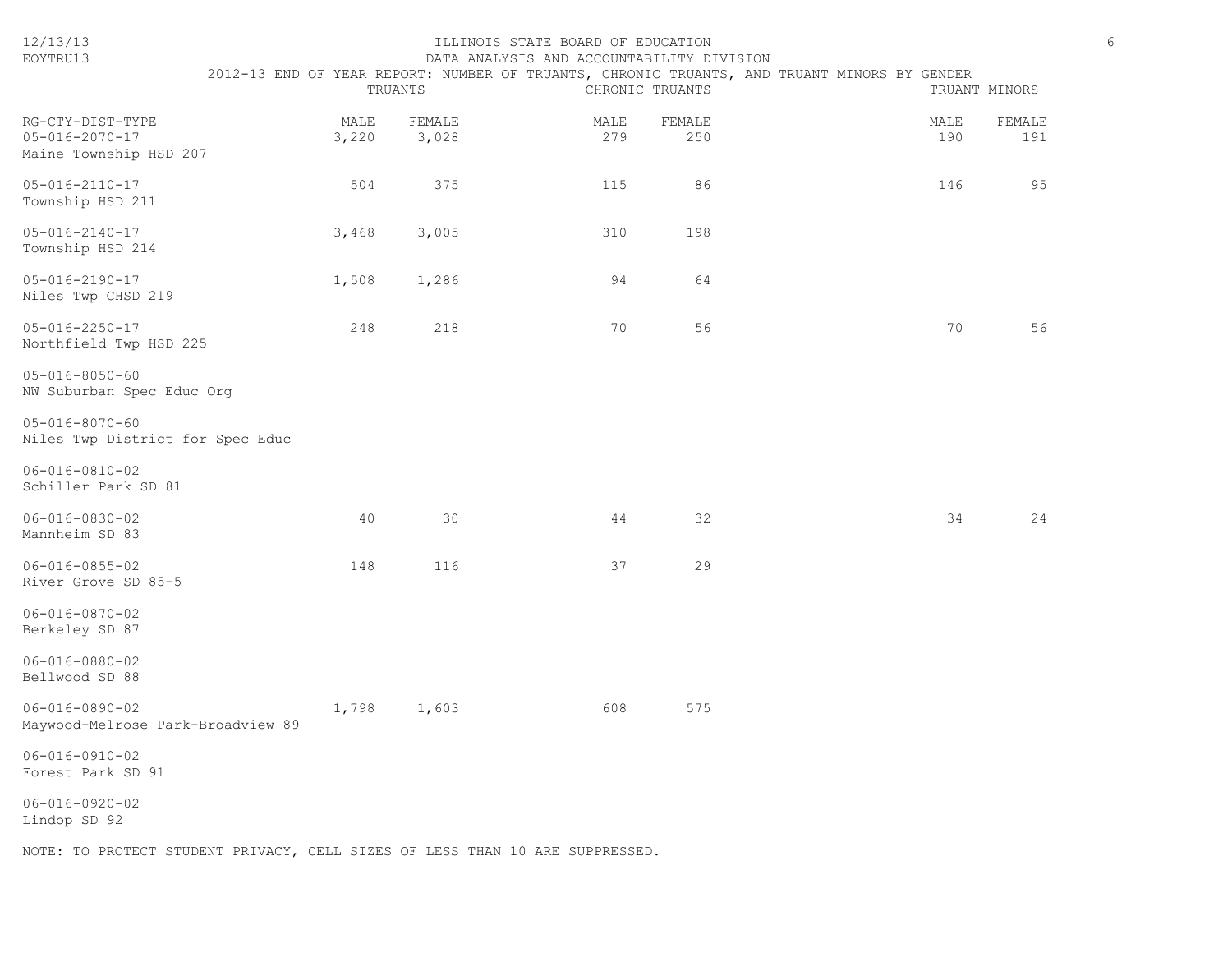| EOYTRU13                                                      | DATA ANALYSIS AND ACCOUNTABILITY DIVISION |               |            |                 |                                                                                             |               |  |  |  |  |
|---------------------------------------------------------------|-------------------------------------------|---------------|------------|-----------------|---------------------------------------------------------------------------------------------|---------------|--|--|--|--|
|                                                               |                                           | TRUANTS       |            | CHRONIC TRUANTS | 2012-13 END OF YEAR REPORT: NUMBER OF TRUANTS, CHRONIC TRUANTS, AND TRUANT MINORS BY GENDER | TRUANT MINORS |  |  |  |  |
| RG-CTY-DIST-TYPE<br>$06 - 016 - 0970 - 02$<br>Oak Park ESD 97 | MALE<br>471                               | FEMALE<br>428 | MALE<br>32 | FEMALE<br>24    | MALE                                                                                        | FEMALE        |  |  |  |  |
| $06 - 016 - 0980 - 02$<br>Berwyn North SD 98                  | 479                                       | 421           | 81         | 50              | 64                                                                                          | 46            |  |  |  |  |
| $06 - 016 - 0990 - 02$<br>Cicero SD 99                        | 4,010                                     | 4,029         | 592        | 694             |                                                                                             |               |  |  |  |  |
| $06 - 016 - 1000 - 02$<br>Berwyn South SD 100                 | 496                                       | 433           | 51         | 48              | 25                                                                                          | 25            |  |  |  |  |
| $06 - 016 - 1030 - 02$<br>Lyons SD 103                        | 651                                       | 604           | 59         | 47              |                                                                                             |               |  |  |  |  |
| $06 - 016 - 2000 - 13$<br>Oak Park - River Forest SD 200      | 514                                       | 469           | 95         | 62              | 95                                                                                          | 62            |  |  |  |  |
| $06 - 016 - 2010 - 17$<br>J S Morton HSD 201                  | 1,661                                     | 1,376         | 1,032      | 846             | 172                                                                                         | 114           |  |  |  |  |
| $06 - 016 - 2040 - 17$<br>Lyons Twp HSD 204                   | 308                                       | 208           | 59         | 39              | 59                                                                                          | 39            |  |  |  |  |
| $06 - 016 - 2080 - 17$<br>Riverside-Brookfield Twp SD 208     | 212                                       | 166           | 49         | 23              | 16                                                                                          | 12            |  |  |  |  |
| $06 - 016 - 2090 - 17$<br>Proviso Twp HSD 209                 | 1,349                                     | 1,307         | 624        | 528             | 1,349                                                                                       | 1,307         |  |  |  |  |
| $06 - 016 - 2120 - 16$<br>Leyden CHSD 212                     | 195                                       | 176           | 17         | 10              |                                                                                             |               |  |  |  |  |
| $06 - 016 - 2340 - 16$<br>Ridgewood CHSD 234                  | 27                                        | 16            |            |                 |                                                                                             |               |  |  |  |  |
| $06 - 016 - 4010 - 26$<br>Elmwood Park CUSD 401               | 191                                       | 165           | 18         |                 | 17                                                                                          |               |  |  |  |  |
| $06 - 016 - 8030 - 60$<br>Proviso Area Exceptional Child      | 19                                        | 10            |            |                 |                                                                                             |               |  |  |  |  |
| $07 - 016 - 1040 - 02$<br>Summit SD 104                       | 113                                       | 128           | 21         | 13              |                                                                                             |               |  |  |  |  |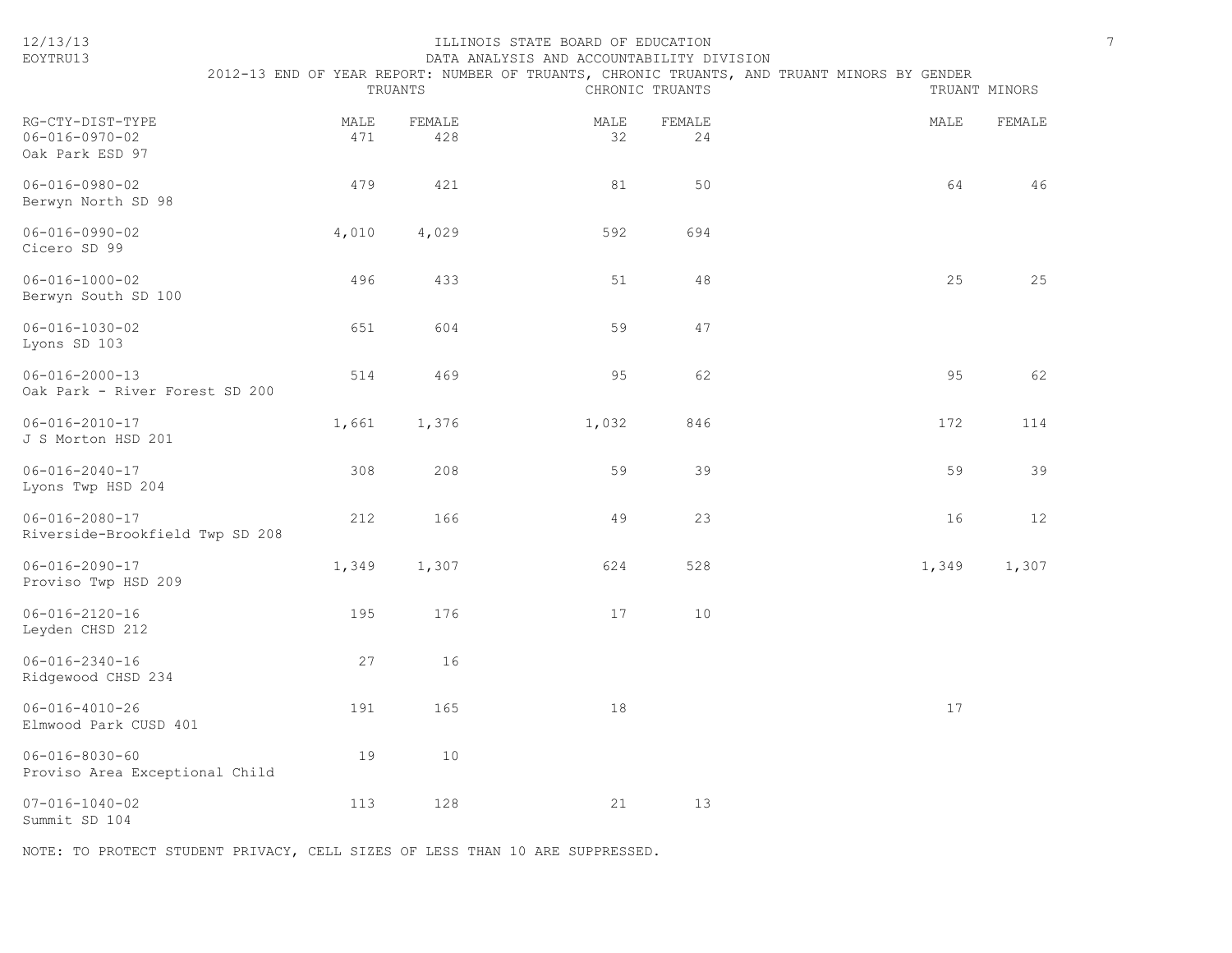| 12/13/13<br>EOYTRU13                                                | ILLINOIS STATE BOARD OF EDUCATION<br>DATA ANALYSIS AND ACCOUNTABILITY DIVISION |  |            |              |  |  |                 |                                                                                             |  |  | $\,8\,$ |               |  |
|---------------------------------------------------------------------|--------------------------------------------------------------------------------|--|------------|--------------|--|--|-----------------|---------------------------------------------------------------------------------------------|--|--|---------|---------------|--|
|                                                                     |                                                                                |  | TRUANTS    |              |  |  | CHRONIC TRUANTS | 2012-13 END OF YEAR REPORT: NUMBER OF TRUANTS, CHRONIC TRUANTS, AND TRUANT MINORS BY GENDER |  |  |         | TRUANT MINORS |  |
| RG-CTY-DIST-TYPE<br>$07 - 016 - 1090 - 02$<br>Indian Springs SD 109 |                                                                                |  | MALE<br>78 | FEMALE<br>60 |  |  | MALE            | FEMALE                                                                                      |  |  | MALE    | FEMALE        |  |
| $07 - 016 - 1170 - 02$<br>North Palos SD 117                        |                                                                                |  |            |              |  |  |                 |                                                                                             |  |  |         |               |  |
| $07 - 016 - 1220 - 02$<br>Ridgeland SD 122                          |                                                                                |  | 37         | 38           |  |  |                 |                                                                                             |  |  |         |               |  |
| $07 - 016 - 1230 - 02$<br>Oak Lawn-Hometown SD 123                  |                                                                                |  |            |              |  |  |                 |                                                                                             |  |  |         |               |  |
| $07 - 016 - 1240 - 02$<br>Evergreen Park ESD 124                    |                                                                                |  | 90         | 76           |  |  |                 |                                                                                             |  |  |         |               |  |
| $07 - 016 - 1250 - 02$<br>Atwood Heights SD 125                     |                                                                                |  |            |              |  |  |                 |                                                                                             |  |  |         |               |  |
| $07 - 016 - 1260 - 02$<br>Alsip-Hazlgrn-Oaklwn SD 126               |                                                                                |  |            |              |  |  |                 |                                                                                             |  |  |         |               |  |
| $07 - 016 - 1270 - 02$<br>Worth SD 127                              |                                                                                |  |            |              |  |  |                 |                                                                                             |  |  |         |               |  |
| $07 - 016 - 1275 - 02$<br>Chicago Ridge SD 127-5                    |                                                                                |  | 125        | 105          |  |  | 10              |                                                                                             |  |  |         |               |  |
| $07 - 016 - 1280 - 02$<br>Palos Heights SD 128                      |                                                                                |  |            |              |  |  |                 |                                                                                             |  |  |         |               |  |
| $07 - 016 - 1300 - 02$<br>Cook County SD 130                        |                                                                                |  | 682        | 674          |  |  | 78              | 67                                                                                          |  |  |         |               |  |
| $07 - 016 - 1320 - 02$<br>Calumet Public SD 132                     |                                                                                |  | 117        | 169          |  |  | 90              | 74                                                                                          |  |  |         |               |  |
| $07 - 016 - 1330 - 02$<br>Gen George Patton SD 133                  |                                                                                |  |            |              |  |  |                 |                                                                                             |  |  |         |               |  |
| $07 - 016 - 1400 - 02$<br>Kirby SD 140                              |                                                                                |  | 25         | 20           |  |  |                 |                                                                                             |  |  |         |               |  |
| $07 - 016 - 1420 - 61$<br>Southwest Cook Coop Spec Ed               |                                                                                |  |            |              |  |  |                 |                                                                                             |  |  |         |               |  |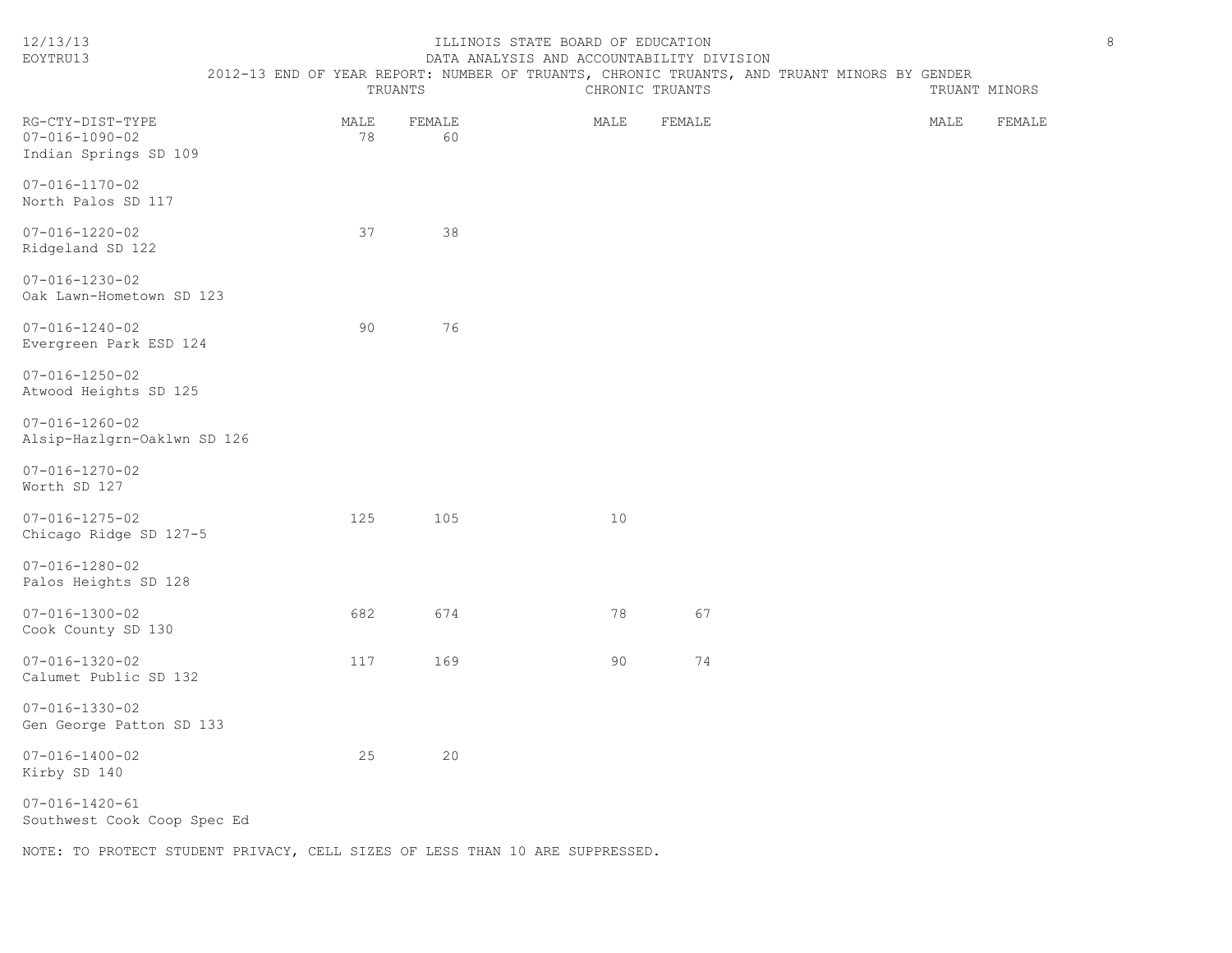| 12/13/13<br>EOYTRU13                                            |      | TRUANTS | ILLINOIS STATE BOARD OF EDUCATION<br>DATA ANALYSIS AND ACCOUNTABILITY DIVISION<br>2012-13 END OF YEAR REPORT: NUMBER OF TRUANTS, CHRONIC TRUANTS, AND TRUANT MINORS BY GENDER | CHRONIC TRUANTS |      | 9<br>TRUANT MINORS |
|-----------------------------------------------------------------|------|---------|-------------------------------------------------------------------------------------------------------------------------------------------------------------------------------|-----------------|------|--------------------|
| RG-CTY-DIST-TYPE<br>$07 - 016 - 1430 - 02$<br>Midlothian SD 143 | MALE | FEMALE  | MALE                                                                                                                                                                          | FEMALE          | MALE | FEMALE             |
| $07 - 016 - 1435 - 02$<br>Posen-Robbins ESD 143-5               | 196  | 162     | 162                                                                                                                                                                           | 176             |      |                    |
| $07 - 016 - 1440 - 02$<br>Prairie-Hills ESD 144                 |      |         |                                                                                                                                                                               |                 |      |                    |
| $07 - 016 - 1450 - 02$<br>Arbor Park SD 145                     |      |         |                                                                                                                                                                               |                 |      |                    |
| $07 - 016 - 1470 - 02$<br>W Harvey-Dixmoor PSD 147              | 225  | 197     | 147                                                                                                                                                                           | 101             |      |                    |
| $07 - 016 - 1480 - 02$<br>Dolton SD 148                         | 59   | 53      |                                                                                                                                                                               |                 |      |                    |
| $07 - 016 - 1490 - 02$<br>Dolton SD 149                         |      |         |                                                                                                                                                                               |                 |      |                    |
| $07 - 016 - 1500 - 02$<br>South Holland SD 150                  | 33   | 31      | 23                                                                                                                                                                            | 46              |      |                    |
| $07 - 016 - 1500 - 61$<br>Exc Children Have Opportunities       | 93   | 27      | 115                                                                                                                                                                           | 46              | 74   | 27                 |
| $07 - 016 - 1510 - 02$<br>South Holland SD 151                  | 10   |         |                                                                                                                                                                               |                 |      |                    |
| $07 - 016 - 1520 - 02$<br>Harvey SD 152                         | 458  | 447     | 54                                                                                                                                                                            | 79              | 22   | 26                 |
| $07 - 016 - 1550 - 02$<br>Calumet City SD 155                   |      |         |                                                                                                                                                                               |                 |      |                    |
| $07 - 016 - 1560 - 02$<br>Lincoln ESD 156                       | 260  | 257     | 74                                                                                                                                                                            | 57              | 21   | 12                 |
| $07 - 016 - 1570 - 02$<br>Hoover-Schrum Memorial SD 157         | 17   | 17      | 18                                                                                                                                                                            | 18              | 17   | 17                 |
| $07 - 016 - 1600 - 02$<br>Country Club Hills SD 160             | 441  | 458     | 99                                                                                                                                                                            | 87              |      |                    |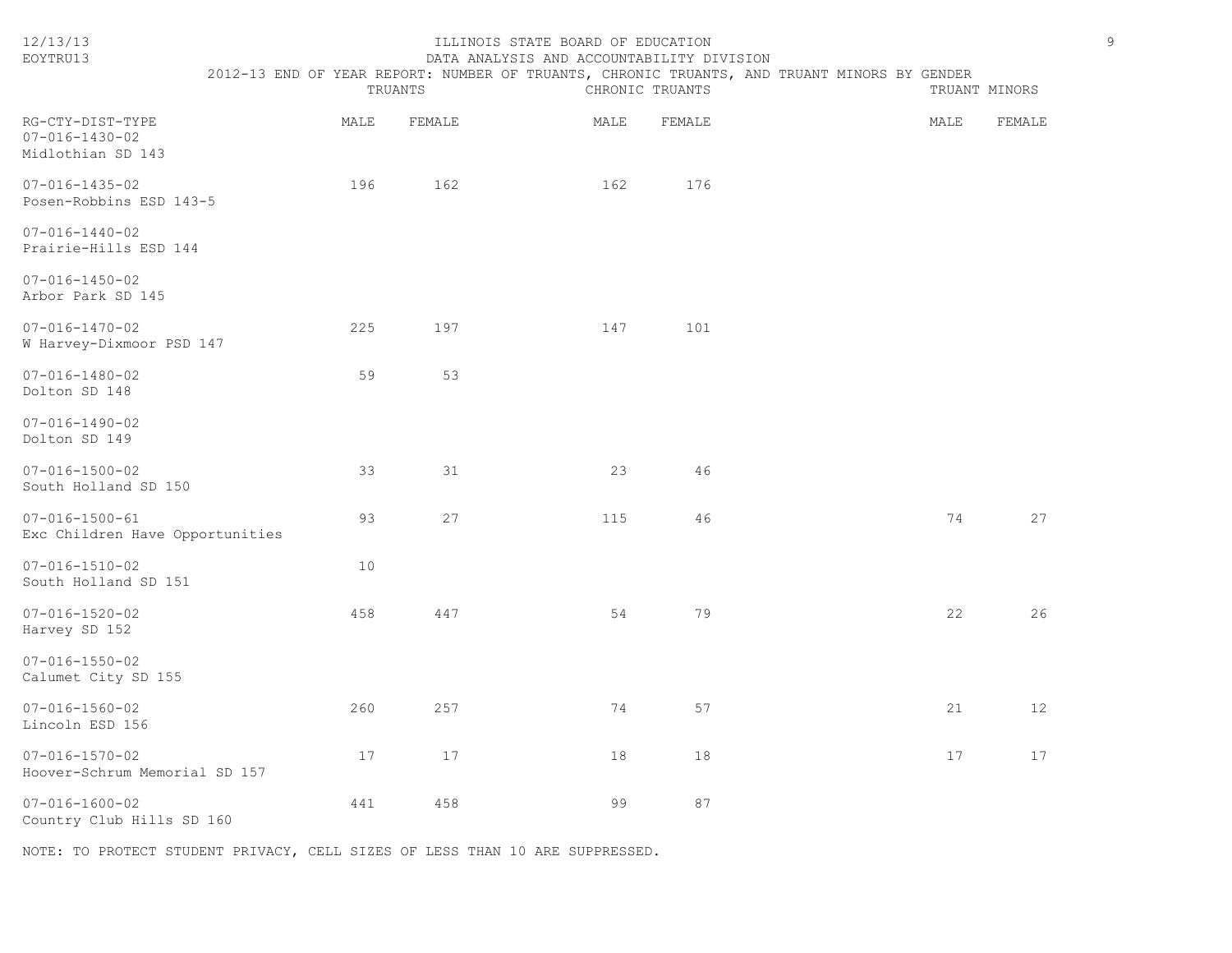| 12/13/13<br>EOYTRU13                                           |             | TRUANTS       | ILLINOIS STATE BOARD OF EDUCATION<br>DATA ANALYSIS AND ACCOUNTABILITY DIVISION | CHRONIC TRUANTS | 2012-13 END OF YEAR REPORT: NUMBER OF TRUANTS, CHRONIC TRUANTS, AND TRUANT MINORS BY GENDER | $10$<br>TRUANT MINORS |  |
|----------------------------------------------------------------|-------------|---------------|--------------------------------------------------------------------------------|-----------------|---------------------------------------------------------------------------------------------|-----------------------|--|
| RG-CTY-DIST-TYPE<br>$07 - 016 - 1610 - 02$<br>Flossmoor SD 161 | MALE<br>407 | FEMALE<br>426 | MALE<br>40                                                                     | FEMALE<br>44    | MALE                                                                                        | FEMALE                |  |
| $07 - 016 - 1630 - 02$<br>Park Forest SD 163                   | 121         | 125           | 59                                                                             | 50              | 11                                                                                          | 10                    |  |
| $07 - 016 - 1670 - 02$<br>Brookwood SD 167                     |             |               |                                                                                |                 |                                                                                             |                       |  |
| $07 - 016 - 1680 - 04$<br>CCSD 168                             | 111         | 99            | 116                                                                            | 104             |                                                                                             |                       |  |
| $07 - 016 - 1690 - 02$<br>Ford Heights SD 169                  | 140         | 131           | 22                                                                             | 14              |                                                                                             |                       |  |
| $07 - 016 - 1700 - 02$<br>Chicago Heights SD 170               | 219         | 229           | 102                                                                            | 108             |                                                                                             |                       |  |
| $07 - 016 - 1710 - 02$<br>Sunnybrook SD 171                    |             |               |                                                                                |                 |                                                                                             |                       |  |
| $07 - 016 - 1720 - 02$<br>Sandridge SD 172                     | 122         | 121           | 89                                                                             | 83              |                                                                                             |                       |  |
| $07 - 016 - 1940 - 02$<br>Steger SD 194                        | 402         | 370           | 42                                                                             | 45              | 42                                                                                          | 45                    |  |
| $07 - 016 - 2060 - 17$<br>Bloom Twp HSD 206                    | 1,096       | 1,020         | 341                                                                            | 293             | 267                                                                                         | 238                   |  |
| $07 - 016 - 2100 - 17$<br>Lemont Twp HSD 210                   | 97          | 72            | 12                                                                             |                 |                                                                                             |                       |  |
| $07 - 016 - 2150 - 17$<br>Thornton Fractional Twp HSD 215      | 357         | 280           | 60                                                                             | 43              | 24                                                                                          | 21                    |  |
| $07 - 016 - 2170 - 16$<br>Argo CHSD 217                        | 98          | 63            | $10$                                                                           |                 |                                                                                             |                       |  |
| $07 - 016 - 2180 - 16$<br>CHSD 218                             | 431         | 303           | 242                                                                            | 161             | 216                                                                                         | 143                   |  |
| $07 - 016 - 2200 - 17$<br>Reavis Twp HSD 220                   | 355         | 272           | 58                                                                             | 134             | 17                                                                                          | 42                    |  |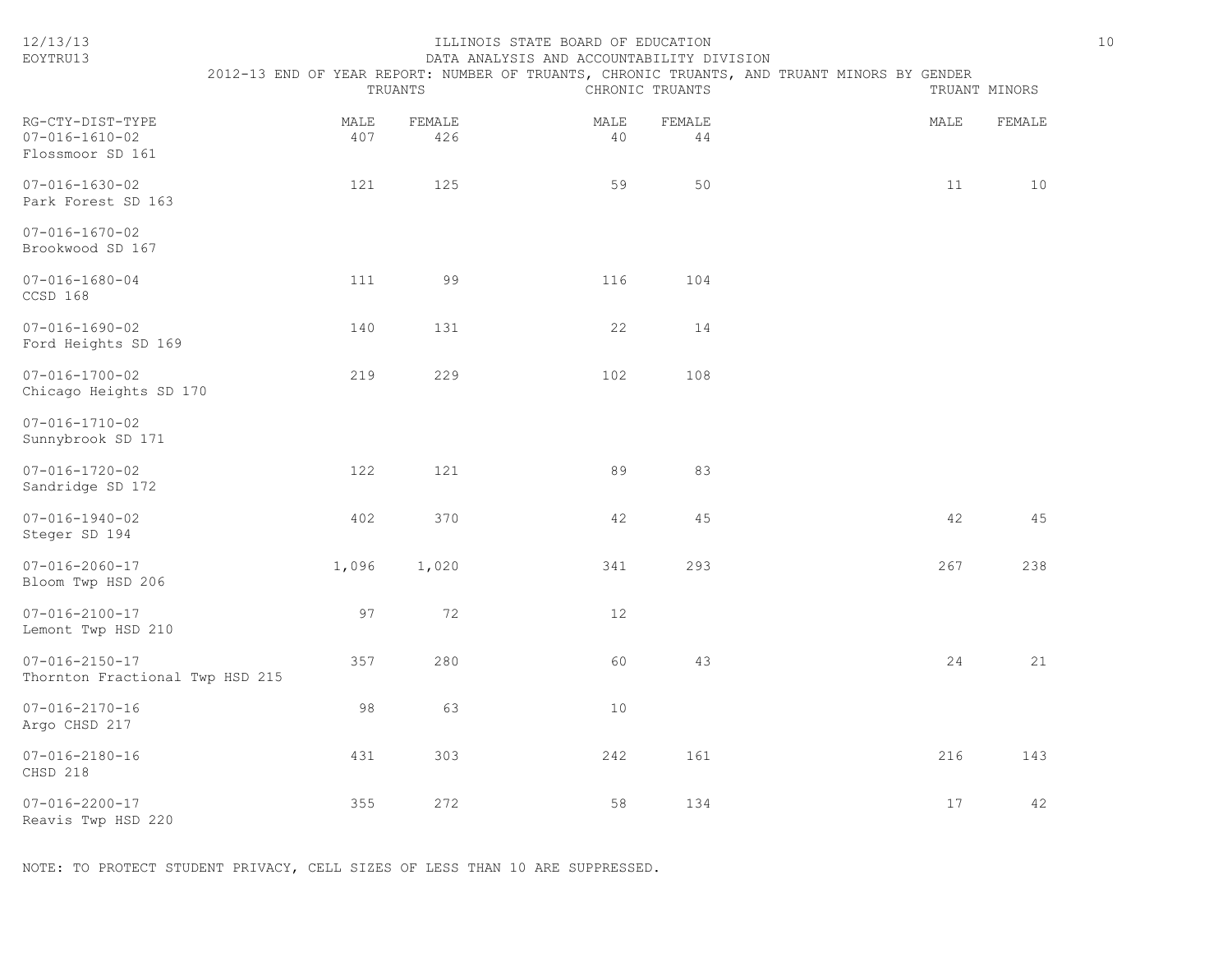| 12/13/13<br>EOYTRU13                                           |             |               | ILLINOIS STATE BOARD OF EDUCATION<br>DATA ANALYSIS AND ACCOUNTABILITY DIVISION |                 |                                                                                             |            | 11            |
|----------------------------------------------------------------|-------------|---------------|--------------------------------------------------------------------------------|-----------------|---------------------------------------------------------------------------------------------|------------|---------------|
|                                                                |             | TRUANTS       |                                                                                | CHRONIC TRUANTS | 2012-13 END OF YEAR REPORT: NUMBER OF TRUANTS, CHRONIC TRUANTS, AND TRUANT MINORS BY GENDER |            | TRUANT MINORS |
| RG-CTY-DIST-TYPE<br>$07 - 016 - 2270 - 17$<br>Rich Twp HSD 227 | MALE<br>120 | FEMALE<br>138 | MALE<br>50                                                                     | FEMALE<br>49    |                                                                                             | MALE<br>46 | FEMALE<br>46  |
| $07 - 016 - 2280 - 16$<br>Bremen CHSD 228                      | 863         | 628           | 83                                                                             | 50              |                                                                                             | 34         | 16            |
| $07 - 016 - 2290 - 16$<br>Oak Lawn CHSD 229                    | 100         | 86            |                                                                                |                 |                                                                                             |            |               |
| $07 - 016 - 2300 - 13$<br>Cons HSD 230                         | 151         | 132           | 38                                                                             | 42              |                                                                                             | 38         | 42            |
| $07 - 016 - 2310 - 16$<br>Evergreen Park CHSD 231              | 212         | 183           | 22                                                                             | 13              |                                                                                             |            |               |
| $07 - 016 - 2330 - 16$<br>Homewood Flossmoor CHSD 233          | 54          | 46            | 18                                                                             | 16              |                                                                                             |            |               |
| $07 - 016 - 8060 - 60$<br>A E R O Spec Educ Coop               | 55          | 13            | 22                                                                             |                 |                                                                                             | 21         |               |
| 15-016-2990-25<br>City of Chicago SD 299                       | 181,252     | 176,052       | 61,724                                                                         | 58,050          |                                                                                             | 86         | 55            |
| 12-017-0010-26<br>Hutsonville CUSD 1                           | 14          | 13            | 12                                                                             | 10              |                                                                                             |            |               |
| 12-017-0020-26<br>Robinson CUSD 2                              | 89          | 77            | 17                                                                             | 22              |                                                                                             |            | 11            |
| 12-017-0030-26<br>Palestine CUSD 3                             |             |               |                                                                                |                 |                                                                                             |            |               |
| 12-017-0040-26<br>Oblong CUSD 4                                | 25          | 25            |                                                                                |                 |                                                                                             |            |               |
| $11 - 018 - 0030 - 26$<br>Neoga CUSD 3                         |             |               |                                                                                |                 |                                                                                             |            |               |
| $11 - 018 - 0770 - 26$<br>Cumberland CUSD 77                   | 22          | 12            |                                                                                | $10$            |                                                                                             |            |               |
| 16-019-4240-26<br>Genoa Kingston CUSD 424                      | 29          | 30            |                                                                                |                 |                                                                                             |            |               |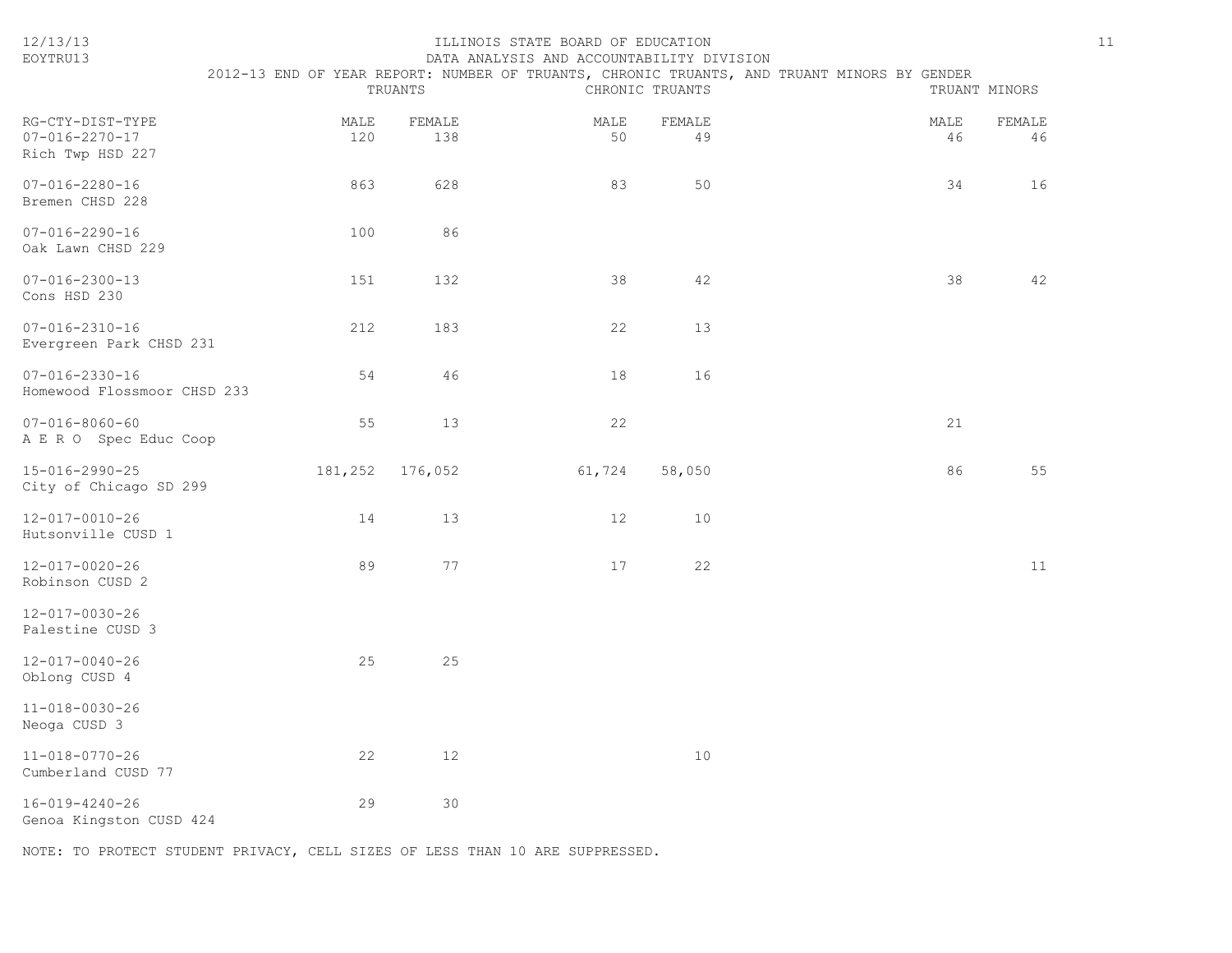| EOYTRU13                                                    |                                                                                             |         | DATA ANALYSIS AND ACCOUNTABILITY DIVISION |                 |      |               |
|-------------------------------------------------------------|---------------------------------------------------------------------------------------------|---------|-------------------------------------------|-----------------|------|---------------|
|                                                             | 2012-13 END OF YEAR REPORT: NUMBER OF TRUANTS, CHRONIC TRUANTS, AND TRUANT MINORS BY GENDER | TRUANTS |                                           | CHRONIC TRUANTS |      | TRUANT MINORS |
| RG-CTY-DIST-TYPE<br>16-019-4250-26<br>Indian Creek CUSD 425 | MALE                                                                                        | FEMALE  | MALE                                      | FEMALE          | MALE | FEMALE        |
| 16-019-4260-26<br>Hiawatha CUSD 426                         |                                                                                             |         |                                           |                 |      |               |
| 16-019-4270-26<br>Sycamore CUSD 427                         | 188                                                                                         | 129     | 35                                        | 16              | 12   |               |
| 16-019-4280-26<br>DeKalb CUSD 428                           | 1,151                                                                                       | 1,197   | 219                                       | 221             | 41   | 44            |
| 16-019-4290-26<br>Hinckley Big Rock CUSD 429                | 30                                                                                          | 17      |                                           |                 |      |               |
| 16-019-4300-26<br>Sandwich CUSD 430                         | 118                                                                                         | 114     | 16                                        | 18              | 13   | 12            |
| $16 - 019 - 4320 - 26$<br>Somonauk CUSD 432                 |                                                                                             |         |                                           |                 |      |               |
| 17-020-0150-26<br>Clinton CUSD 15                           | 154                                                                                         | 128     | 32                                        | 16              | 33   | 19            |
| 17-020-0180-26<br>Blue Ridge CUSD 18                        | 96                                                                                          | 87      |                                           |                 |      |               |
| $11 - 021 - 3010 - 26$<br>Tuscola CUSD 301                  | 11                                                                                          |         |                                           |                 |      |               |
| $11 - 021 - 3020 - 26$<br>Villa Grove CUSD 302              | 21                                                                                          | 24      |                                           |                 |      |               |
| $11 - 021 - 3050 - 26$<br>Arthur CUSD 305                   | 14                                                                                          | 17      | 12                                        | 13              |      |               |
| $11 - 021 - 3060 - 26$<br>Arcola CUSD 306                   | 33                                                                                          | 23      |                                           |                 |      |               |
| 19-022-0020-02<br>Bensenville SD 2                          |                                                                                             | 13      |                                           |                 |      |               |
| 19-022-0040-02<br>Addison SD 4                              | 628                                                                                         | 603     |                                           |                 |      |               |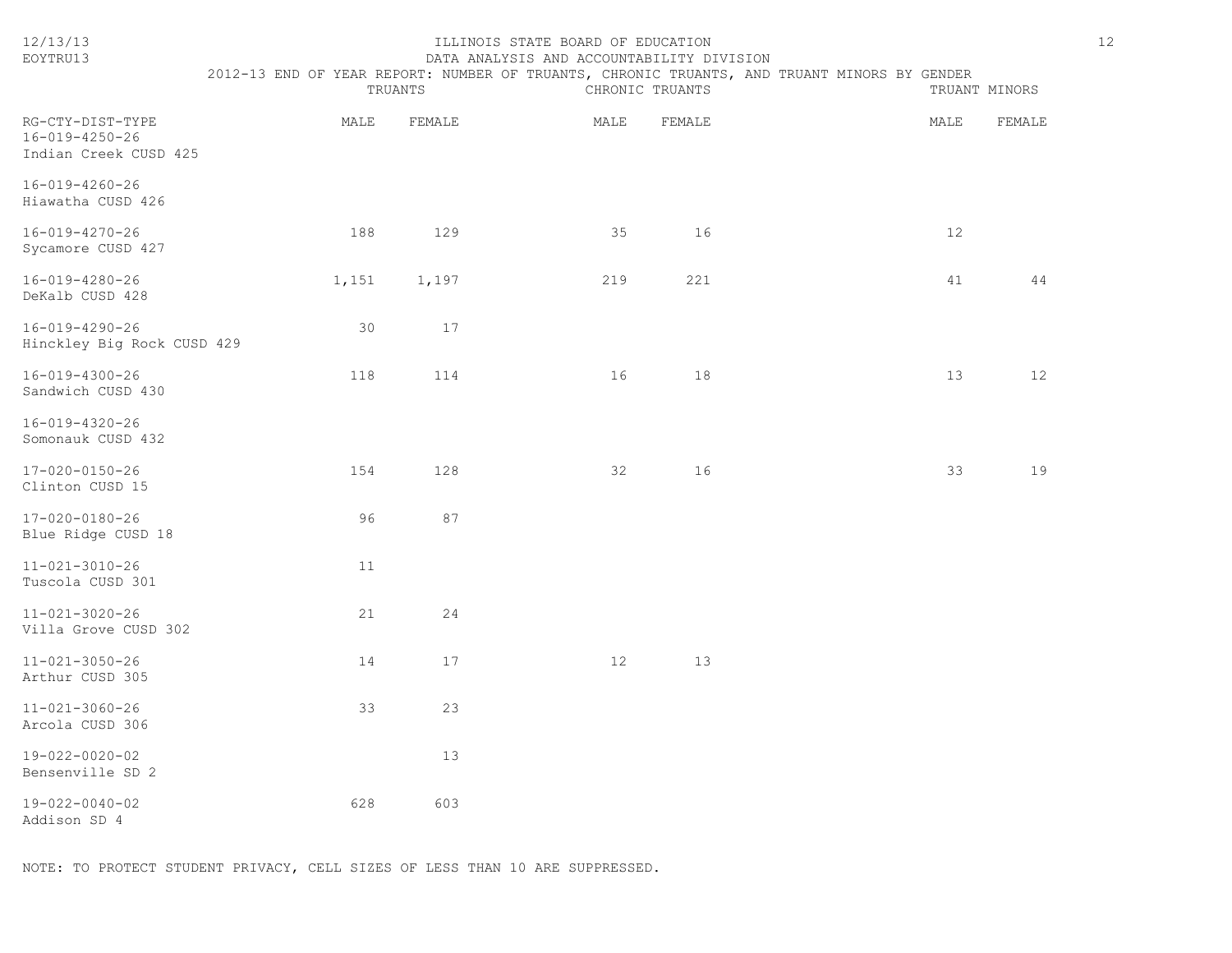| ۰, |
|----|

| 12/13/13<br>EOYTRU13                               |         |        | ILLINOIS STATE BOARD OF EDUCATION<br>DATA ANALYSIS AND ACCOUNTABILITY DIVISION |        |                                                                                             |      |               | 13 |
|----------------------------------------------------|---------|--------|--------------------------------------------------------------------------------|--------|---------------------------------------------------------------------------------------------|------|---------------|----|
|                                                    | TRUANTS |        | CHRONIC TRUANTS                                                                |        | 2012-13 END OF YEAR REPORT: NUMBER OF TRUANTS, CHRONIC TRUANTS, AND TRUANT MINORS BY GENDER |      | TRUANT MINORS |    |
| RG-CTY-DIST-TYPE<br>19-022-0100-02<br>Itasca SD 10 | MALE    | FEMALE | MALE                                                                           | FEMALE |                                                                                             | MALE | FEMALE        |    |
| 19-022-0110-02<br>Medinah SD 11                    |         |        |                                                                                |        |                                                                                             |      |               |    |
| 19-022-0120-02<br>Roselle SD 12                    | 10      |        |                                                                                |        |                                                                                             |      |               |    |
| 19-022-0130-02<br>Bloomingdale SD 13               |         |        |                                                                                |        |                                                                                             |      |               |    |
| 19-022-0150-02<br>Marquardt SD 15                  | 444     | 450    | 69                                                                             | 63     |                                                                                             |      |               |    |
| 19-022-0160-02<br>Queen Bee SD 16                  |         |        |                                                                                |        |                                                                                             |      |               |    |
| 19-022-0160-61<br>Coop Assoc for Spec Educ         |         |        |                                                                                |        |                                                                                             |      |               |    |
| 19-022-0200-02<br>Keeneyville SD 20                |         |        |                                                                                |        |                                                                                             |      |               |    |
| 19-022-0330-02<br>West Chicago ESD 33              | 111     | 93     | 17                                                                             | 13     |                                                                                             | 19   | 12            |    |
| 19-022-0410-02<br>Glen Ellyn SD 41                 |         |        |                                                                                |        |                                                                                             |      |               |    |
| 19-022-0440-02<br>Lombard SD 44                    |         |        |                                                                                |        |                                                                                             |      |               |    |
| 19-022-0480-02<br>Salt Creek SD 48                 |         |        |                                                                                |        |                                                                                             |      |               |    |
| 19-022-0580-02<br>Downers Grove GSD 58             |         |        |                                                                                |        |                                                                                             |      |               |    |
| 19-022-0600-02<br>Maercker SD 60                   |         |        |                                                                                |        |                                                                                             |      |               |    |
| $19 - 022 - 0610 - 02$                             |         |        |                                                                                |        |                                                                                             |      |               |    |

Darien SD 61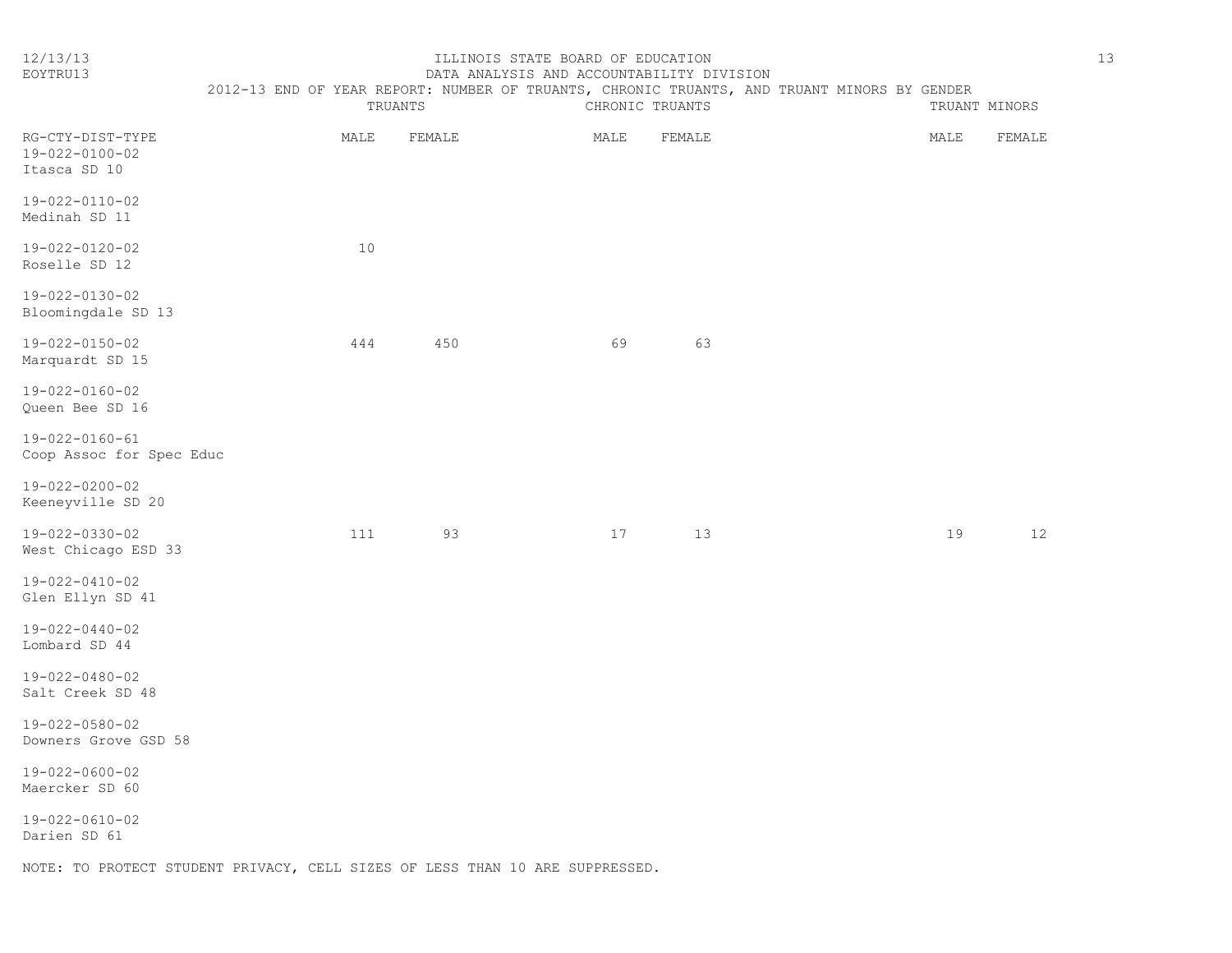| 12/13/13<br>EOYTRU13                                  |             | TRUANTS      | ILLINOIS STATE BOARD OF EDUCATION<br>DATA ANALYSIS AND ACCOUNTABILITY DIVISION | CHRONIC TRUANTS | 2012-13 END OF YEAR REPORT: NUMBER OF TRUANTS, CHRONIC TRUANTS, AND TRUANT MINORS BY GENDER | 14<br>TRUANT MINORS |
|-------------------------------------------------------|-------------|--------------|--------------------------------------------------------------------------------|-----------------|---------------------------------------------------------------------------------------------|---------------------|
|                                                       |             |              |                                                                                |                 |                                                                                             |                     |
| RG-CTY-DIST-TYPE<br>19-022-0680-02<br>Woodridge SD 68 | MALE<br>114 | FEMALE<br>84 | MALE<br>20                                                                     | FEMALE<br>12    | MALE                                                                                        | FEMALE              |
| 19-022-0860-17<br>Hinsdale Twp HSD 86                 | 565         | 473          | 41                                                                             | 33              | 41                                                                                          | 33                  |
| 19-022-0870-17<br>Glenbard Twp HSD 87                 | 2,282       | 1,956        | 35                                                                             | 24              | 35                                                                                          | 24                  |
| 19-022-0880-16<br>DuPage HSD 88                       | 1,635       | 1,549        | 183                                                                            | 146             | 126                                                                                         | 101                 |
| 19-022-0890-04<br>CCSD 89                             | 158         | 140          |                                                                                |                 |                                                                                             |                     |
| 19-022-0930-04<br>CCSD 93                             |             |              |                                                                                |                 |                                                                                             |                     |
| 19-022-0940-16<br>CHSD 94                             | 57          | 43           |                                                                                |                 |                                                                                             |                     |
| 19-022-0990-16<br>CHSD 99                             | 1,341       | 1,252        | 203                                                                            | 192             |                                                                                             |                     |
| 19-022-1000-16<br>Fenton CHSD 100                     | 147         | 114          | 29                                                                             | 23              |                                                                                             | 12                  |
| 19-022-1080-16<br>Lake Park CHSD 108                  | 232         | 215          | 45                                                                             | 38              |                                                                                             |                     |
| 19-022-1810-04<br>Hinsdale CCSD 181                   |             |              |                                                                                |                 |                                                                                             |                     |
| 19-022-2000-26<br>CUSD 200                            | 424         | 383          | 86                                                                             | 59              | 18                                                                                          | 15                  |
| 19-022-2010-26<br>CUSD 201                            | 18          | 13           | 10                                                                             | 13              |                                                                                             |                     |
| 19-022-2020-26<br>Lisle CUSD 202                      | 85          | 66           | 20                                                                             | 10              |                                                                                             |                     |
| 19-022-2030-26<br>Naperville CUSD 203                 | 1,110       | 931          | 37                                                                             | 24              |                                                                                             |                     |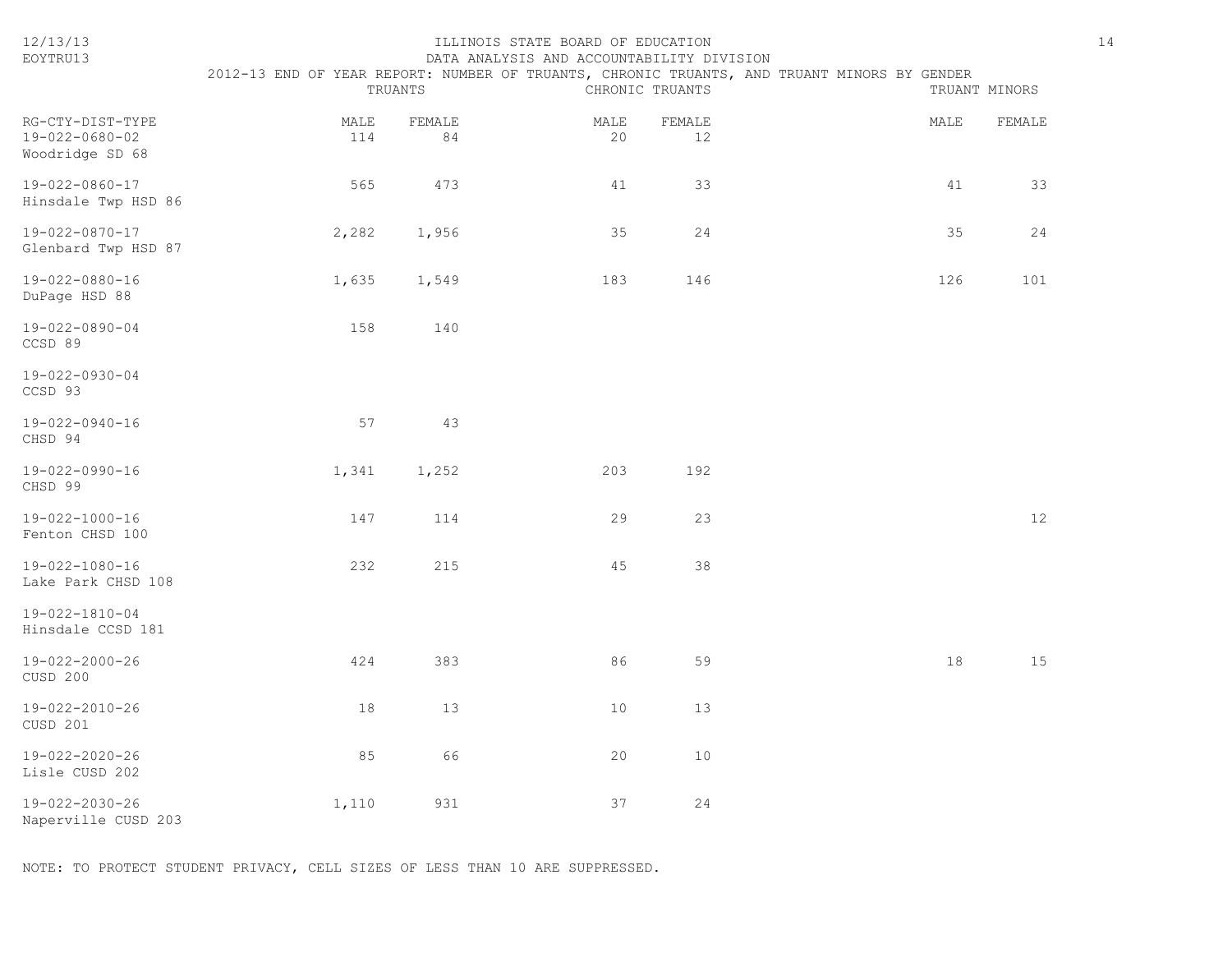| 12/13/13<br>EOYTRU13                                          | 2012-13 END OF YEAR REPORT: NUMBER OF TRUANTS, CHRONIC TRUANTS, AND TRUANT MINORS BY GENDER | TRUANTS       |                 | ILLINOIS STATE BOARD OF EDUCATION<br>DATA ANALYSIS AND ACCOUNTABILITY DIVISION | CHRONIC TRUANTS |              |  |      | TRUANT MINORS | 15 |
|---------------------------------------------------------------|---------------------------------------------------------------------------------------------|---------------|-----------------|--------------------------------------------------------------------------------|-----------------|--------------|--|------|---------------|----|
| RG-CTY-DIST-TYPE<br>19-022-2040-26<br>Indian Prairie CUSD 204 |                                                                                             | MALE<br>1,231 | FEMALE<br>1,055 |                                                                                | MALE<br>94      | FEMALE<br>80 |  | MALE | FEMALE        |    |
| 19-022-2050-26<br>Elmhurst SD 205                             |                                                                                             | 323           | 305             |                                                                                | 20              | 21           |  |      |               |    |
| 19-022-8020-60<br>North DuPage Sp Ed Cooperative              |                                                                                             |               |                 |                                                                                |                 |              |  |      |               |    |
| 11-023-0010-26<br>Shiloh CUSD 1                               |                                                                                             | 82            | 65              |                                                                                | 11              |              |  | 32   | 22            |    |
| 11-023-0030-26<br>Kansas CUSD 3                               |                                                                                             | 28            | 18              |                                                                                | 11              |              |  |      |               |    |
| $11 - 023 - 0040 - 26$<br>Paris CUSD 4                        |                                                                                             | 32            | 21              |                                                                                |                 |              |  |      |               |    |
| $11 - 023 - 0060 - 26$<br>Edgar County CUD 6                  |                                                                                             | 13            |                 |                                                                                |                 |              |  |      |               |    |
| $11 - 023 - 0950 - 25$<br>Paris-Union SD 95                   |                                                                                             | 32            | 18              |                                                                                | 15              |              |  | 10   |               |    |
| $11 - 023 - 8000 - 80$<br>Paris Cooperative High School       |                                                                                             | 29            | 11              |                                                                                | 15              |              |  | 10   |               |    |
| $20 - 024 - 0010 - 26$<br>Edwards County CUSD 1               |                                                                                             | 34            | 19              |                                                                                |                 |              |  |      |               |    |
| $03 - 025 - 0100 - 26$<br>Altamont CUSD 10                    |                                                                                             |               |                 |                                                                                |                 |              |  |      |               |    |
| $03 - 025 - 0200 - 26$<br>Beecher City CUSD 20                |                                                                                             |               |                 |                                                                                |                 |              |  |      |               |    |
| $03 - 025 - 0300 - 26$<br>Dieterich CUSD 30                   |                                                                                             |               |                 |                                                                                |                 |              |  |      |               |    |
| $03 - 025 - 0400 - 26$<br>Effingham CUSD 40                   |                                                                                             | 185           | 176             |                                                                                | 20              | 15           |  |      |               |    |
| $03 - 026 - 2010 - 26$<br>Brownstown CUSD 201                 |                                                                                             | 69            | 60              |                                                                                | 10              |              |  |      |               |    |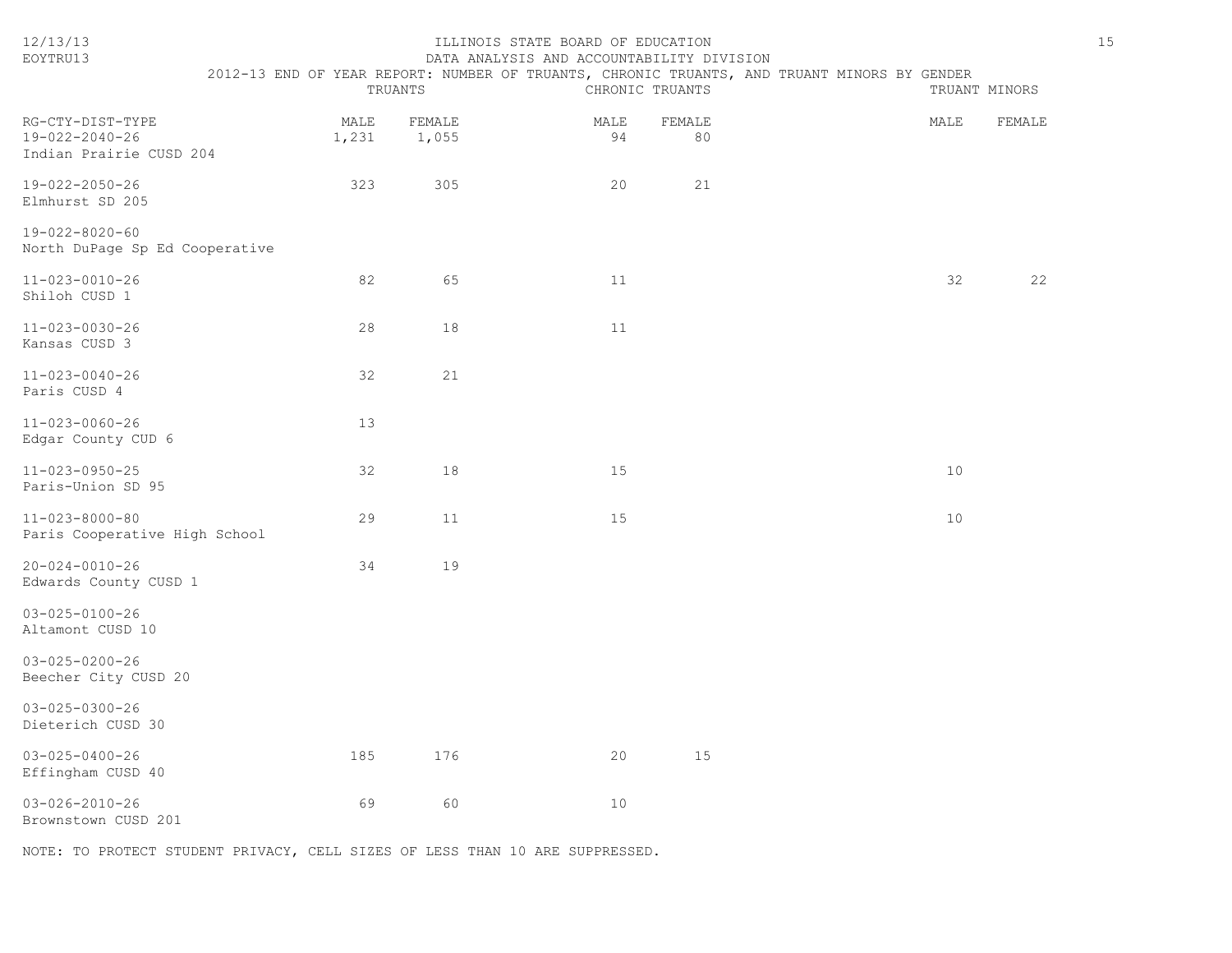| EOYTRU13                                                       |                                                                                                                           |            |              | DATA ANALYSIS AND ACCOUNTABILITY DIVISION |            |               |  |      |        |  |
|----------------------------------------------------------------|---------------------------------------------------------------------------------------------------------------------------|------------|--------------|-------------------------------------------|------------|---------------|--|------|--------|--|
|                                                                | 2012-13 END OF YEAR REPORT: NUMBER OF TRUANTS, CHRONIC TRUANTS, AND TRUANT MINORS BY GENDER<br>TRUANTS<br>CHRONIC TRUANTS |            |              |                                           |            | TRUANT MINORS |  |      |        |  |
| RG-CTY-DIST-TYPE<br>$03 - 026 - 2020 - 26$<br>St Elmo CUSD 202 |                                                                                                                           | MALE<br>20 | FEMALE<br>15 |                                           | MALE<br>10 | FEMALE<br>11  |  | MALE | FEMALE |  |
| $03 - 026 - 2030 - 26$<br>Vandalia CUSD 203                    |                                                                                                                           | 114        | 74           |                                           | 24         | 27            |  | 30   | 25     |  |
| $03 - 026 - 2040 - 26$<br>Ramsey CUSD 204                      |                                                                                                                           |            |              |                                           | 24         | 19            |  | 14   |        |  |
| $09 - 027 - 0050 - 26$<br>Gibson City-Melvin-Sibley CUSD 5     |                                                                                                                           | 96         | 79           |                                           | 11         |               |  | 14   | 11     |  |
| $09 - 027 - 0100 - 26$<br>Paxton-Buckley-Loda CUD 10           |                                                                                                                           | 80         | 74           |                                           | 12         | 10            |  |      |        |  |
| $21 - 028 - 0470 - 04$<br>Benton CCSD 47                       |                                                                                                                           | 296        | 233          |                                           | 47         | 43            |  |      |        |  |
| $21 - 028 - 0910 - 04$<br>Akin CCSD 91                         |                                                                                                                           |            |              |                                           |            |               |  |      |        |  |
| $21 - 028 - 0990 - 26$<br>Christopher USD 99                   |                                                                                                                           | 49         | 31           |                                           |            | 11            |  |      |        |  |
| $21 - 028 - 1030 - 13$<br>Benton Cons HSD 103                  |                                                                                                                           | 132        | 111          |                                           | 21         |               |  | 21   |        |  |
| $21 - 028 - 1680 - 26$<br>Frankfort CUSD 168                   |                                                                                                                           | 183        | 160          |                                           | 91         | 76            |  | 19   | 11     |  |
| $21 - 028 - 1880 - 26$<br>Zeigler-Royalton CUSD 188            |                                                                                                                           | 45         | 18           |                                           | 17         |               |  |      |        |  |
| $21 - 028 - 1960 - 26$<br>Sesser-Valier CUSD 196               |                                                                                                                           |            |              |                                           | 10         |               |  |      |        |  |
| $22 - 029 - 0010 - 26$<br>Astoria CUSD 1                       |                                                                                                                           |            |              |                                           |            |               |  |      |        |  |
| $22 - 029 - 0020 - 26$<br>V I T CUSD 2                         |                                                                                                                           | 14         | 23           |                                           |            | 11            |  |      |        |  |
| $22 - 029 - 0030 - 26$<br>CUSD 3 Fulton County                 |                                                                                                                           | 42         | 22           |                                           |            |               |  |      |        |  |

12/13/13 ILLINOIS STATE BOARD OF EDUCATION 16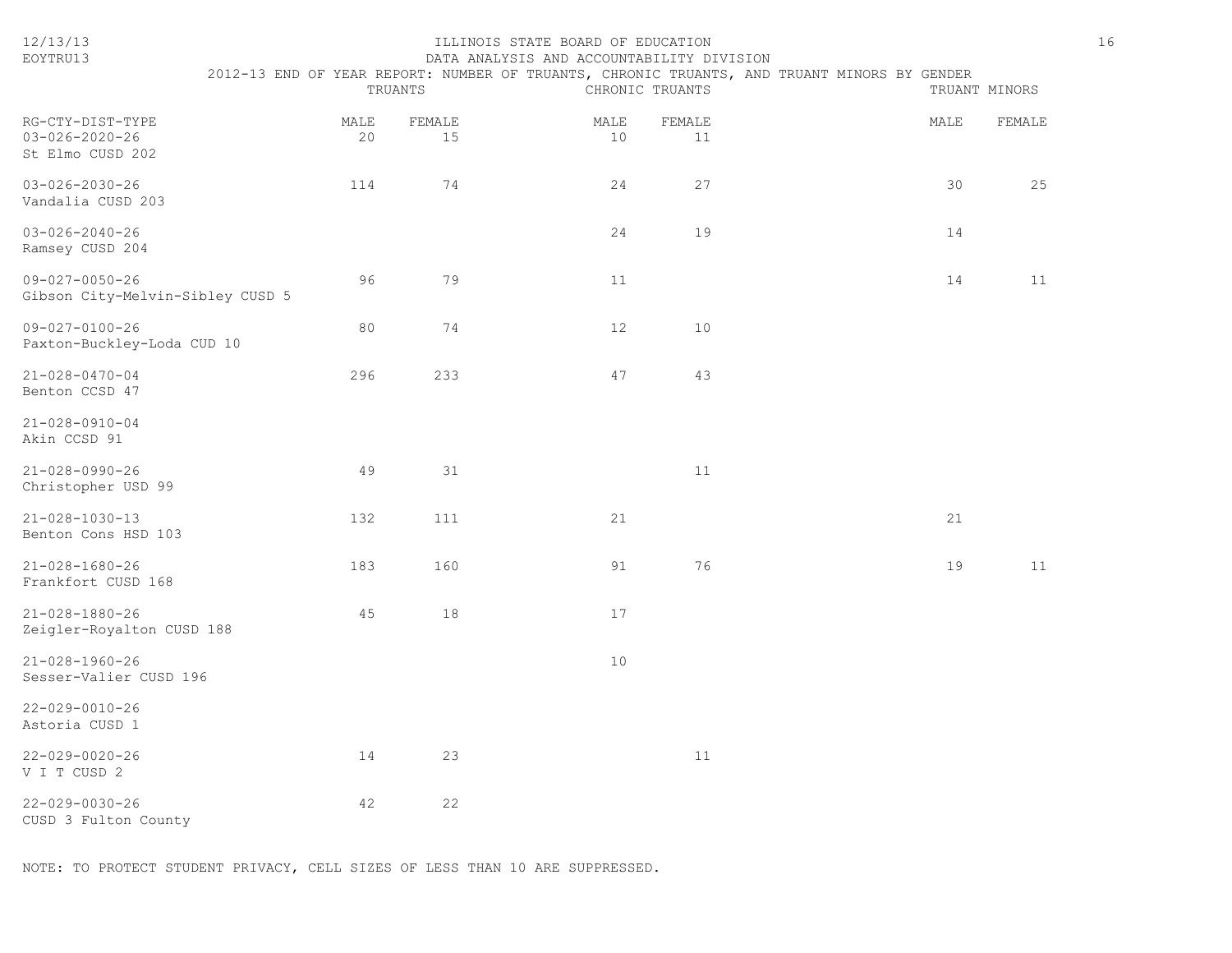| 12/13/13<br>EOYTRU13                                                    | 2012-13 END OF YEAR REPORT: NUMBER OF TRUANTS, CHRONIC TRUANTS, AND TRUANT MINORS BY GENDER | TRUANTS      | ILLINOIS STATE BOARD OF EDUCATION<br>DATA ANALYSIS AND ACCOUNTABILITY DIVISION | CHRONIC TRUANTS |      | $17$<br>TRUANT MINORS |
|-------------------------------------------------------------------------|---------------------------------------------------------------------------------------------|--------------|--------------------------------------------------------------------------------|-----------------|------|-----------------------|
| RG-CTY-DIST-TYPE<br>$22 - 029 - 0040 - 26$<br>Spoon River Valley CUSD 4 | MALE<br>51                                                                                  | FEMALE<br>41 | MALE<br>19                                                                     | FEMALE<br>17    | MALE | FEMALE                |
| $22 - 029 - 0660 - 25$<br>Canton Union SD 66                            | 107                                                                                         | 123          | 12                                                                             | 22              | 10   | 12                    |
| $22 - 029 - 0970 - 26$<br>Lewistown CUSD 97                             | 17                                                                                          | 17           | 10                                                                             |                 |      |                       |
| $22 - 029 - 1760 - 26$<br>Avon CUSD 176                                 |                                                                                             |              |                                                                                |                 |      |                       |
| $20 - 030 - 0070 - 26$<br>Gallatin CUSD 7                               | 14                                                                                          |              | 10 <sup>°</sup>                                                                | 14              |      |                       |
| $40 - 031 - 0010 - 26$<br>Carrollton CUSD 1                             | 30                                                                                          | 20           |                                                                                |                 |      |                       |
| $40 - 031 - 0030 - 26$<br>North Greene CUSD 3                           | 21                                                                                          | 13           | 26                                                                             | 20              | 24   | 18                    |
| $40 - 031 - 0100 - 26$<br>Greenfield CUSD 10                            | 17                                                                                          | 11           |                                                                                |                 |      |                       |
| $24 - 032 - 0010 - 26$<br>Coal City CUSD 1                              | 176                                                                                         | 143          | 21                                                                             |                 | 11   |                       |
| $24 - 032 - 002C - 02$<br>Mazon-Verona-Kinsman ESD 2C                   |                                                                                             |              |                                                                                |                 |      |                       |
| $24 - 032 - 060C - 04$<br>Saratoga CCSD 60C                             |                                                                                             |              |                                                                                |                 |      |                       |
| 24-032-072C-04<br>Gardner CCSD 72C                                      |                                                                                             |              |                                                                                |                 |      |                       |
| $24 - 032 - 0730 - 17$<br>Gardner S Wilmington Twp HSD 73               | 11                                                                                          | 16           |                                                                                |                 |      |                       |
| $24 - 032 - 1010 - 16$<br>Morris CHSD 101                               | 35                                                                                          | 19           |                                                                                |                 |      |                       |
| $24 - 032 - 1110 - 16$<br>Minooka CHSD 111                              | 266                                                                                         | 233          | 10                                                                             | 14              | 10   |                       |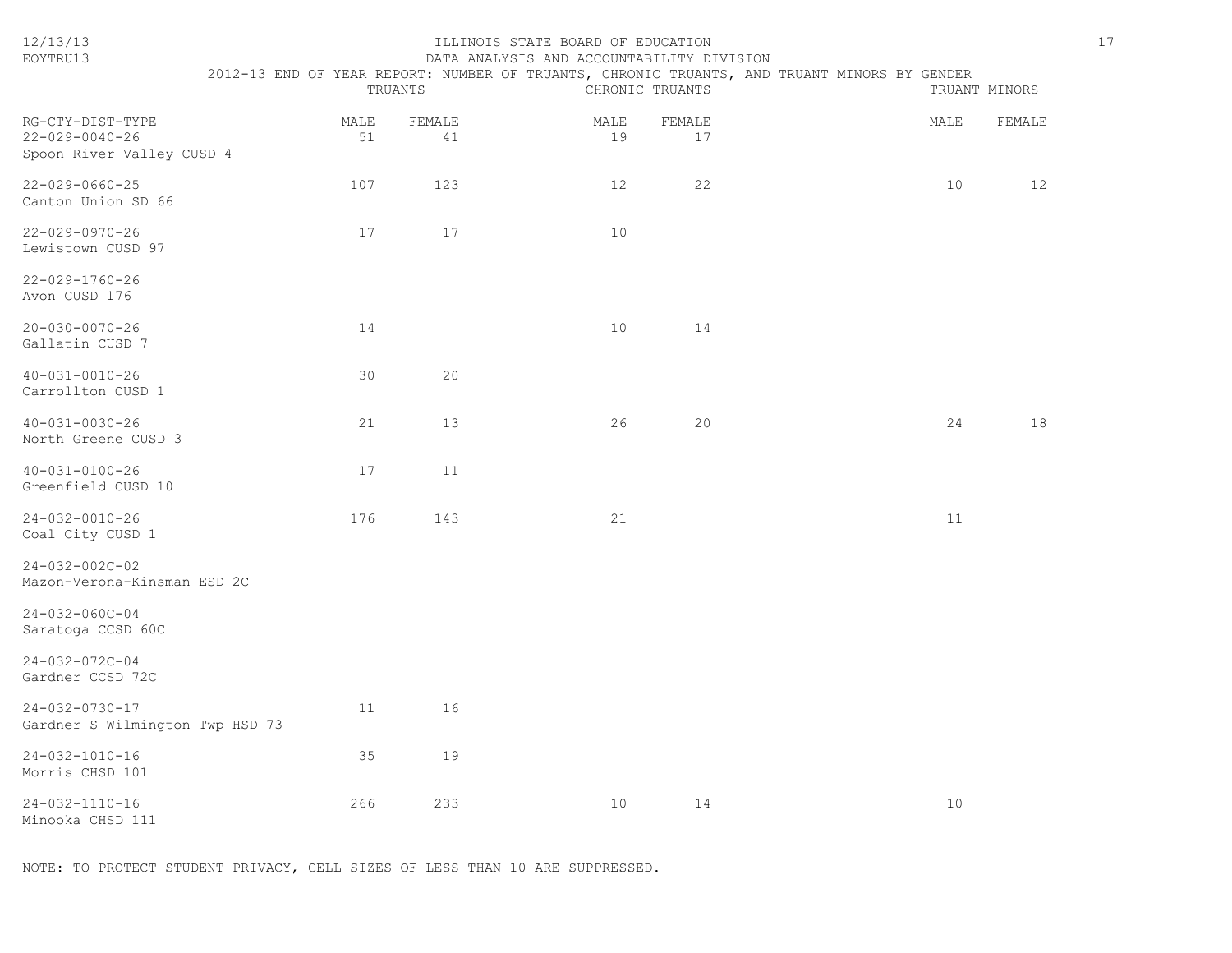| EOYTRU13                                                       |            |              | DATA ANALYSIS AND ACCOUNTABILITY DIVISION                                                   |                 |                            |
|----------------------------------------------------------------|------------|--------------|---------------------------------------------------------------------------------------------|-----------------|----------------------------|
|                                                                |            | TRUANTS      | 2012-13 END OF YEAR REPORT: NUMBER OF TRUANTS, CHRONIC TRUANTS, AND TRUANT MINORS BY GENDER | CHRONIC TRUANTS | TRUANT MINORS              |
| RG-CTY-DIST-TYPE<br>$24 - 032 - 2010 - 04$<br>Minooka CCSD 201 | MALE<br>89 | FEMALE<br>75 | MALE<br>88                                                                                  | FEMALE<br>75    | MALE<br>FEMALE<br>88<br>75 |
| 25-033-0100-26<br>Hamilton Co CUSD 10                          | 71         | 55           | 16                                                                                          | 15              |                            |
| 26-034-3070-16<br>Illini West H S Dist 307                     | 90         | 57           |                                                                                             |                 |                            |
| $26 - 034 - 3160 - 26$<br>Warsaw CUSD 316                      | 69         | 56           |                                                                                             |                 |                            |
| 26-034-3170-04<br>Carthage ESD 317                             |            |              |                                                                                             |                 |                            |
| 26-034-3250-26<br>Nauvoo-Colusa CUSD 325                       | 17         | 13           |                                                                                             |                 |                            |
| 26-034-3270-04<br>Dallas ESD 327                               |            |              |                                                                                             |                 |                            |
| 26-034-3280-24<br>Hamilton CCSD 328                            | 13         |              | 11                                                                                          |                 |                            |
| 26-034-3370-26<br>Southeastern CUSD 337                        |            | 19           |                                                                                             |                 |                            |
| $26 - 034 - 3470 - 04$<br>La Harpe CSD 347                     |            | 12           |                                                                                             |                 |                            |
| 20-035-0010-26<br>Hardin County CUSD 1                         | 96         | 82           | 36                                                                                          | 26              |                            |
| 27-036-2350-26<br>West Central CUSD 235                        | 167        | 138          | 19                                                                                          | 20              |                            |
| 28-037-1900-02<br>Colona SD 190                                | 167        | 128          | 13                                                                                          |                 |                            |
| 28-037-2230-26<br>Orion CUSD 223                               |            | 10           |                                                                                             |                 |                            |
| 28-037-2250-26<br>AlWood CUSD 225                              |            |              |                                                                                             |                 |                            |
|                                                                |            |              |                                                                                             |                 |                            |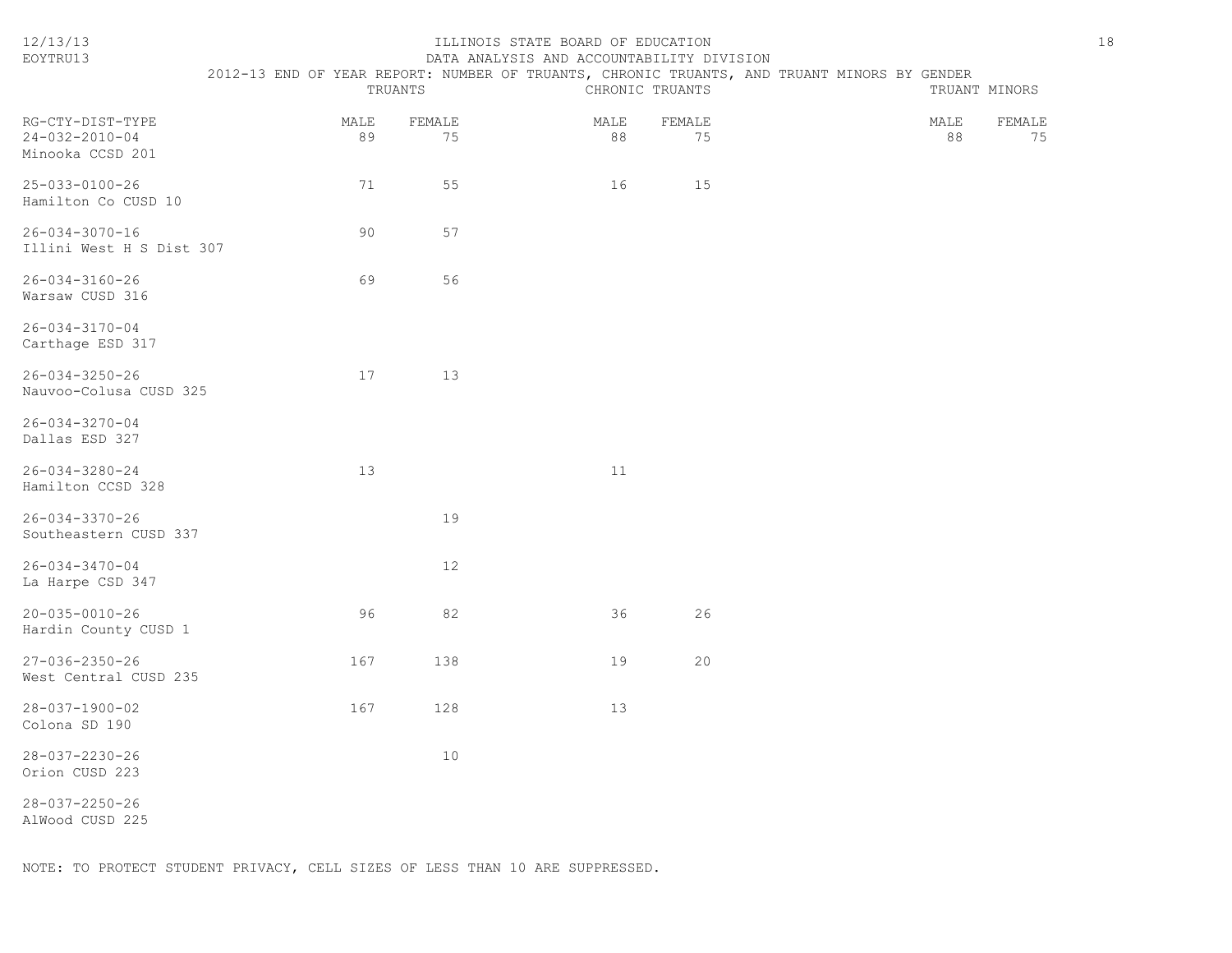#### 12/13/13 ILLINOIS STATE BOARD OF EDUCATION 19 EOYTRU13 DATA ANALYSIS AND ACCOUNTABILITY DIVISION

|                                                                | 2012-13 END OF YEAR REPORT: NUMBER OF TRUANTS, CHRONIC TRUANTS, AND TRUANT MINORS BY GENDER |      | TRUANTS |      | CHRONIC TRUANTS |  | TRUANT MINORS |        |
|----------------------------------------------------------------|---------------------------------------------------------------------------------------------|------|---------|------|-----------------|--|---------------|--------|
| RG-CTY-DIST-TYPE<br>$28 - 037 - 2260 - 26$<br>Annawan CUSD 226 |                                                                                             | MALE | FEMALE  | MALE | FEMALE          |  | MALE          | FEMALE |
| 28-037-2270-26<br>Cambridge CUSD 227                           |                                                                                             |      |         |      |                 |  |               |        |
| $28 - 037 - 2280 - 26$<br>Geneseo CUSD 228                     |                                                                                             | 13   | 15      |      |                 |  |               |        |
| 28-037-2290-26<br>Kewanee CUSD 229                             |                                                                                             | 232  | 238     | 68   | 73              |  | 48            | 44     |
| $28 - 037 - 2300 - 26$<br>Wethersfield CUSD 230                |                                                                                             | 39   | 28      | 18   | 18              |  |               |        |
| $28 - 037 - 8010 - 60$<br>Henry-Stark County Spec Ed Dist      |                                                                                             | 33   | 15      | 18   |                 |  |               |        |
| $32 - 038 - 0030 - 26$<br>Donovan CUSD 3                       |                                                                                             |      |         |      |                 |  |               |        |
| $32 - 038 - 0040 - 26$<br>Central CUSD 4                       |                                                                                             | 22   | 21      |      | 10              |  |               |        |
| $32 - 038 - 0090 - 26$<br>Iroquois County CUSD 9               |                                                                                             | 71   | 63      | 19   | 23              |  |               |        |
| $32 - 038 - 0100 - 26$<br>Iroquois West CUSD 10                |                                                                                             | 59   | 50      | 14   | 12              |  |               | 10     |
| 32-038-2330-17<br>Milford Twp HSD 233                          |                                                                                             |      |         |      |                 |  |               |        |
| $32 - 038 - 2490 - 26$<br>Crescent Iroquois CUSD 249           |                                                                                             |      |         |      |                 |  |               |        |
| $32 - 038 - 2800 - 04$<br>Milford CCSD 280                     |                                                                                             |      |         |      |                 |  |               |        |
| $32 - 038 - 8010 - 60$<br>Iroquois Special Education           |                                                                                             | 23   |         |      |                 |  |               |        |
| $30 - 039 - 0860 - 03$                                         |                                                                                             |      |         |      |                 |  |               |        |

DeSoto Cons SD 86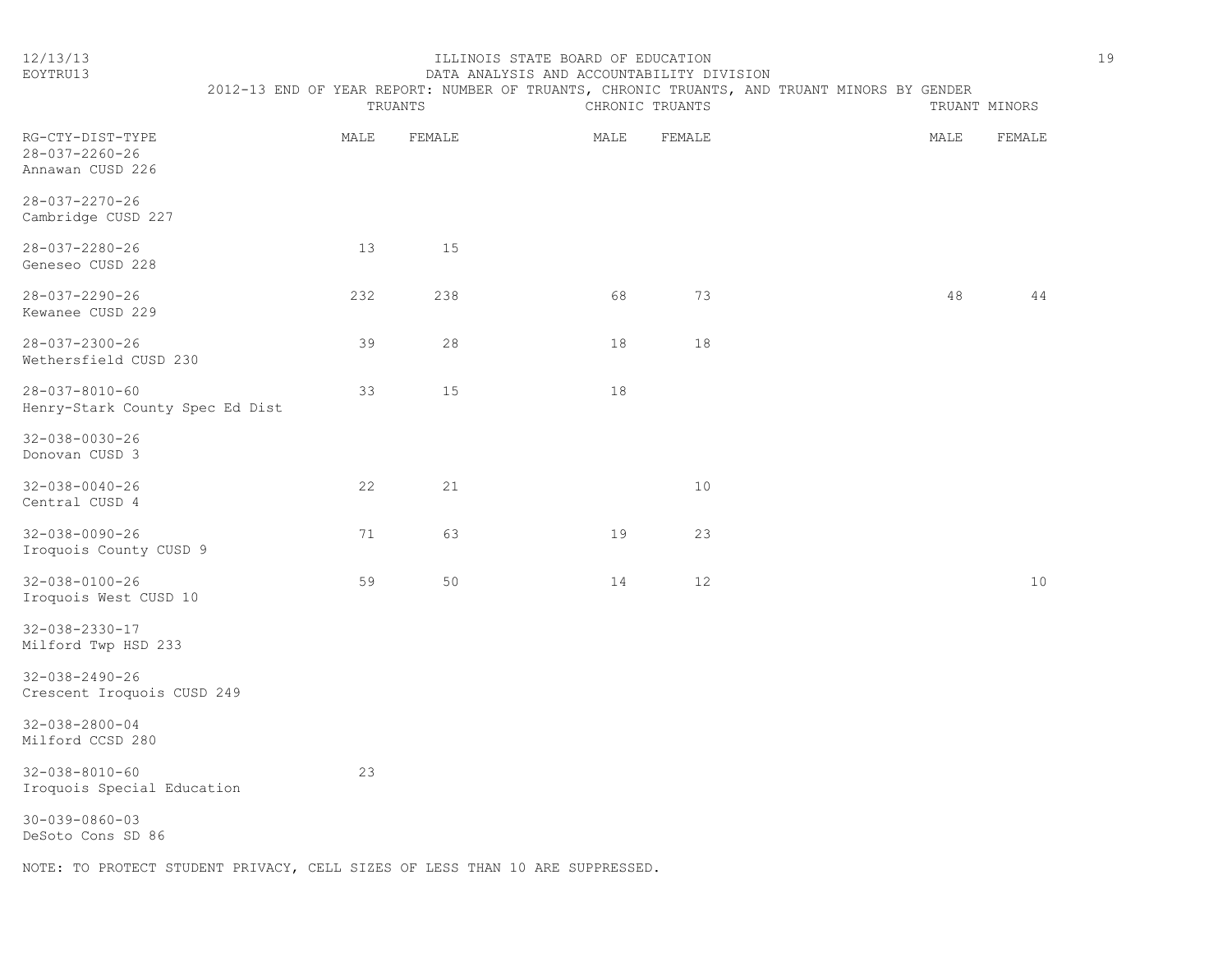| 12/13/13<br>EOYTRU13                                            |             | TRUANTS       | ILLINOIS STATE BOARD OF EDUCATION<br>DATA ANALYSIS AND ACCOUNTABILITY DIVISION | CHRONIC TRUANTS | 2012-13 END OF YEAR REPORT: NUMBER OF TRUANTS, CHRONIC TRUANTS, AND TRUANT MINORS BY GENDER | 20<br>TRUANT MINORS |
|-----------------------------------------------------------------|-------------|---------------|--------------------------------------------------------------------------------|-----------------|---------------------------------------------------------------------------------------------|---------------------|
| RG-CTY-DIST-TYPE<br>$30 - 039 - 0950 - 02$<br>Carbondale ESD 95 | MALE<br>349 | FEMALE<br>338 | MALE<br>480                                                                    | FEMALE<br>437   | MALE                                                                                        | FEMALE              |
| $30 - 039 - 1400 - 04$<br>Unity Point CCSD 140                  | 144         | 150           | 33                                                                             | 28              | 12                                                                                          |                     |
| $30 - 039 - 1650 - 16$<br>Carbondale CHSD 165                   | 13          |               |                                                                                |                 |                                                                                             |                     |
| $30 - 039 - 1760 - 26$<br>Trico CUSD 176                        | 87          | 54            |                                                                                |                 |                                                                                             |                     |
| $30 - 039 - 1860 - 26$<br>Murphysboro CUSD 186                  | 74          | 86            | 65                                                                             | 68              | 37                                                                                          | 33                  |
| $30 - 039 - 1860 - 61$<br>Tri-County Sp Ed Jnt Agreement        | 104         | 28            | 54                                                                             | 11              | 36                                                                                          |                     |
| $30 - 039 - 1960 - 26$<br>Elverado CUSD 196                     | 49          | 63            | 14                                                                             | 15              |                                                                                             |                     |
| $12 - 040 - 0010 - 26$<br>Jasper County CUD 1                   | 39          | 29            |                                                                                |                 |                                                                                             |                     |
| $25 - 041 - 0010 - 26$<br>Waltonville CUSD 1                    | 45          | 35            |                                                                                |                 |                                                                                             |                     |
| $25 - 041 - 0020 - 04$<br>Rome CCSD 2                           |             |               |                                                                                |                 |                                                                                             |                     |
| $25 - 041 - 0030 - 04$<br>Field CCSD 3                          |             |               |                                                                                |                 |                                                                                             |                     |
| $25 - 041 - 0080 - 04$<br>Ina CCSD 8                            |             |               |                                                                                |                 |                                                                                             |                     |
| $25 - 041 - 0790 - 02$<br>Summersville SD 79                    | 12          | 20            |                                                                                |                 |                                                                                             |                     |
| $25 - 041 - 0800 - 02$<br>Mount Vernon SD 80                    | 45          | 34            |                                                                                | 14              |                                                                                             |                     |
| $25 - 041 - 0820 - 02$<br>Bethel SD 82                          |             |               |                                                                                |                 |                                                                                             |                     |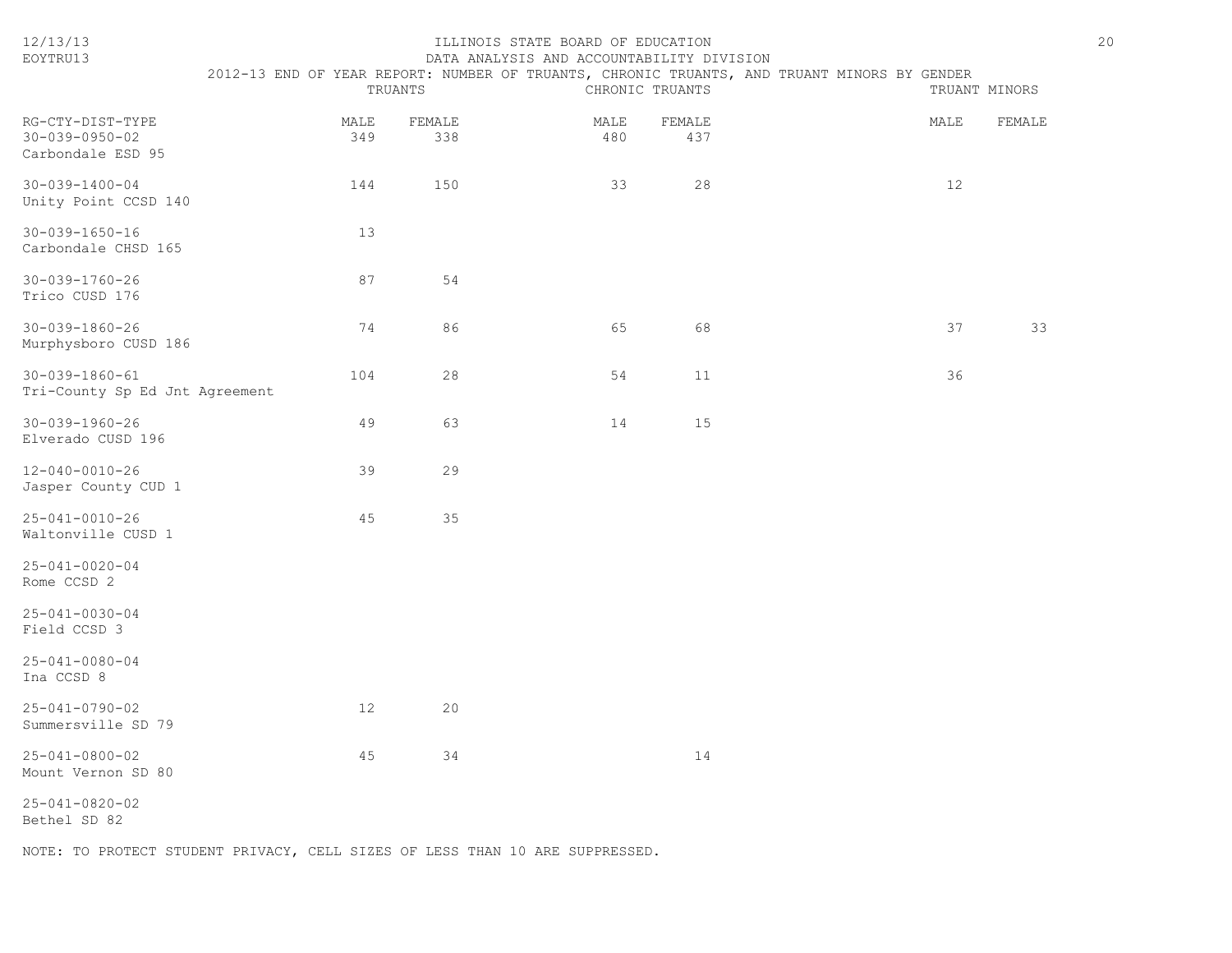| 12/13/13<br>EOYTRU13                                           |            | TRUANTS      | ILLINOIS STATE BOARD OF EDUCATION<br>DATA ANALYSIS AND ACCOUNTABILITY DIVISION | CHRONIC TRUANTS | 2012-13 END OF YEAR REPORT: NUMBER OF TRUANTS, CHRONIC TRUANTS, AND TRUANT MINORS BY GENDER | 21<br>TRUANT MINORS |
|----------------------------------------------------------------|------------|--------------|--------------------------------------------------------------------------------|-----------------|---------------------------------------------------------------------------------------------|---------------------|
|                                                                |            |              |                                                                                |                 |                                                                                             |                     |
| RG-CTY-DIST-TYPE<br>$25 - 041 - 1140 - 04$<br>Bluford CCSD 114 | MALE<br>14 | FEMALE<br>15 | MALE                                                                           | FEMALE          | MALE                                                                                        | FEMALE              |
| $25 - 041 - 2010 - 17$<br>Mt Vernon Twp HSD 201                | 263        | 236          | 42                                                                             | 34              | 42                                                                                          | 34                  |
| $25 - 041 - 2040 - 17$<br>Webber Twp HSD 204                   | 20         | 14           |                                                                                |                 |                                                                                             |                     |
| $25 - 041 - 2050 - 16$<br>Woodlawn CHSD 205                    |            |              |                                                                                |                 |                                                                                             |                     |
| $25 - 041 - 8010 - 60$<br>Franklin-Jefferson Co Sp Ed Dist     |            |              |                                                                                |                 |                                                                                             |                     |
| $40 - 042 - 1000 - 26$<br>Jersey CUSD 100                      | 432        | 383          | 35                                                                             | 46              | 23                                                                                          | 31                  |
| $08 - 043 - 1190 - 22$<br>East Dubuque USD 119                 | 21         |              | 10                                                                             |                 |                                                                                             |                     |
| $08 - 043 - 1200 - 22$<br>Galena USD 120                       | 18         |              | 13                                                                             | 10              |                                                                                             |                     |
| $08 - 043 - 2060 - 26$<br>Stockton CUSD 206                    |            |              |                                                                                |                 |                                                                                             |                     |
| $08 - 043 - 2110 - 26$<br>Scales Mound CUSD 211                |            |              |                                                                                |                 |                                                                                             |                     |
| $02 - 044 - 0550 - 02$<br>Vienna SD 55                         |            |              | 11                                                                             |                 |                                                                                             |                     |
| $02 - 044 - 1330 - 17$<br>Vienna HSD 133                       | 72         | 62           | 25                                                                             | 13              | 14                                                                                          |                     |
| $31 - 045 - 0460 - 22$<br>$SD U-46$                            | 13,438     | 12,444       | 2,061                                                                          | 2,142           | 37                                                                                          | 47                  |
| $31 - 045 - 1010 - 22$<br>Batavia USD 101                      | 457        | 444          | 10                                                                             | 10              | 10                                                                                          |                     |
| $31 - 045 - 1290 - 22$<br>Aurora West USD 129                  | 3,159      | 2,921        | 365                                                                            | 368             | 365                                                                                         | 368                 |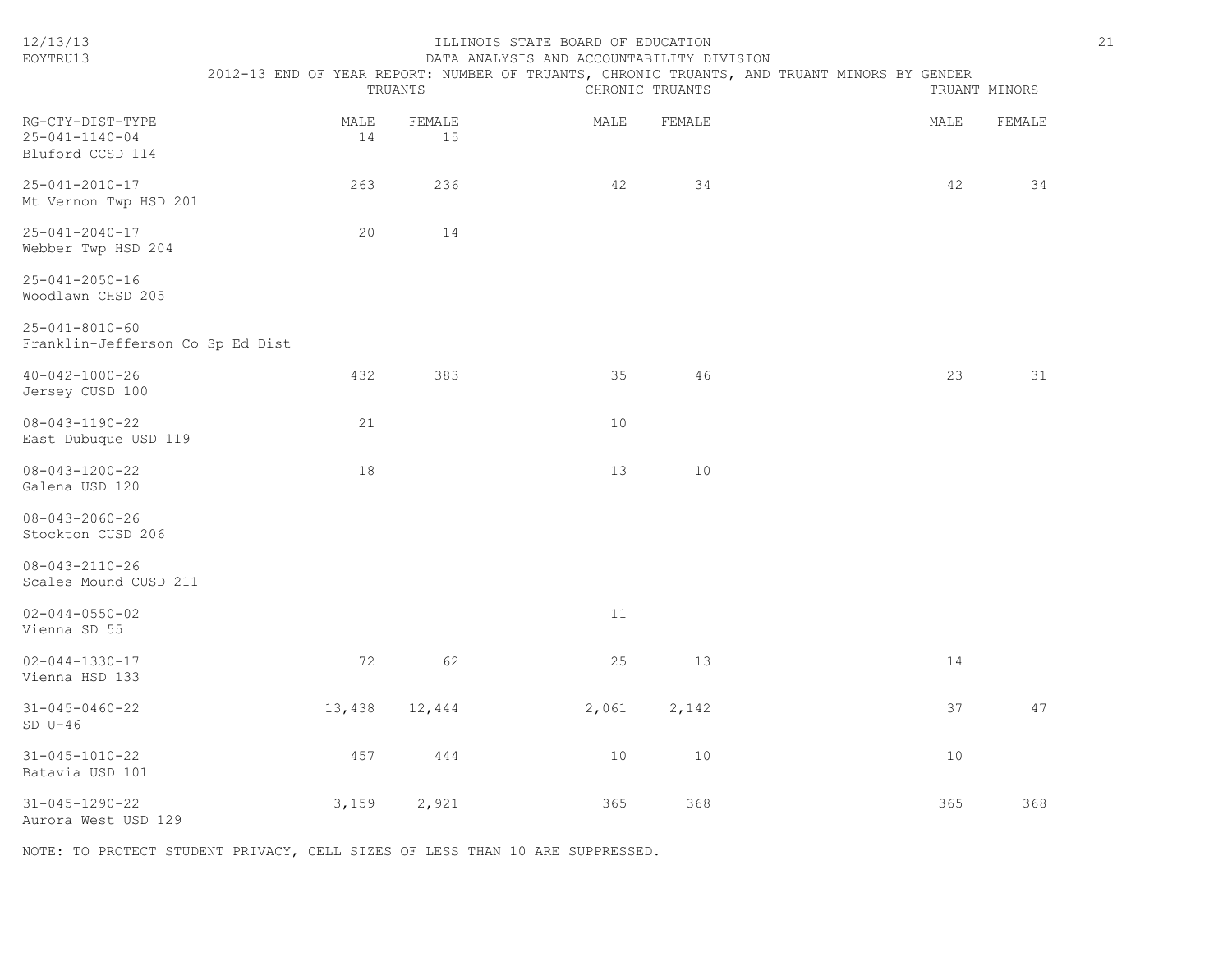| 12/13/13<br>EOYTRU13                                      | 2012-13 END OF YEAR REPORT: NUMBER OF TRUANTS, CHRONIC TRUANTS, AND TRUANT MINORS BY GENDER | TRUANTS         | ILLINOIS STATE BOARD OF EDUCATION<br>DATA ANALYSIS AND ACCOUNTABILITY DIVISION | CHRONIC TRUANTS |      | TRUANT MINORS | 22 |
|-----------------------------------------------------------|---------------------------------------------------------------------------------------------|-----------------|--------------------------------------------------------------------------------|-----------------|------|---------------|----|
| RG-CTY-DIST-TYPE<br>31-045-1310-22<br>Aurora East USD 131 | MALE<br>5,407                                                                               | FEMALE<br>5,272 | MALE<br>1,109                                                                  | FEMALE<br>1,025 | MALE | FEMALE        |    |
| $31 - 045 - 3000 - 26$<br>CUSD 300                        | 7,007                                                                                       | 6,639           | 981                                                                            | 920             | 101  | 101           |    |
| $31 - 045 - 3010 - 26$<br>Central CUSD 301                |                                                                                             |                 |                                                                                |                 |      |               |    |
| $31 - 045 - 3020 - 26$<br>Kaneland CUSD 302               | 224                                                                                         | 195             |                                                                                |                 |      |               |    |
| $31 - 045 - 3030 - 26$<br>St Charles CUSD 303             | 1,490                                                                                       | 1,396           | 45                                                                             | 35              | 24   | 18            |    |
| $31 - 045 - 3040 - 26$<br>Geneva CUSD 304                 | 13                                                                                          | 13              |                                                                                |                 |      |               |    |
| $32 - 046 - 0010 - 26$<br>Momence CUSD 1                  | 111                                                                                         | 89              | 27                                                                             | 16              |      |               |    |
| $32 - 046 - 0020 - 26$<br>Herscher CUSD 2                 | 25                                                                                          | 24              |                                                                                |                 |      |               |    |
| $32 - 046 - 0050 - 26$<br>Manteno CUSD 5                  | 81                                                                                          | 65              | 18                                                                             | 11              | 10   |               |    |
| $32 - 046 - 0060 - 26$<br>Grant Park CUSD 6               |                                                                                             |                 |                                                                                |                 |      |               |    |
| $32 - 046 - 0530 - 02$<br>Bourbonnais SD 53               | 184                                                                                         | 162             | 24                                                                             | 24              | 13   | 16            |    |
| $32 - 046 - 0610 - 02$<br>Bradley SD 61                   | 339                                                                                         | 346             | 13                                                                             | 15              |      |               |    |
| $32 - 046 - 1110 - 25$<br>Kankakee SD 111                 | 1,599                                                                                       | 1,582           | 436                                                                            | 423             | 436  | 423           |    |
| $32 - 046 - 2560 - 04$<br>St Anne CCSD 256                |                                                                                             |                 |                                                                                |                 |      |               |    |
| $32 - 046 - 2580 - 04$<br>St George CCSD 258              |                                                                                             |                 |                                                                                |                 |      |               |    |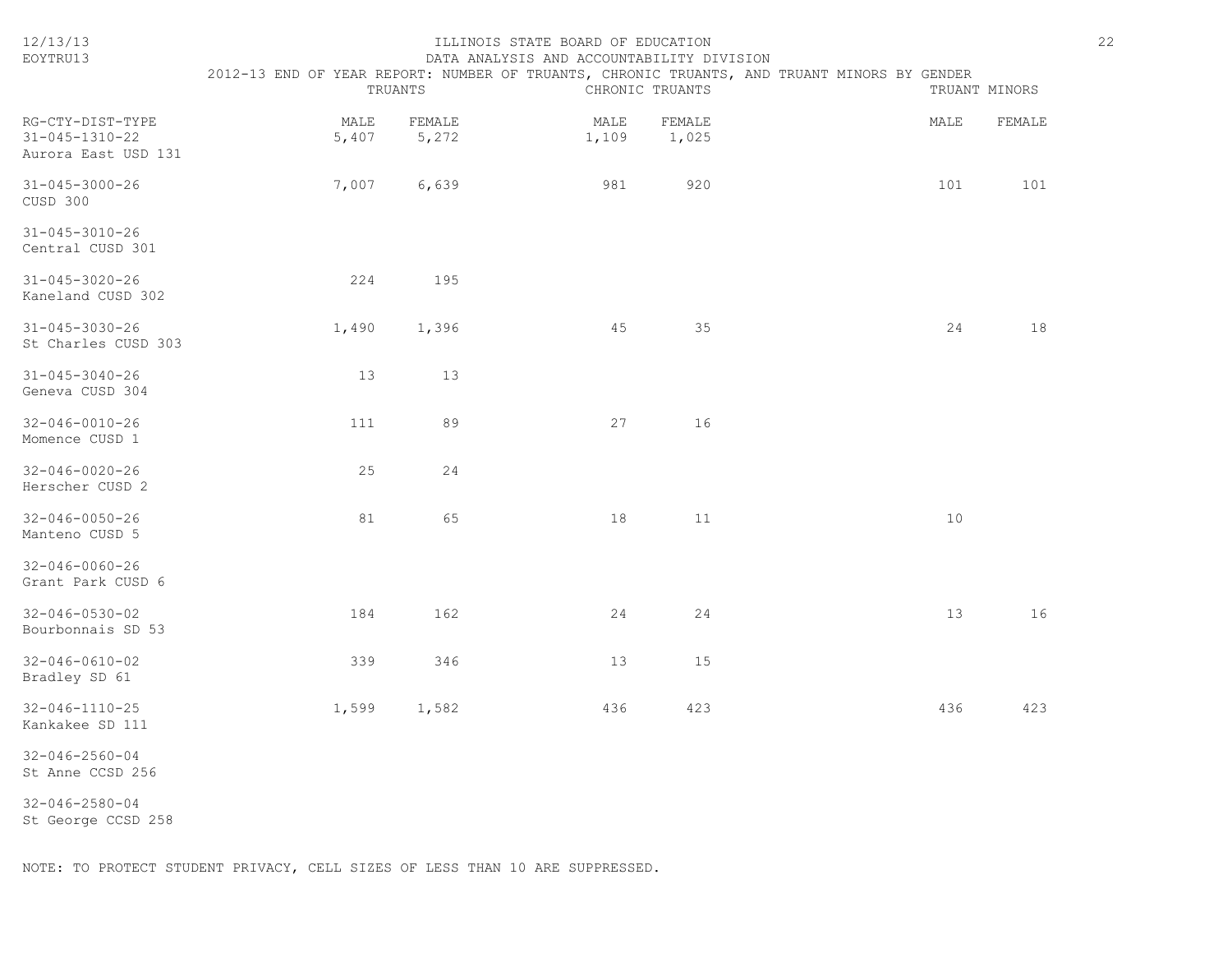#### 12/13/13 ILLINOIS STATE BOARD OF EDUCATION 23 EOYTRU13 DATA ANALYSIS AND ACCOUNTABILITY DIVISION

|                                                                | 2012-13 END OF YEAR REPORT: NUMBER OF TRUANTS, CHRONIC TRUANTS, AND TRUANT MINORS BY GENDER | TRUANTS |            | CHRONIC TRUANTS |        | TRUANT MINORS |
|----------------------------------------------------------------|---------------------------------------------------------------------------------------------|---------|------------|-----------------|--------|---------------|
| RG-CTY-DIST-TYPE<br>$32 - 046 - 3020 - 16$<br>St Anne CHSD 302 | MALE                                                                                        | FEMALE  | MALE<br>29 | FEMALE<br>16    | MALE   | FEMALE        |
| $32 - 046 - 3070 - 16$<br>Bradley Bourbonnais CHSD 307         | 660                                                                                         | 702     | 133        | 94              |        |               |
| $24 - 047 - 0000 - 61$<br>Kendall Co Spec Educ Coop            | 74                                                                                          | 27      | 22         |                 | $18\,$ |               |
| 24-047-0180-16<br>Newark CHSD 18                               |                                                                                             |         |            |                 |        |               |
| $24 - 047 - 0660 - 04$<br>Newark CCSD 66                       |                                                                                             |         |            |                 |        |               |
| $24 - 047 - 0880 - 26$<br>Plano CUSD 88                        | 249                                                                                         | 218     | 32         | $4\,4$          | 32     | 44            |
| $24 - 047 - 1150 - 26$<br>Yorkville CUSD 115                   | 400                                                                                         | 371     | 32         | 25              |        |               |
| $24 - 047 - 3080 - 26$<br>Oswego CUSD 308                      | 1,669                                                                                       | 1,451   | 173        | 152             | 40     | 44            |
| $33 - 048 - 2020 - 26$<br>Knoxville CUSD 202                   | 151                                                                                         | 120     | $12$       | 13              |        |               |
| $33 - 048 - 2050 - 26$<br>Galesburg CUSD 205                   | 866                                                                                         | 757     | 240        | 282             | 72     | 72            |
| $33 - 048 - 2080 - 26$<br>ROWVACUSD 208                        | 21                                                                                          | 21      | 17         |                 |        |               |
| 33-048-2100-26<br>Williamsfield CUSD 210                       | 40                                                                                          | 24      |            |                 |        |               |
| $33 - 048 - 2170 - 26$<br>Abingdon CUSD 217                    | 82                                                                                          | 76      | $10$       | 18              |        | 13            |
| $34 - 049 - 0060 - 02$<br>Zion ESD 6                           | 22                                                                                          | 22      |            |                 |        |               |
| $34 - 049 - 0340 - 04$<br>Antioch CCSD 34                      | 120                                                                                         | 100     | 19         | $17$            |        |               |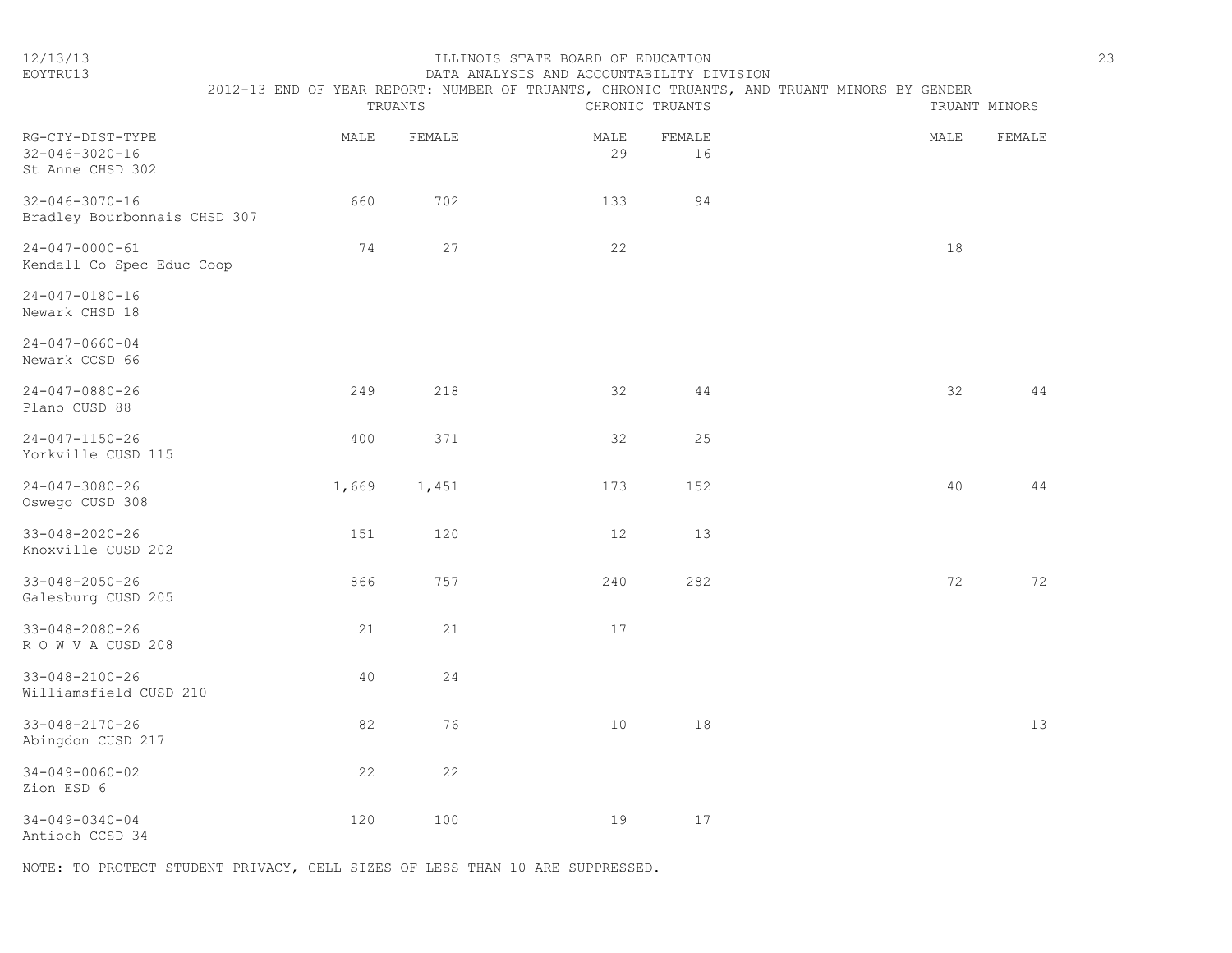| EOYTRU13                                          | DATA ANALYSIS AND ACCOUNTABILITY DIVISION                                                   |               |             |                 |  |      |               |  |
|---------------------------------------------------|---------------------------------------------------------------------------------------------|---------------|-------------|-----------------|--|------|---------------|--|
|                                                   | 2012-13 END OF YEAR REPORT: NUMBER OF TRUANTS, CHRONIC TRUANTS, AND TRUANT MINORS BY GENDER | TRUANTS       |             | CHRONIC TRUANTS |  |      | TRUANT MINORS |  |
| RG-CTY-DIST-TYPE<br>34-049-0370-02<br>Gavin SD 37 | MALE<br>306                                                                                 | FEMALE<br>320 | MALE<br>21  | FEMALE<br>30    |  | MALE | FEMALE        |  |
| $34 - 049 - 0410 - 04$<br>Lake Villa CCSD 41      | 41                                                                                          | 40            |             |                 |  |      |               |  |
| $34 - 049 - 0460 - 04$<br>Grayslake CCSD 46       | 32                                                                                          | 31            |             |                 |  |      |               |  |
| $34 - 049 - 0500 - 04$<br>Woodland CCSD 50        | 39                                                                                          | 34            |             |                 |  |      |               |  |
| $34 - 049 - 0600 - 26$<br>Waukegan CUSD 60        | 7,018                                                                                       | 6,766         | 1,130 1,045 |                 |  |      |               |  |
| $34 - 049 - 0700 - 02$<br>Libertyville SD 70      |                                                                                             |               |             |                 |  |      |               |  |
| $34 - 049 - 0750 - 02$<br>Mundelein ESD 75        |                                                                                             |               |             |                 |  |      |               |  |
| $34 - 049 - 0790 - 02$<br>Fremont SD 79           |                                                                                             |               |             |                 |  |      |               |  |
| $34 - 049 - 0950 - 26$<br>Lake Zurich CUSD 95     | 264                                                                                         | 238           | 23          | 24              |  | 23   | 24            |  |
| $34 - 049 - 1090 - 02$<br>Deerfield SD 109        |                                                                                             |               |             |                 |  |      |               |  |
| 34-049-1130-17<br>Twp HSD 113                     | 1,158                                                                                       | 946           |             |                 |  |      |               |  |
| $34 - 049 - 1140 - 02$<br>Fox Lake GSD 114        |                                                                                             |               |             |                 |  |      |               |  |
| 34-049-1160-26<br>Round Lake CUSD 116             | 1,329                                                                                       | 1,235         | 239         | 250             |  | 159  | 145           |  |
| 34-049-1170-16<br>CHSD 117                        | 450                                                                                         | 332           | 39          | 37              |  | 39   | 37            |  |
| 34-049-1180-26<br>Wauconda CUSD 118               | 398                                                                                         | 220           | 19          | 10              |  | 18   | 10            |  |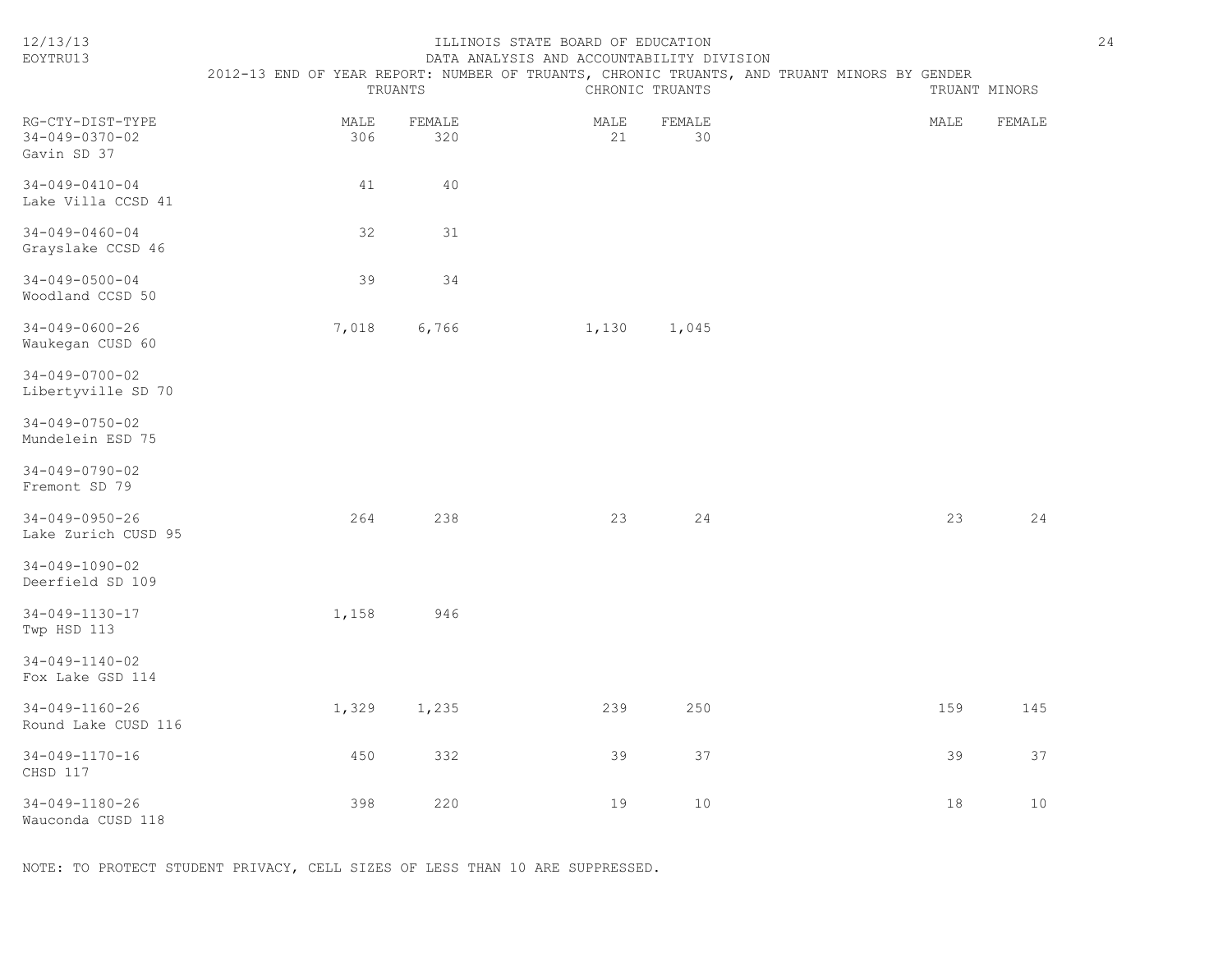| 12/13/13<br>EOYTRU13                                                 |             | TRUANTS       | ILLINOIS STATE BOARD OF EDUCATION<br>DATA ANALYSIS AND ACCOUNTABILITY DIVISION | CHRONIC TRUANTS | 2012-13 END OF YEAR REPORT: NUMBER OF TRUANTS, CHRONIC TRUANTS, AND TRUANT MINORS BY GENDER |            | 25<br>TRUANT MINORS |
|----------------------------------------------------------------------|-------------|---------------|--------------------------------------------------------------------------------|-----------------|---------------------------------------------------------------------------------------------|------------|---------------------|
| RG-CTY-DIST-TYPE<br>$34 - 049 - 1200 - 13$<br>Mundelein Cons HSD 120 | MALE<br>442 | FEMALE<br>406 | MALE<br>25                                                                     | FEMALE<br>33    |                                                                                             | MALE<br>19 | FEMALE<br>21        |
| $34 - 049 - 1210 - 17$<br>Warren Twp HSD 121                         | 1,358       | 1,288         | 156                                                                            | 99              |                                                                                             |            |                     |
| 34-049-1240-16<br>Grant CHSD 124                                     | 193         | 149           | 13                                                                             | 10              |                                                                                             |            |                     |
| 34-049-1250-13<br>Adlai E Stevenson HSD 125                          | 824         | 833           | 12                                                                             |                 |                                                                                             |            |                     |
| $34 - 049 - 1260 - 17$<br>Zion-Benton Twp HSD 126                    | 164         | 122           | 59                                                                             | 44              |                                                                                             | 56         | 41                  |
| 34-049-1270-16<br>Grayslake CHSD 127                                 | 481         | 298           | 15                                                                             |                 |                                                                                             | 12         |                     |
| 34-049-1280-16<br>CHSD 128                                           | 412         | 254           |                                                                                |                 |                                                                                             |            |                     |
| 34-049-1870-26<br>North Chicago SD 187                               | 749         | 655           | 264                                                                            | 234             |                                                                                             | 67         | 47                  |
| $34 - 049 - 8040 - 60$<br>Northern Suburban Spec Ed Dist             |             |               |                                                                                |                 |                                                                                             |            |                     |
| $34 - 049 - 8250 - 60$<br>Spec Educ Dist Lake County/Sedol           | 95          | 29            | 31                                                                             |                 |                                                                                             | 20         |                     |
| $35 - 050 - 0000 - 61$<br>LaSalle Putnam Alliance                    | 19          |               |                                                                                |                 |                                                                                             |            |                     |
| $35 - 050 - 0020 - 26$<br>Serena CUSD 2                              | 25          | 21            |                                                                                |                 |                                                                                             |            |                     |
| $35 - 050 - 0090 - 26$<br>Earlville CUSD 9                           | 28          | 25            |                                                                                |                 |                                                                                             |            |                     |
| 35-050-0400-17<br>Streator Twp HSD 40                                | 146         | 120           | 28                                                                             | 26              |                                                                                             | 22         | 17                  |
| $35 - 050 - 0440 - 02$<br>Streator ESD 44                            | 184         | 188           | 35                                                                             | 41              |                                                                                             |            |                     |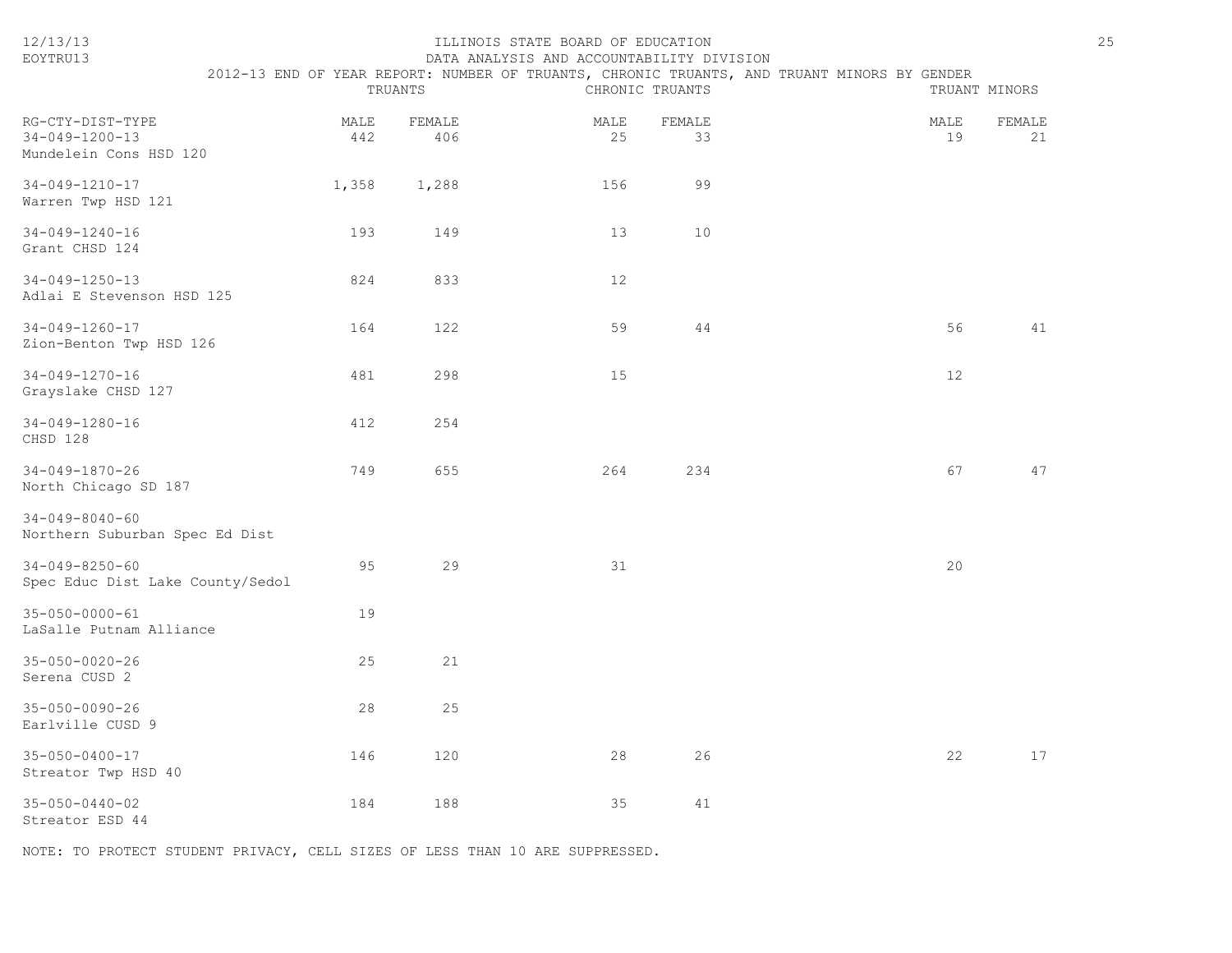| 12/13/13<br>EOYTRU13                                         | TRUANTS |        | ILLINOIS STATE BOARD OF EDUCATION<br>DATA ANALYSIS AND ACCOUNTABILITY DIVISION<br>CHRONIC TRUANTS |        | 2012-13 END OF YEAR REPORT: NUMBER OF TRUANTS, CHRONIC TRUANTS, AND TRUANT MINORS BY GENDER |      | TRUANT MINORS | 26 |
|--------------------------------------------------------------|---------|--------|---------------------------------------------------------------------------------------------------|--------|---------------------------------------------------------------------------------------------|------|---------------|----|
| RG-CTY-DIST-TYPE<br>$35 - 050 - 0790 - 04$<br>Tonica CCSD 79 | MALE    | FEMALE | $\texttt{MALE}$                                                                                   | FEMALE |                                                                                             | MALE | FEMALE        |    |
| $35 - 050 - 0950 - 04$<br>Grand Ridge CCSD 95                |         |        |                                                                                                   |        |                                                                                             |      |               |    |
| $35 - 050 - 1200 - 17$<br>La Salle-Peru Twp HSD 120          | 155     | 134    | 29                                                                                                | 19     |                                                                                             |      |               |    |
| 35-050-1220-02<br>La Salle ESD 122                           |         |        |                                                                                                   |        |                                                                                             |      |               |    |
| $35 - 050 - 1240 - 02$<br>Peru ESD 124                       | 14      |        |                                                                                                   |        |                                                                                             |      |               |    |
| $35 - 050 - 1250 - 02$<br>Oglesby ESD 125                    |         |        |                                                                                                   |        |                                                                                             |      |               |    |
| 35-050-1400-17<br>Ottawa Twp HSD 140                         | 230     | 173    | 17                                                                                                | 17     |                                                                                             |      |               |    |
| $35 - 050 - 1410 - 02$<br>Ottawa ESD 141                     | 43      | 37     | 37                                                                                                | 42     |                                                                                             | 11   | 14            |    |
| $35 - 050 - 1500 - 02$<br>Marseilles ESD 150                 | 292     | 253    | 57                                                                                                | 60     |                                                                                             | 57   | 60            |    |
| $35 - 050 - 1700 - 04$<br>Seneca CCSD 170                    | 109     | 104    |                                                                                                   |        |                                                                                             |      |               |    |
| $35 - 050 - 1850 - 04$<br>Waltham CCSD 185                   |         |        |                                                                                                   |        |                                                                                             |      |               |    |
| $35 - 050 - 1950 - 04$<br>Wallace CCSD 195                   |         |        |                                                                                                   |        |                                                                                             |      |               |    |
| $35 - 050 - 2300 - 04$<br>Rutland CCSD 230                   |         |        |                                                                                                   |        |                                                                                             |      |               |    |
| $35 - 050 - 2800 - 17$<br>Mendota Twp HSD 280                | 31      | 26     |                                                                                                   | 14     |                                                                                             |      |               |    |
| $35 - 050 - 2890 - 04$<br>Mendota CCSD 289                   |         | 12     |                                                                                                   |        |                                                                                             |      |               |    |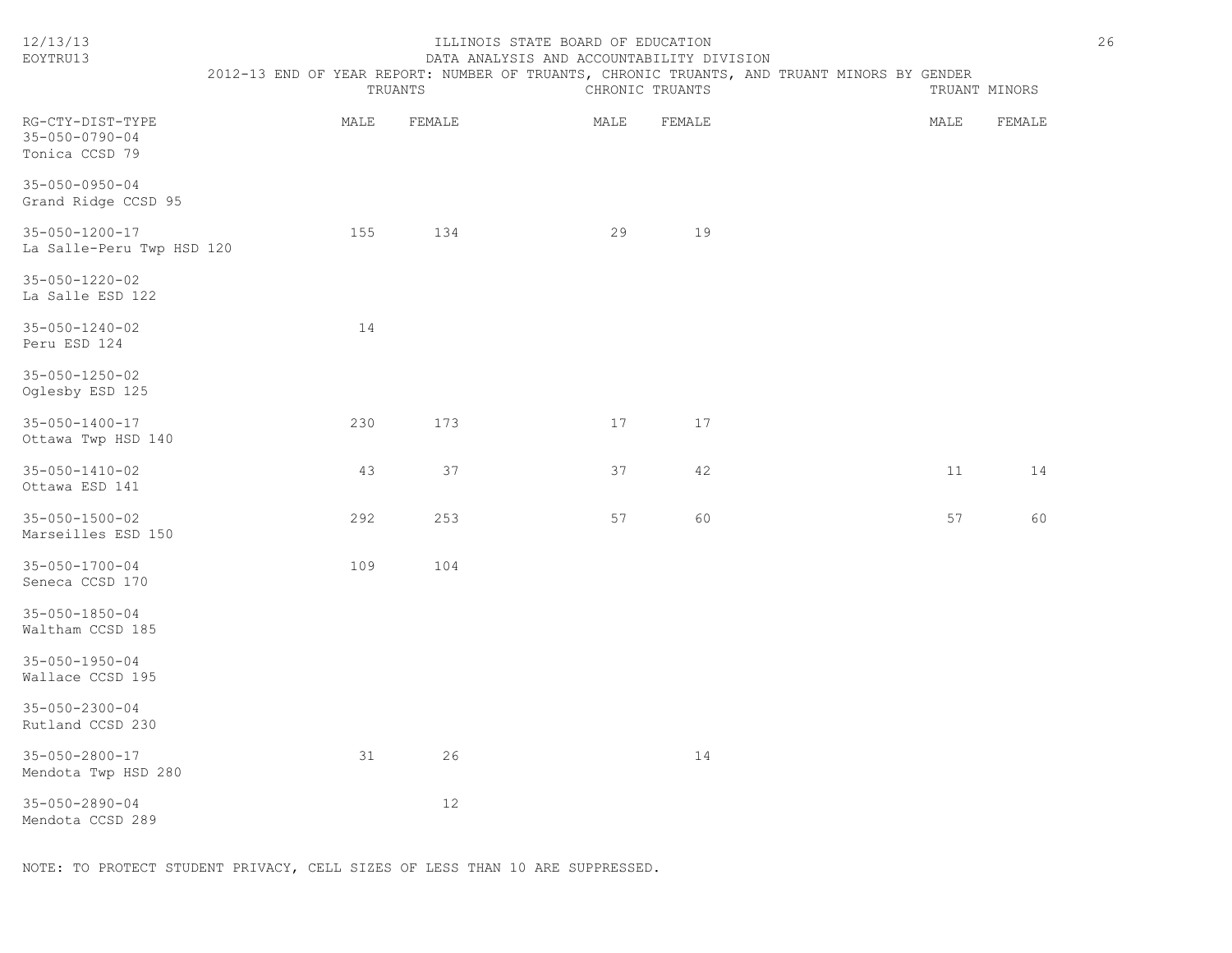|  | $\sim$ | $\sim$ |  |
|--|--------|--------|--|
|  |        |        |  |

#### ILLINOIS STATE BOARD OF EDUCATION EOYTRU13 DATA ANALYSIS AND ACCOUNTABILITY DIVISION

|                                                           | 2012-13 END OF YEAR REPORT: NUMBER OF TRUANTS, CHRONIC TRUANTS, AND TRUANT MINORS BY GENDER | TRUANTS       |            | CHRONIC TRUANTS |            | TRUANT MINORS       |
|-----------------------------------------------------------|---------------------------------------------------------------------------------------------|---------------|------------|-----------------|------------|---------------------|
| RG-CTY-DIST-TYPE<br>12-051-0100-26<br>Red Hill CUSD 10    | MALE<br>185                                                                                 | FEMALE<br>254 | MALE<br>24 | FEMALE<br>34    | MALE<br>19 | <b>FEMALE</b><br>31 |
| 12-051-0200-26<br>Lawrence County CUD 20                  | 98                                                                                          | 78            | 16         |                 |            |                     |
| $47 - 052 - 0080 - 02$<br>Nelson Public SD No 8           |                                                                                             |               |            |                 |            |                     |
| 47-052-1700-22<br>Dixon USD 170                           | 420                                                                                         | 378           | 28         | 35              | 11         | 10                  |
| $47 - 052 - 2200 - 02$<br>Steward ESD 220                 |                                                                                             |               |            |                 |            |                     |
| $47 - 052 - 2710 - 26$<br>Paw Paw CUSD 271                |                                                                                             |               |            |                 |            |                     |
| $47 - 052 - 2720 - 26$<br>Amboy CUSD 272                  | 24                                                                                          | 36            | 14         | 19              |            |                     |
| $47 - 052 - 2750 - 26$<br>Ashton-Franklin Center CUSD 275 | 53                                                                                          | 34            |            |                 |            |                     |
| 17-053-0050-26<br>Woodland CUSD 5                         |                                                                                             |               |            |                 |            |                     |
| 17-053-006J-26<br>Tri Point CUSD 6-J                      | 42                                                                                          | 37            |            |                 |            |                     |
| 17-053-0080-26<br>Prairie Central CUSD 8                  | 145                                                                                         | 133           | 42         | 48              | 13         | 15                  |
| 17-053-0740-27<br>Flanagan-Cornell Dist 74                |                                                                                             |               |            |                 |            |                     |
| 17-053-0900-17<br>Pontiac Twp HSD 90                      | 144                                                                                         | 84            | 47         | 18              | 47         | 18                  |
| 17-053-2300-17<br>Dwight Twp HSD 230                      | 38                                                                                          | 17            |            |                 |            |                     |
| $17 - 053 - 2320 - 02$<br>Dwight Common SD 232            | 136                                                                                         | 107           | $17$       |                 |            |                     |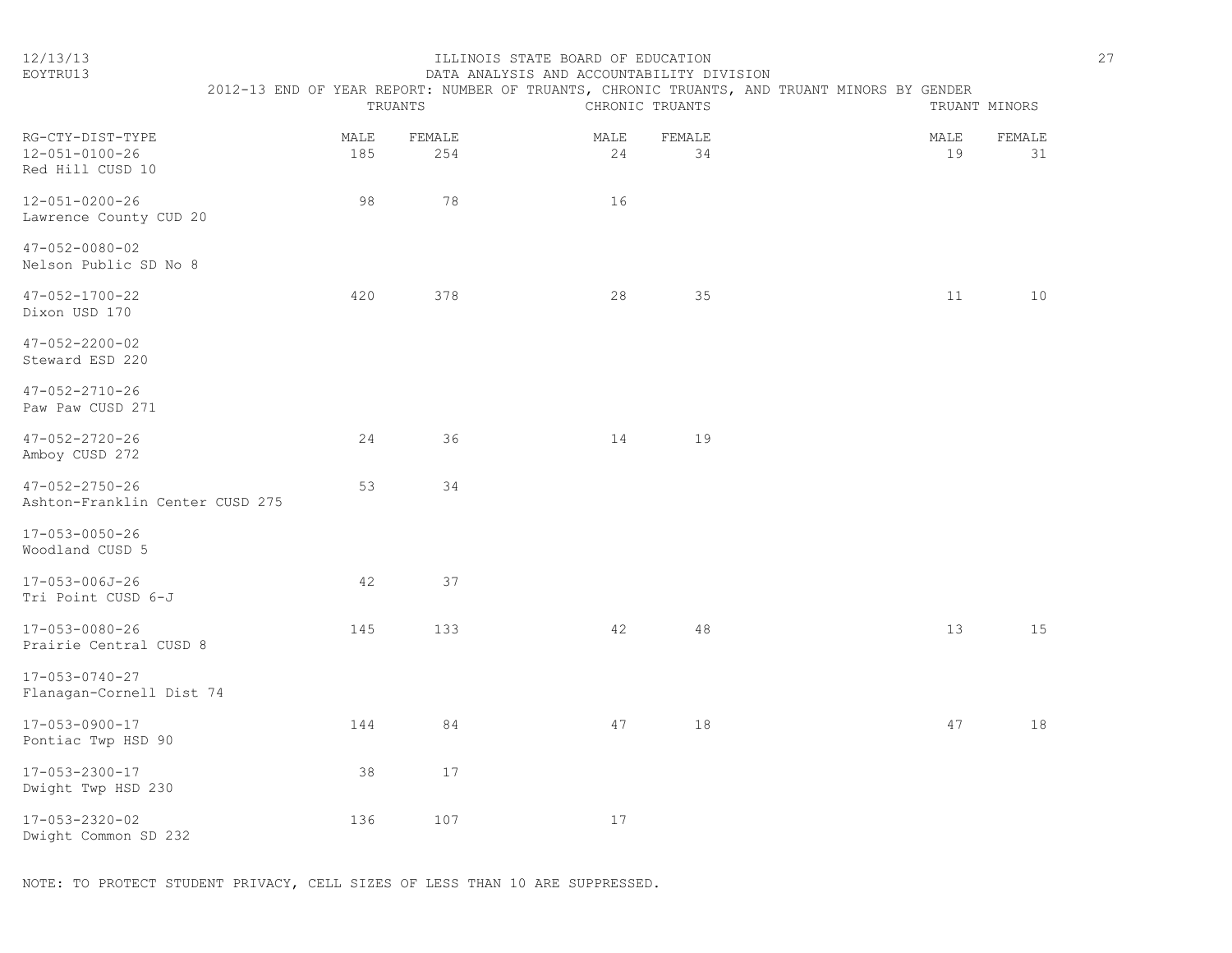|--|--|

### 12/13/13 ILLINOIS STATE BOARD OF EDUCATION 28 EOYTRU13 DATA ANALYSIS AND ACCOUNTABILITY DIVISION

2012-13 END OF YEAR REPORT: NUMBER OF TRUANTS, CHRONIC TRUANTS, AND TRUANT MINORS BY GENDER

|                                                                |            | TRUANTS |      | CHRONIC TRUANTS |      | TRUANT MINORS |
|----------------------------------------------------------------|------------|---------|------|-----------------|------|---------------|
| RG-CTY-DIST-TYPE<br>$17 - 053 - 4260 - 04$<br>Cornell CCSD 426 | MALE<br>14 | FEMALE  | MALE | FEMALE          | MALE | FEMALE        |
| $17 - 053 - 4290 - 04$<br>Pontiac CCSD 429                     | 179        | 79      |      | 11              |      |               |
| $38 - 054 - 0210 - 26$<br>Hartsburg Emden CUSD 21              |            |         |      |                 |      |               |
| $38 - 054 - 0230 - 26$<br>Mt Pulaski CUSD 23                   | 26         | 29      | 11   | 11              |      |               |
| $38 - 054 - 0270 - 02$<br>Lincoln ESD 27                       |            | 11      |      | 12              |      |               |
| $38 - 054 - 0610 - 04$<br>Chester-East Lincoln CCSD 61         | 40         | 48      |      |                 |      |               |
| $38 - 054 - 0880 - 02$<br>New Holland-Middletown ED 88         |            |         |      |                 |      |               |
| $38 - 054 - 4040 - 16$<br>Lincoln CHSD 404                     | 37         | 32      | 15   | 14              | 19   | 10            |
| $39 - 055 - 0010 - 26$<br>Argenta-Oreana CUSD 1                | 126        | 114     |      |                 | 68   | 53            |
| $39 - 055 - 0020 - 26$<br>Maroa Forsyth CUSD 2                 | 40         | 29      |      |                 |      |               |
| $39 - 055 - 0030 - 26$<br>Mt Zion CUSD 3                       | 20         | 13      |      |                 |      |               |
| $39 - 055 - 0090 - 26$<br>Sangamon Valley CUSD 9               | 18         | 19      |      | 10              |      |               |
| 39-055-0110-26<br>Warrensburg-Latham CUSD 11                   | 50         | 53      |      |                 |      |               |
| $39 - 055 - 0150 - 26$<br>Meridian CUSD 15                     | 91         | 82      |      |                 |      |               |
| 39-055-0610-25<br>Decatur SD 61                                | 2,667      | 2,668   | 570  | 525             | 570  | 525           |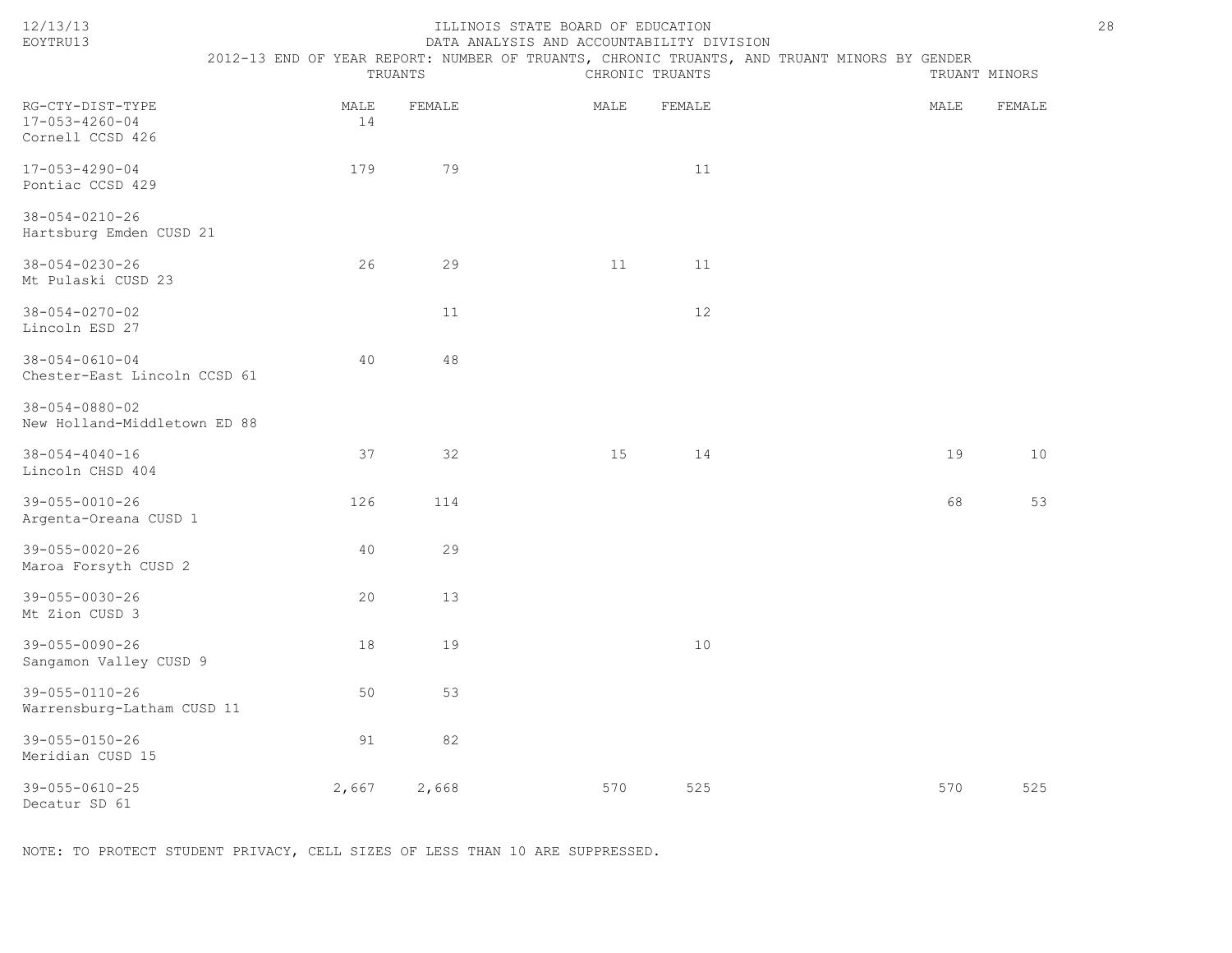| EOYTRU13                                                         | DATA ANALYSIS AND ACCOUNTABILITY DIVISION<br>2012-13 END OF YEAR REPORT: NUMBER OF TRUANTS, CHRONIC TRUANTS, AND TRUANT MINORS BY GENDER |              |            |                 |  |            |               |  |  |
|------------------------------------------------------------------|------------------------------------------------------------------------------------------------------------------------------------------|--------------|------------|-----------------|--|------------|---------------|--|--|
|                                                                  |                                                                                                                                          | TRUANTS      |            | CHRONIC TRUANTS |  |            | TRUANT MINORS |  |  |
| RG-CTY-DIST-TYPE<br>$40 - 056 - 0010 - 26$<br>Carlinville CUSD 1 | MALE<br>43                                                                                                                               | FEMALE<br>31 | MALE<br>11 | FEMALE<br>15    |  | MALE<br>17 | FEMALE<br>14  |  |  |
| $40 - 056 - 0020 - 26$<br>Northwestern CUSD 2                    |                                                                                                                                          |              |            |                 |  |            |               |  |  |
| $40 - 056 - 0050 - 26$<br>Mount Olive CUSD 5                     | 25                                                                                                                                       | 22           |            |                 |  |            |               |  |  |
| $40 - 056 - 0060 - 26$<br>Staunton CUSD 6                        |                                                                                                                                          |              |            |                 |  |            |               |  |  |
| $40 - 056 - 0070 - 26$<br>Gillespie CUSD 7                       | 198                                                                                                                                      | 197          | 57         | 56              |  | 15         | 10            |  |  |
| $40 - 056 - 0090 - 26$<br>Southwestern CUSD 9                    | 155                                                                                                                                      | 118          | 27         | 22              |  | 15         |               |  |  |
| $40 - 056 - 0340 - 26$<br>North Mac CUSD 34                      | 78                                                                                                                                       | 65           | 36         | 25              |  |            | 15            |  |  |
| $41 - 057 - 0010 - 26$<br>Roxana CUSD 1                          | 560                                                                                                                                      | 440          | 103        | 79              |  | 14         | 20            |  |  |
| $41 - 057 - 0020 - 26$<br>Triad CUSD 2                           | 135                                                                                                                                      | 130          |            |                 |  |            |               |  |  |
| $41 - 057 - 0030 - 26$<br>Venice CUSD 3                          | 22                                                                                                                                       | 23           |            |                 |  |            |               |  |  |
| $41 - 057 - 0050 - 26$<br>Highland CUSD 5                        | 81                                                                                                                                       | 93           | 29         | 14              |  | 15         |               |  |  |
| $41 - 057 - 0070 - 26$<br>Edwardsville CUSD 7                    | 120                                                                                                                                      | 64           | 71         | 33              |  | 90         | 48            |  |  |
| $41 - 057 - 0080 - 26$<br>Bethalto CUSD 8                        | 16                                                                                                                                       | 12           | 12         | 12              |  |            |               |  |  |
| $41 - 057 - 0090 - 26$<br>Granite City CUSD 9                    | 1,850                                                                                                                                    | 1,790        | 285        | 256             |  | 51         | 53            |  |  |
| $41 - 057 - 0100 - 26$<br>Collinsville CUSD 10                   | 1,524                                                                                                                                    | 1,436        | 115        | 129             |  | 96         | 115           |  |  |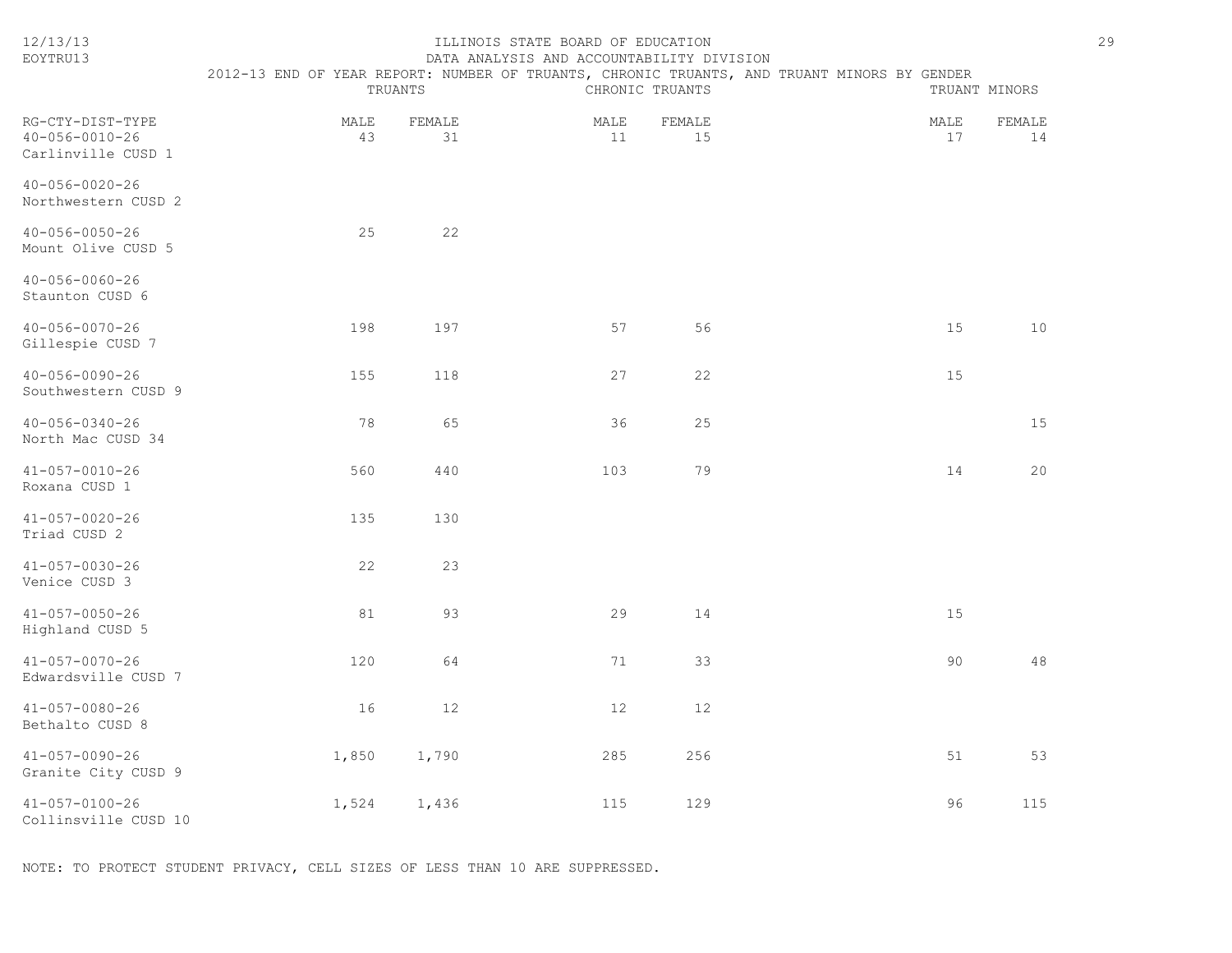| $\sim$ | ×  |
|--------|----|
|        | ۰. |
|        |    |
|        |    |

#### 12/13/13 ILLINOIS STATE BOARD OF EDUCATION 30 EOYTRU13 DATA ANALYSIS AND ACCOUNTABILITY DIVISION

|                                                             |               | TRUANTS         |             | CHRONIC TRUANTS | 2012-13 END OF YEAR REPORT: NUMBER OF TRUANTS, CHRONIC TRUANTS, AND TRUANT MINORS BY GENDER |             | TRUANT MINORS |
|-------------------------------------------------------------|---------------|-----------------|-------------|-----------------|---------------------------------------------------------------------------------------------|-------------|---------------|
| RG-CTY-DIST-TYPE<br>$41 - 057 - 0110 - 26$<br>Alton CUSD 11 | MALE<br>1,434 | FEMALE<br>1,193 | MALE<br>298 | FEMALE<br>289   |                                                                                             | MALE<br>203 | FEMALE<br>215 |
| $41 - 057 - 0120 - 26$<br>Madison CUSD 12                   | 18            | 16              | 21          | 26              |                                                                                             |             |               |
| $41 - 057 - 0130 - 02$<br>East Alton SD 13                  | 95            | 97              | 150         | 137             |                                                                                             | 108         | 91            |
| $41 - 057 - 0140 - 16$<br>East Alton-Wood River CHSD 14     | 52            | 50              | 27          | 27              |                                                                                             |             |               |
| $41 - 057 - 0150 - 03$<br>Wood River-Hartford ESD 15        |               |                 |             |                 |                                                                                             |             |               |
| $13 - 058 - 0010 - 03$<br>Raccoon Cons SD 1                 | 12            |                 |             |                 |                                                                                             |             |               |
| 13-058-1000-26<br>Patoka CUSD 100                           | 35            | 34              |             |                 |                                                                                             |             |               |
| 13-058-1110-02<br>Salem SD 111                              | 50            | 70              |             |                 |                                                                                             |             |               |
| 13-058-1330-02<br>Central City SD 133                       |               |                 |             |                 |                                                                                             |             |               |
| 13-058-1350-02<br>Centralia SD 135                          |               |                 | 19          | 18              |                                                                                             |             |               |
| $13 - 058 - 2000 - 17$<br>Centralia HSD 200                 | 86            | 81              | 21          | 19              |                                                                                             | 21          | 19            |
| $13 - 058 - 4010 - 26$<br>South Central CUD 401             | 114           | 133             | 10          |                 |                                                                                             | 16          | 10            |
| 13-058-5010-26<br>Sandoval CUSD 501                         | 111           | 128             | 12          | 15              |                                                                                             |             |               |
| $13 - 058 - 6000 - 16$<br>Salem CHSD 600                    | 26            | 13              |             |                 |                                                                                             |             |               |
| $13 - 058 - 7220 - 26$<br>Odin PSD 722                      | 110           | 93              | 12          |                 |                                                                                             |             |               |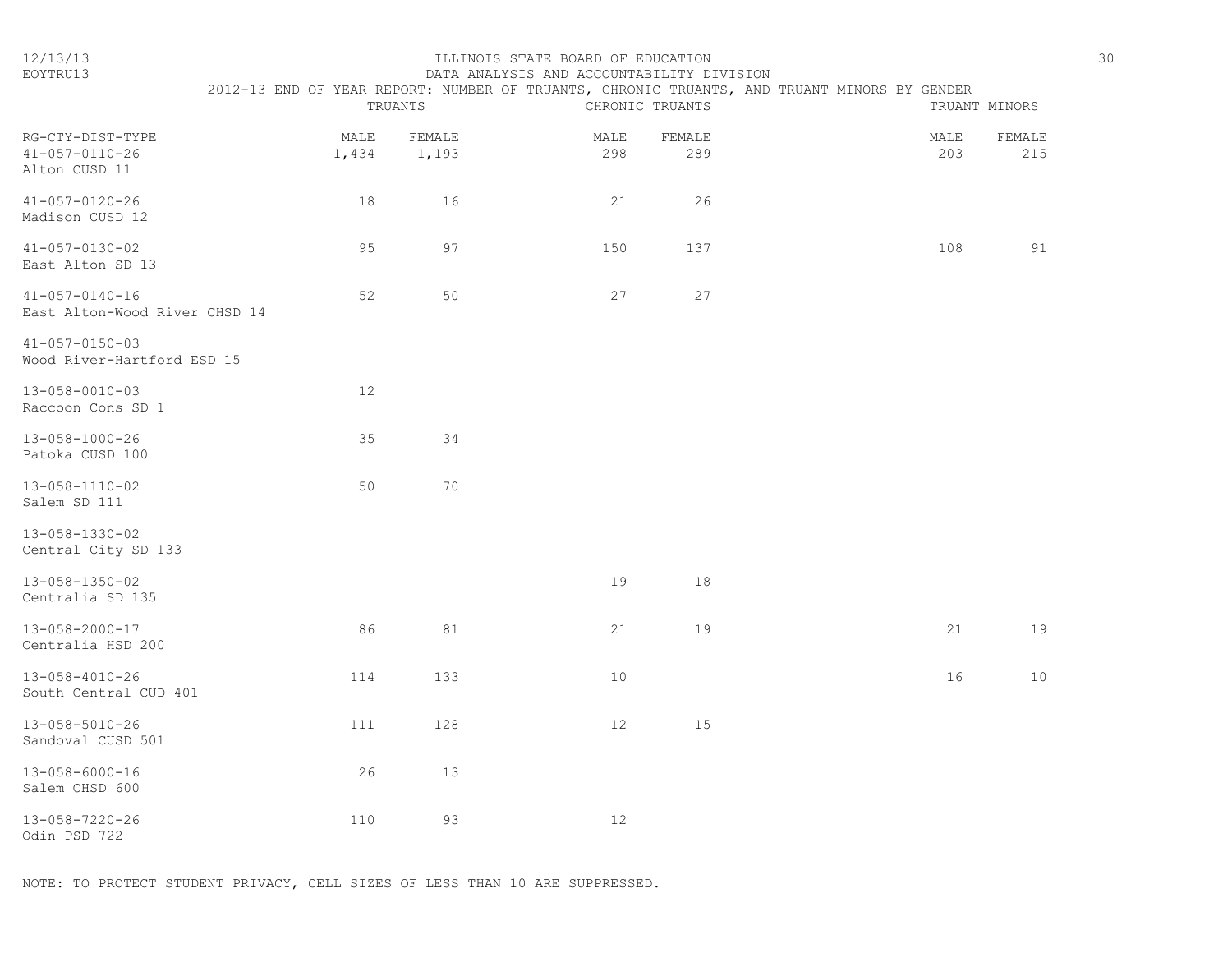|--|

### 12/13/13 ILLINOIS STATE BOARD OF EDUCATION 31 EOYTRU13 DATA ANALYSIS AND ACCOUNTABILITY DIVISION

 2012-13 END OF YEAR REPORT: NUMBER OF TRUANTS, CHRONIC TRUANTS, AND TRUANT MINORS BY GENDER TRUANTS CHRONIC TRUANTS TRUANT MINORS

| RG-CTY-DIST-TYPE<br>$13 - 058 - 8010 - 60$<br>Kaskaskia Spec Educ District | MALE | FEMALE | MALE<br>11 | FEMALE | MALE<br>11 | FEMALE |
|----------------------------------------------------------------------------|------|--------|------------|--------|------------|--------|
| $43 - 059 - 0050 - 26$<br>Henry-Senachwine CUSD 5                          | 62   | 64     |            | $12$   |            |        |
| $43 - 059 - 0070 - 26$<br>Midland CUSD 7                                   | 15   | 23     |            |        |            |        |
| $38 - 060 - 1260 - 26$<br>Havana CUSD 126                                  | 59   | 66     | 28         | 17     | 15         | 14     |
| $38 - 060 - 1890 - 26$<br>Illini Central CUSD 189                          | 16   |        | 20         | 19     | 16         | 11     |
| $38 - 060 - 1910 - 26$<br>Midwest Central CUSD 191                         | 117  | 76     | 38         | 29     | 12         |        |
| $02 - 061 - 0010 - 26$<br>Massac UD 1                                      | 250  | 226    | 67         | 68     | 21         | 19     |
| $02 - 061 - 0380 - 26$<br>Joppa-Maple Grove UD 38                          | 31   | 21     |            |        |            |        |
| $26 - 062 - 0000 - 61$<br>West Central IL Spec Educ Coop                   | 23   | $10$   | 13         |        | 12         |        |
| $26 - 062 - 1030 - 26$<br>West Prairie CUSD 103                            | 89   | 65     |            |        |            |        |
| $26 - 062 - 1700 - 26$<br>Bushnell Prairie City CUSD 170                   | 55   | 53     |            |        |            |        |
| $26 - 062 - 1850 - 26$<br>Macomb CUSD 185                                  | 266  | 245    | 28         | 38     |            | 17     |
| $44 - 063 - 0020 - 03$<br>Nippersink SD 2                                  | 23   | 21     |            |        |            |        |
| $44 - 063 - 0030 - 03$<br>Fox River Grove Cons SD 3                        |      |        |            |        |            |        |
| $44 - 063 - 0120 - 26$<br>Johnsburg CUSD 12                                | 82   | 58     | 16         | 15     |            |        |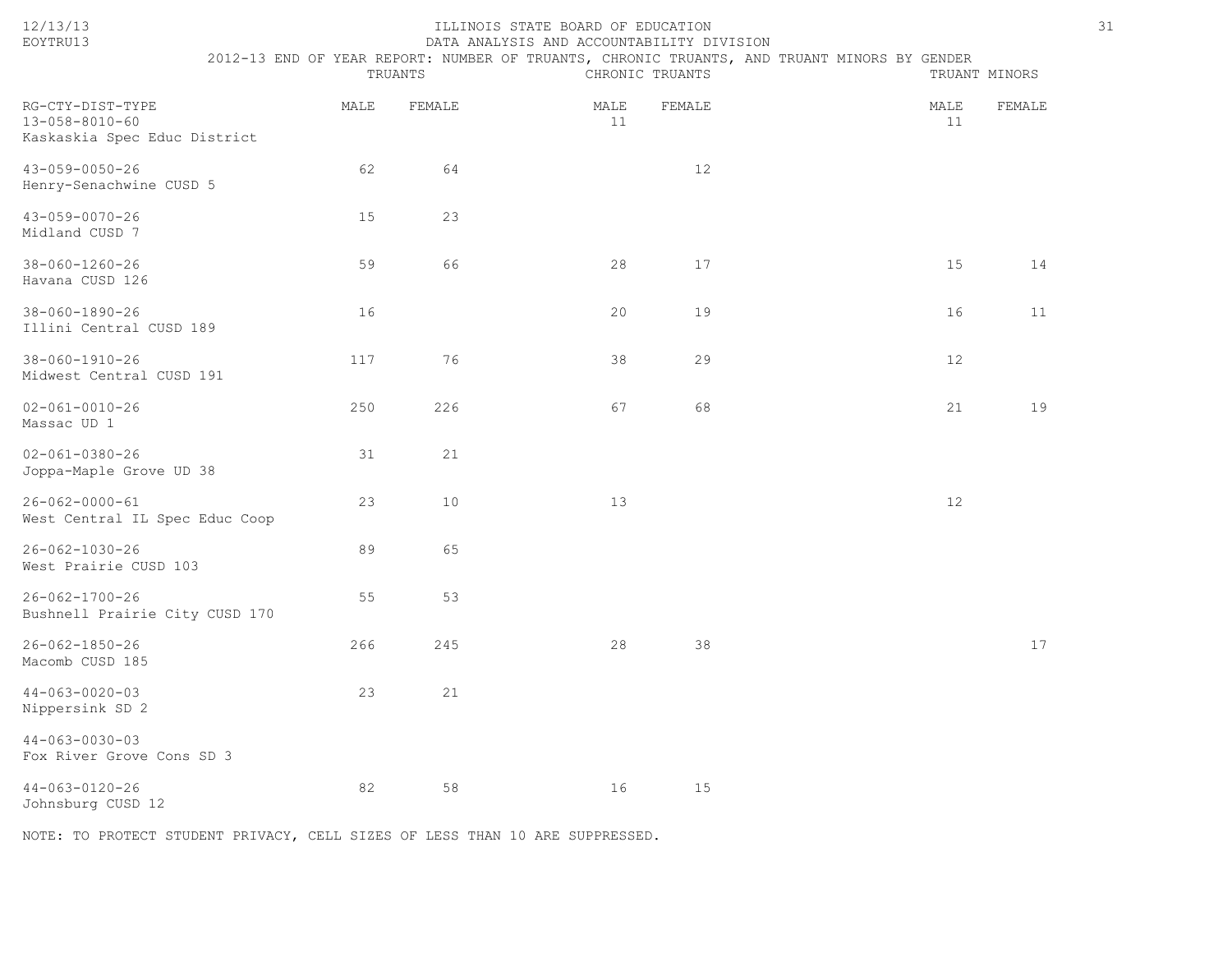| 12/13/13<br>EOYTRU13                                          | ILLINOIS STATE BOARD OF EDUCATION<br>DATA ANALYSIS AND ACCOUNTABILITY DIVISION<br>2012-13 END OF YEAR REPORT: NUMBER OF TRUANTS, CHRONIC TRUANTS, AND TRUANT MINORS BY GENDER<br>TRUANTS<br>CHRONIC TRUANTS<br>TRUANT MINORS |              |      |        |       |        |  |
|---------------------------------------------------------------|------------------------------------------------------------------------------------------------------------------------------------------------------------------------------------------------------------------------------|--------------|------|--------|-------|--------|--|
| RG-CTY-DIST-TYPE<br>$44 - 063 - 0150 - 04$<br>McHenry CCSD 15 | MALE<br>56                                                                                                                                                                                                                   | FEMALE<br>38 | MALE | FEMALE | MALE  | FEMALE |  |
| $44 - 063 - 0190 - 24$<br>Alden Hebron SD 19                  |                                                                                                                                                                                                                              |              |      |        |       |        |  |
| $44 - 063 - 0260 - 04$<br>Cary CCSD 26                        | 67                                                                                                                                                                                                                           | 62           |      |        |       |        |  |
| $44 - 063 - 0360 - 02$<br>Harrison SD 36                      |                                                                                                                                                                                                                              |              |      |        |       |        |  |
| $44 - 063 - 0460 - 03$<br>Prairie Grove CSD 46                |                                                                                                                                                                                                                              |              |      |        |       |        |  |
| $44 - 063 - 0470 - 04$<br>Crystal Lake CCSD 47                | 1,423                                                                                                                                                                                                                        | 1,353        |      |        |       |        |  |
| $44 - 063 - 0500 - 26$<br>Harvard CUSD 50                     | 459                                                                                                                                                                                                                          | 488          | 78   | 72     | 72    | 65     |  |
| $44 - 063 - 1550 - 16$<br>CHSD 155                            | 1,778                                                                                                                                                                                                                        | 1,504        | 76   | 53     | 38    | 40     |  |
| $44 - 063 - 1560 - 16$<br>McHenry CHSD 156                    | 156                                                                                                                                                                                                                          | 130          | 69   | 51     | 65    | 32     |  |
| $44 - 063 - 1570 - 16$<br>Richmond-Burton CHSD 157            | 34                                                                                                                                                                                                                           | 33           |      |        |       |        |  |
| $44 - 063 - 1580 - 22$<br>Cons SD 158                         | 1,618                                                                                                                                                                                                                        | 1,552        | 14   | 12     | 1,383 | 1,264  |  |
| $44 - 063 - 1650 - 03$<br>Marengo-Union E Cons D 165          | 16                                                                                                                                                                                                                           | 12           |      |        |       |        |  |
| $44 - 063 - 2000 - 26$<br>Woodstock CUSD 200                  | 677                                                                                                                                                                                                                          | 618          | 67   | 60     |       |        |  |
| $44 - 063 - 8010 - 60$<br>Spec Ed Dist of McHenry Co-Sedom    |                                                                                                                                                                                                                              |              |      |        |       |        |  |
| $17 - 064 - 0020 - 26$<br>LeRoy CUSD 2                        |                                                                                                                                                                                                                              |              |      |        |       |        |  |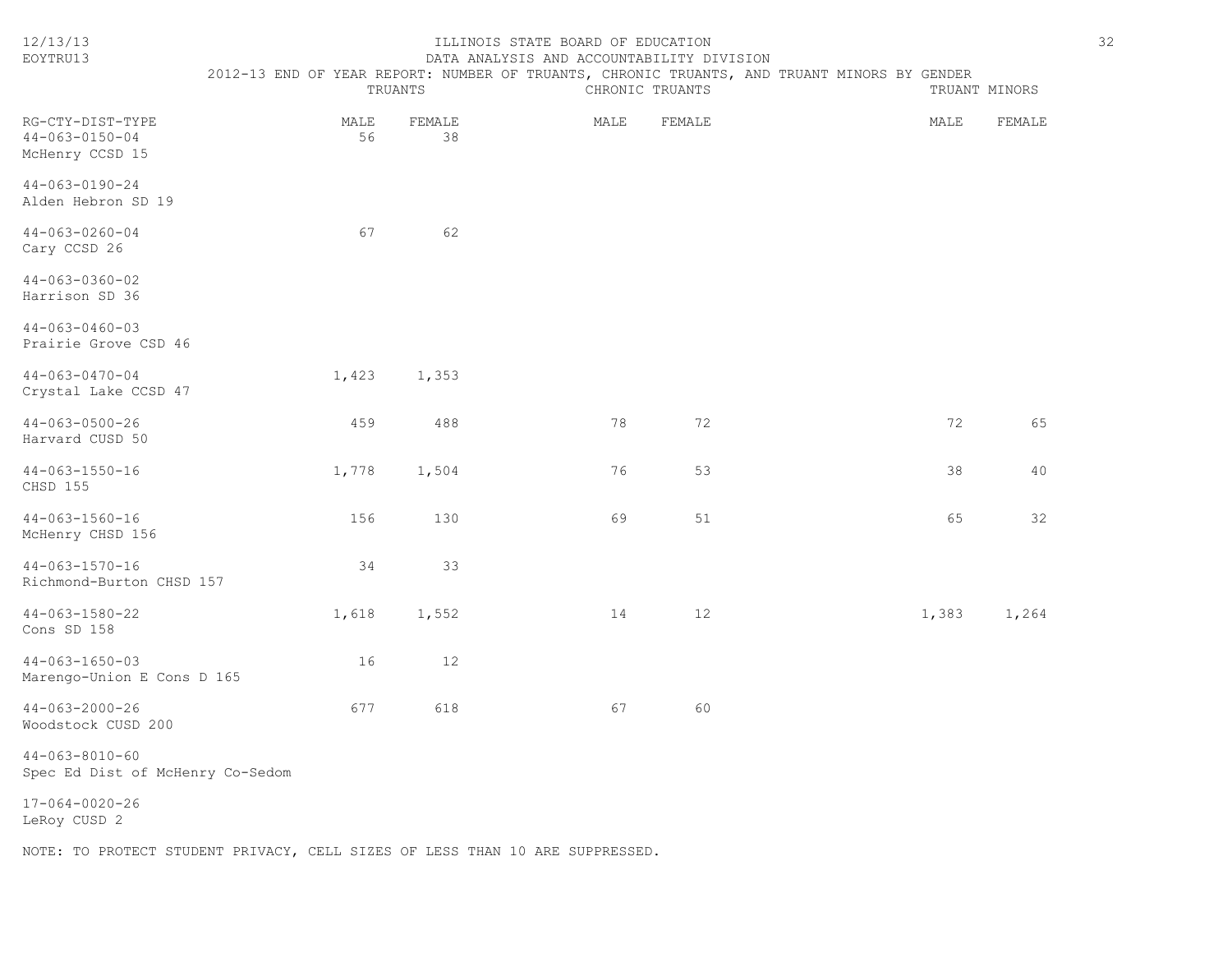| 12/13/13<br>EOYTRU13                                        | ILLINOIS STATE BOARD OF EDUCATION<br>DATA ANALYSIS AND ACCOUNTABILITY DIVISION<br>2012-13 END OF YEAR REPORT: NUMBER OF TRUANTS, CHRONIC TRUANTS, AND TRUANT MINORS BY GENDER<br>CHRONIC TRUANTS<br>TRUANT MINORS<br>TRUANTS |        |      |        |  |      |        | 33 |
|-------------------------------------------------------------|------------------------------------------------------------------------------------------------------------------------------------------------------------------------------------------------------------------------------|--------|------|--------|--|------|--------|----|
| RG-CTY-DIST-TYPE<br>17-064-0030-26<br>Tri Valley CUSD 3     | MALE                                                                                                                                                                                                                         | FEMALE | MALE | FEMALE |  | MALE | FEMALE |    |
| $17 - 064 - 0050 - 26$<br>McLean County USD 5               | 169                                                                                                                                                                                                                          | 138    | 23   | 20     |  | 12   | 12     |    |
| $17 - 064 - 0070 - 26$<br>Lexington CUSD 7                  | 25                                                                                                                                                                                                                           | 17     |      |        |  |      |        |    |
| $17 - 064 - 0160 - 26$<br>Olympia CUSD 16                   | 32                                                                                                                                                                                                                           | 14     | 10   |        |  |      |        |    |
| $17 - 064 - 0190 - 26$<br>Ridgeview CUSD 19                 | 18                                                                                                                                                                                                                           | 24     |      | 11     |  |      | 10     |    |
| $17 - 064 - 0870 - 25$<br>Bloomington SD 87                 | 1,018                                                                                                                                                                                                                        | 970    | 187  | 175    |  | 140  | 136    |    |
| $38 - 065 - 2000 - 26$<br>Greenview CUSD 200                | 12                                                                                                                                                                                                                           | 10     |      |        |  |      |        |    |
| $38 - 065 - 2020 - 26$<br>Porta CUSD 202                    | 19                                                                                                                                                                                                                           | 23     |      | 12     |  |      |        |    |
| $38 - 065 - 2130 - 26$<br>Athens CUSD 213                   | 51                                                                                                                                                                                                                           | 40     | 10   |        |  |      |        |    |
| $27 - 066 - 4040 - 26$<br>Mercer County School District 404 | 137                                                                                                                                                                                                                          | 139    | 26   | 18     |  | 11   |        |    |
| $45 - 067 - 0030 - 26$<br>Valmeyer CUSD 3                   | 10                                                                                                                                                                                                                           |        | 10   |        |  |      |        |    |
| $45 - 067 - 0040 - 26$<br>Columbia CUSD 4                   |                                                                                                                                                                                                                              |        |      |        |  |      |        |    |
| $45 - 067 - 0050 - 26$<br>Waterloo CUSD 5                   | 23                                                                                                                                                                                                                           | 31     |      |        |  |      |        |    |
| $10 - 068 - 0020 - 26$<br>Panhandle CUSD 2                  | 25                                                                                                                                                                                                                           | 20     |      | 12     |  | 25   | 20     |    |
| $10 - 068 - 0030 - 26$<br>Hillsboro CUSD 3                  | 99                                                                                                                                                                                                                           | 89     | 13   | 22     |  | 24   | 33     |    |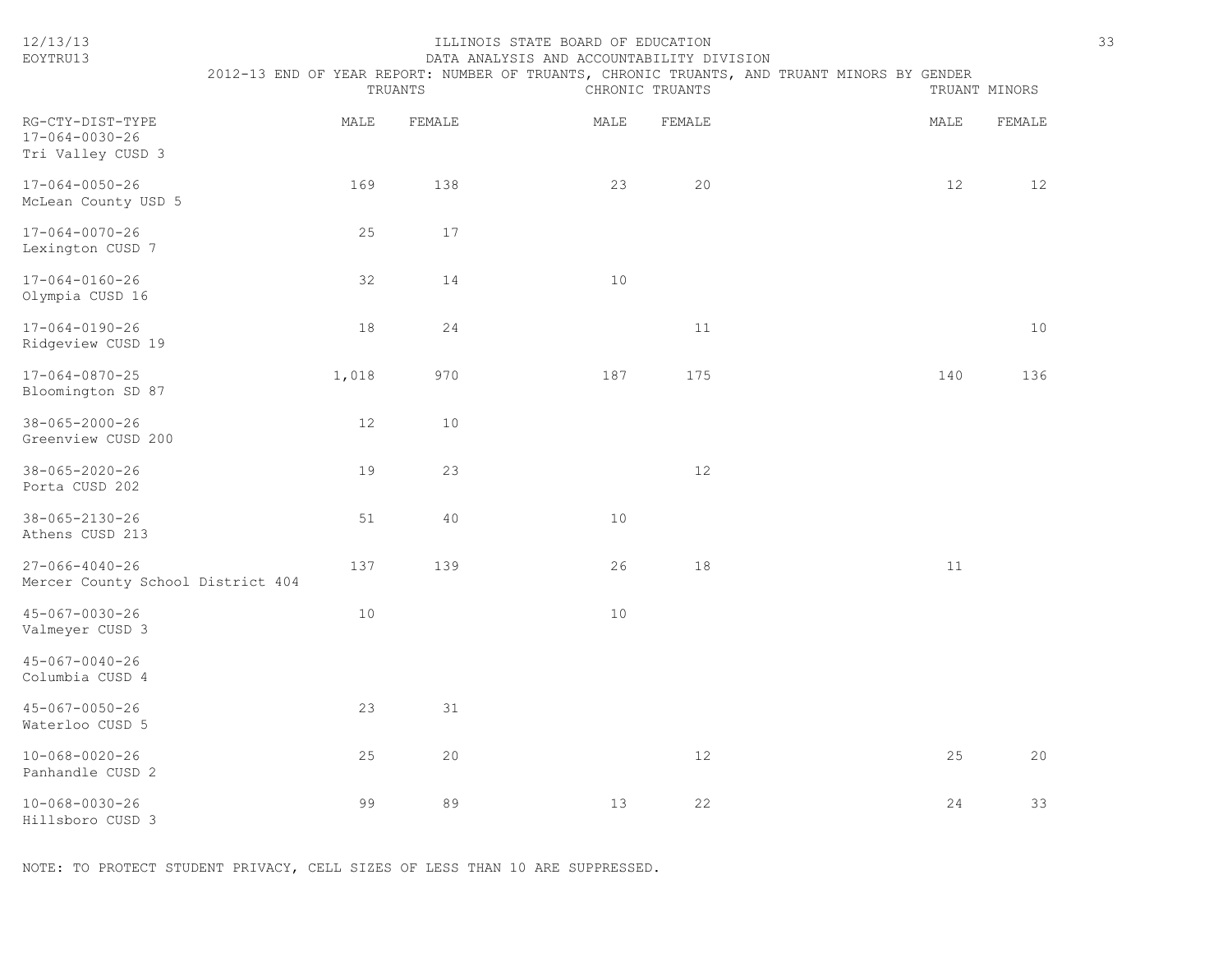#### 12/13/13 ILLINOIS STATE BOARD OF EDUCATION 34 EOYTRU13 DATA ANALYSIS AND ACCOUNTABILITY DIVISION

| FND. | 7.PORT<br>YEAR | TRUANTS.<br>NUMBER OF<br>CHRONT( | TRUANTS.       | AND<br>MINORS<br>TRUANT . | GENDER<br>H Y |
|------|----------------|----------------------------------|----------------|---------------------------|---------------|
|      | 'RIJA          | HR)                              | <b>TRIIANT</b> |                           | TRIJANT       |

| RG-CTY-DIST-TYPE<br>$10 - 068 - 0120 - 26$<br>Litchfield CUSD 12 | MALE<br>119 | FEMALE<br>94 | MALE | FEMALE | MALE | FEMALE   |
|------------------------------------------------------------------|-------------|--------------|------|--------|------|----------|
| $10 - 068 - 0220 - 26$<br>Nokomis CUSD 22                        | 12          | 10           |      |        |      |          |
| $46 - 069 - 0010 - 26$<br>Franklin CUSD 1                        |             |              |      |        |      |          |
| $46 - 069 - 0060 - 26$<br>Waverly CUSD 6                         |             |              |      |        |      |          |
| $46 - 069 - 0110 - 26$<br>Meredosia-Chambersburg CUSD 11         | 25          | 28           | 10   |        |      |          |
| 46-069-0270-26<br>Triopia CUSD 27                                |             |              |      |        |      |          |
| $46 - 069 - 1170 - 22$<br>Jacksonville SD 117                    | 424         | 391          | 61   | 52     |      | 20<br>24 |
| $46 - 069 - 8010 - 60$<br>Four Rivers Spec Educ Dist             | 66          | 11           | 34   |        |      | 14       |
| 11-070-3000-26<br>Sullivan CUSD 300                              | 41          | 33           |      |        |      |          |
| 11-070-3020-26<br>Okaw Valley CUSD 302                           | 42          | 50           |      |        |      |          |
| $47 - 071 - 1440 - 03$<br>Kings Cons SD 144                      |             |              |      |        |      |          |
| $47 - 071 - 2120 - 17$<br>Rochelle Twp HSD 212                   | 76          | 54           | 11   |        |      |          |
| $47 - 071 - 2200 - 26$<br>Oregon CUSD 220                        | 33          | 36           | 14   | 19     |      |          |
| $47 - 071 - 2210 - 26$<br>Forrestville Valley CUSD 221           |             |              |      |        |      |          |
| $47 - 071 - 2220 - 26$<br>Polo CUSD 222                          | 41          | 35           |      |        |      |          |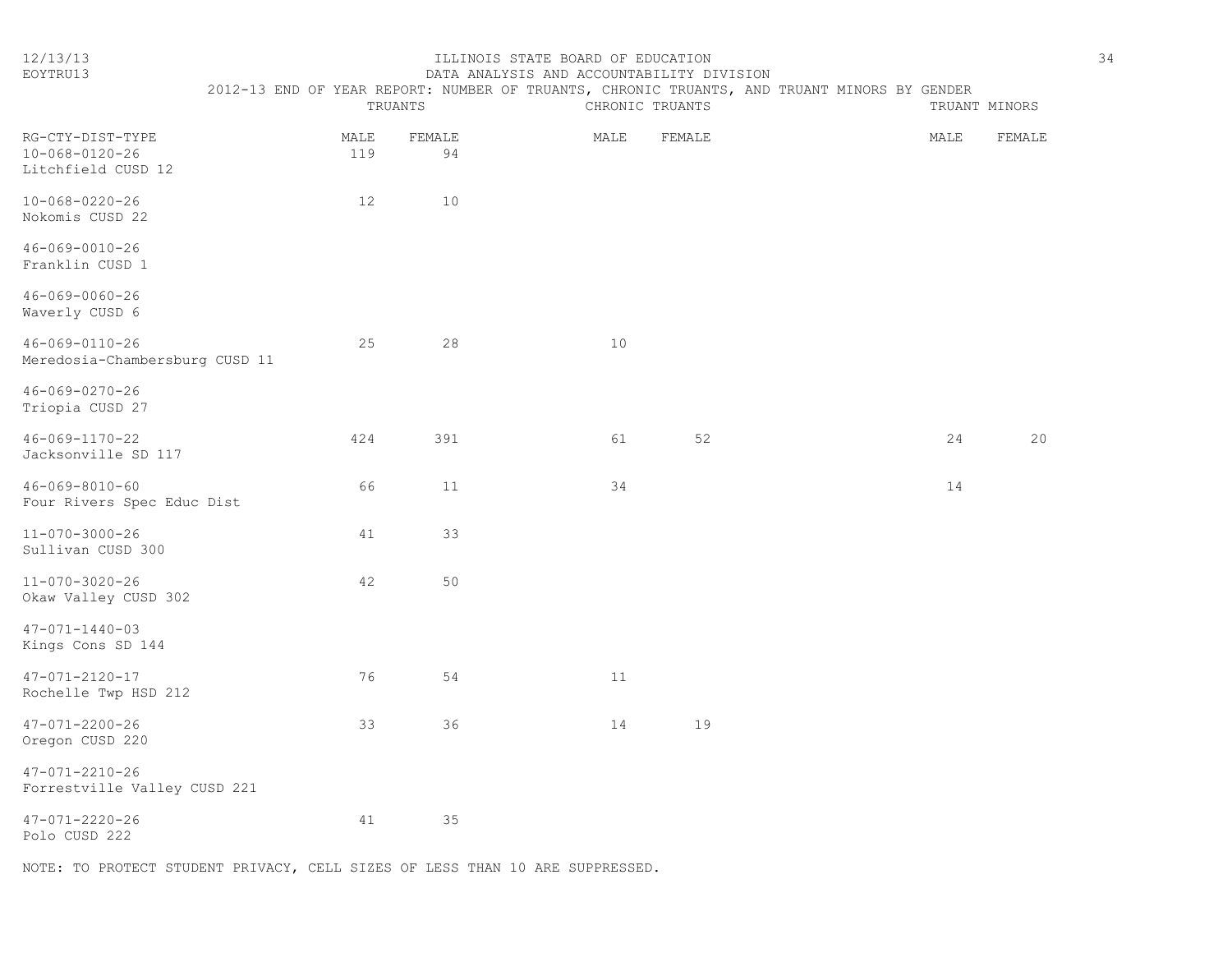| 12/13/13<br>EOYTRU13                                            | TRUANTS     |              | ILLINOIS STATE BOARD OF EDUCATION<br>DATA ANALYSIS AND ACCOUNTABILITY DIVISION | CHRONIC TRUANTS |              | 2012-13 END OF YEAR REPORT: NUMBER OF TRUANTS, CHRONIC TRUANTS, AND TRUANT MINORS BY GENDER |            | TRUANT MINORS | 35 |
|-----------------------------------------------------------------|-------------|--------------|--------------------------------------------------------------------------------|-----------------|--------------|---------------------------------------------------------------------------------------------|------------|---------------|----|
| RG-CTY-DIST-TYPE<br>$47 - 071 - 2230 - 26$<br>Meridian CUSD 223 | MALE<br>102 | FEMALE<br>81 |                                                                                | MALE<br>18      | FEMALE<br>14 |                                                                                             | MALE<br>11 | FEMALE        |    |
| $47 - 071 - 2260 - 26$<br>Byron CUSD 226                        | 56          | 68           |                                                                                |                 |              |                                                                                             |            |               |    |
| $47 - 071 - 2310 - 04$<br>Rochelle CCSD 231                     | 217         | 204          |                                                                                |                 | 11           |                                                                                             | 12         | 21            |    |
| $47 - 071 - 8010 - 60$<br>Ogle Co Education Cooperative         | 32          |              |                                                                                |                 |              |                                                                                             |            |               |    |
| 48-072-0000-61<br>Spec Educ Assoc of Peoria County              |             |              |                                                                                |                 |              |                                                                                             |            |               |    |
| 48-072-0620-02<br>Pleasant Valley SD 62                         | 152         | 137          |                                                                                | 26              | 32           |                                                                                             | 18         | 17            |    |
| $48 - 072 - 0630 - 02$<br>Norwood ESD 63                        | 57          | 63           |                                                                                |                 |              |                                                                                             |            |               |    |
| 48-072-0660-02<br>Bartonville SD 66                             | 61          | 45           |                                                                                |                 |              |                                                                                             |            |               |    |
| $48 - 072 - 0680 - 02$<br>Oak Grove SD 68                       |             |              |                                                                                |                 |              |                                                                                             |            |               |    |
| $48 - 072 - 0690 - 02$<br>Pleasant Hill SD 69                   | 22          | 18           |                                                                                |                 |              |                                                                                             |            |               |    |
| 48-072-0700-02<br>Monroe SD 70                                  |             |              |                                                                                |                 |              |                                                                                             |            |               |    |
| 48-072-1500-25<br>Peoria SD 150                                 | 4,179       | 3,795        |                                                                                | 1,815           | 1,759        |                                                                                             | 928        | 876           |    |
| $48 - 072 - 2650 - 26$<br>Farmington Central CUSD 265           |             |              |                                                                                |                 | 10           |                                                                                             |            |               |    |
| 48-072-3090-26<br>Brimfield CUSD 309                            |             |              |                                                                                |                 |              |                                                                                             |            |               |    |
| 48-072-3100-16<br>Limestone CHSD 310                            | 34          | 21           |                                                                                | 36              | 34           |                                                                                             | 35         | 33            |    |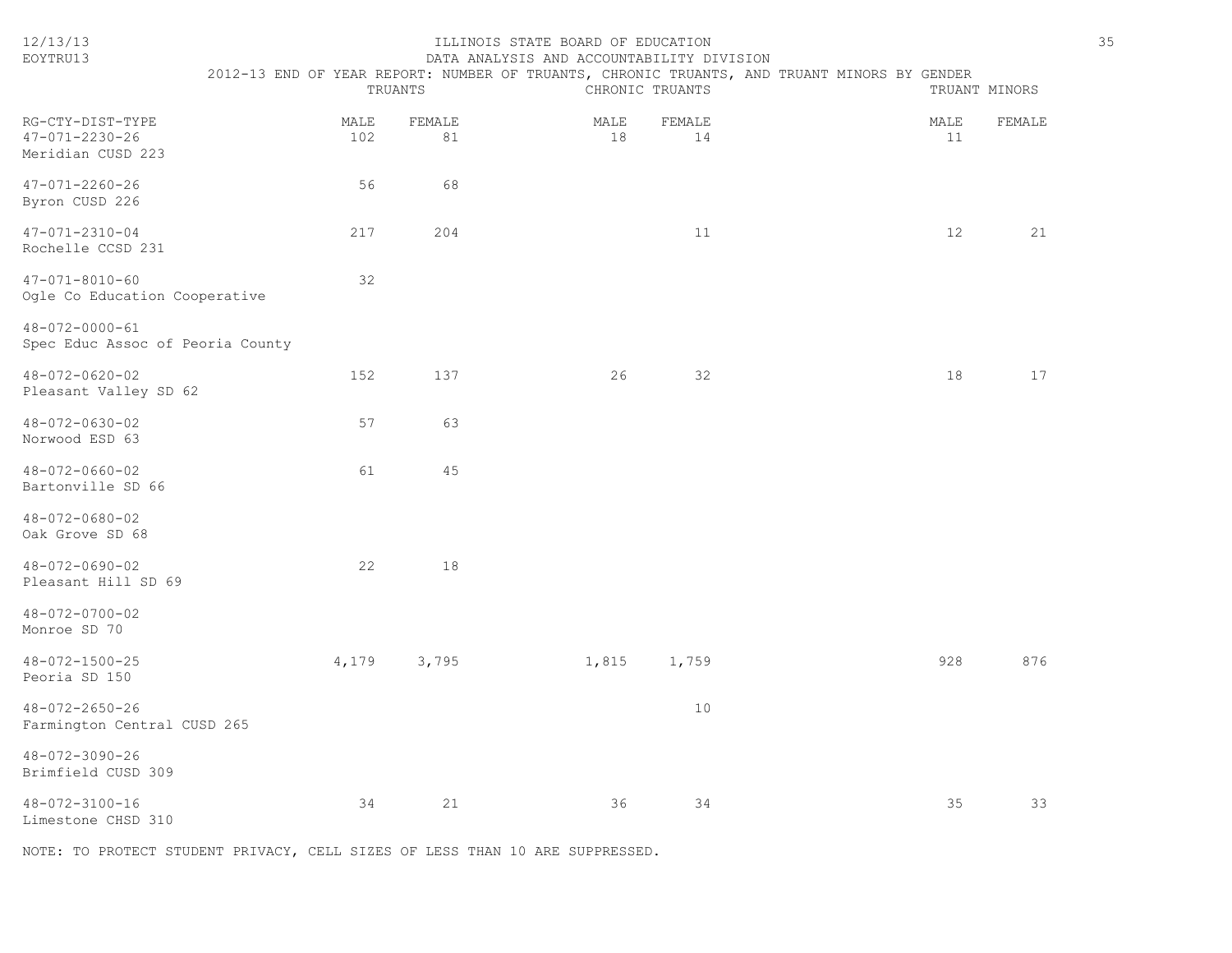| 12/13/13<br>EOYTRU13                                           | 2012-13 END OF YEAR REPORT: NUMBER OF TRUANTS, CHRONIC TRUANTS, AND TRUANT MINORS BY GENDER | TRUANTS | ILLINOIS STATE BOARD OF EDUCATION<br>DATA ANALYSIS AND ACCOUNTABILITY DIVISION | CHRONIC TRUANTS | TRUANT MINORS |        | 36 |
|----------------------------------------------------------------|---------------------------------------------------------------------------------------------|---------|--------------------------------------------------------------------------------|-----------------|---------------|--------|----|
| RG-CTY-DIST-TYPE<br>$48 - 072 - 3220 - 26$<br>Elmwood CUSD 322 | MALE                                                                                        | FEMALE  | MALE                                                                           | FEMALE          | MALE          | FEMALE |    |
| $48 - 072 - 3250 - 26$<br>Peoria Heights CUSD 325              | 29                                                                                          | 22      | 10                                                                             |                 |               |        |    |
| 48-072-3260-26<br>Princeville CUSD 326                         | 62                                                                                          | $4\,8$  |                                                                                |                 |               |        |    |
| 48-072-3270-26<br>Illini Bluffs CUSD 327                       | 54                                                                                          | 56      |                                                                                |                 |               |        |    |
| $30 - 073 - 0050 - 02$<br>Tamaroa School Dist 5                |                                                                                             |         |                                                                                |                 |               |        |    |
| $30 - 073 - 0500 - 02$<br>Pinckneyville SD 50                  | 26                                                                                          | 14      | 14                                                                             | 15              |               |        |    |
| $30 - 073 - 1010 - 16$<br>Pinckneyville CHSD 101               | 37                                                                                          | 25      |                                                                                | 11              |               |        |    |
| $30 - 073 - 3000 - 26$<br>Duquoin CUSD 300                     | 230                                                                                         | 177     | 54                                                                             | 50              | 10            | 15     |    |
| $39 - 074 - 0050 - 26$<br>Bement CUSD 5                        |                                                                                             |         |                                                                                |                 |               |        |    |
| $39 - 074 - 0250 - 26$<br>Monticello CUSD 25                   | 15                                                                                          |         |                                                                                |                 |               |        |    |
| $39 - 074 - 0390 - 26$<br>Atwood Hammond CUSD 39               | 14                                                                                          | $10$    |                                                                                |                 |               |        |    |
| $39 - 074 - 0570 - 26$<br>Deland-Weldon CUSD 57                | 10                                                                                          |         |                                                                                |                 |               |        |    |
| $39 - 074 - 1000 - 26$<br>Cerro Gordo CUSD 100                 |                                                                                             |         |                                                                                |                 |               |        |    |
| $01 - 075 - 0030 - 26$<br>Pleasant Hill CUSD 3                 | 44                                                                                          | 39      |                                                                                | 10              |               |        |    |
| $01 - 075 - 0040 - 26$<br>Griggsville-Perry CUSD 4             | 28                                                                                          | 25      |                                                                                |                 |               |        |    |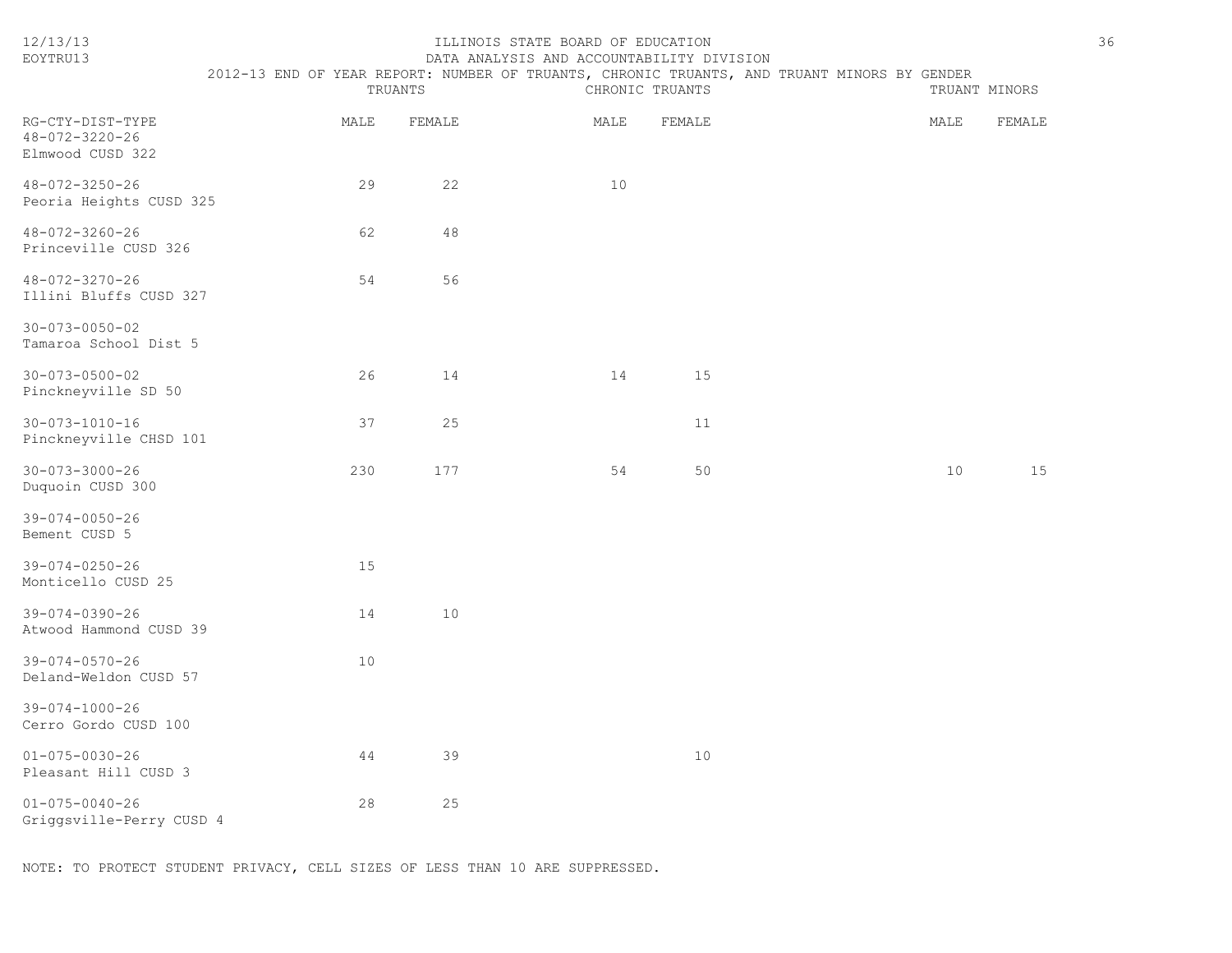| 12/13/13<br>EOYTRU13                                           | ILLINOIS STATE BOARD OF EDUCATION<br>DATA ANALYSIS AND ACCOUNTABILITY DIVISION<br>2012-13 END OF YEAR REPORT: NUMBER OF TRUANTS, CHRONIC TRUANTS, AND TRUANT MINORS BY GENDER<br>TRUANTS<br>CHRONIC TRUANTS<br>TRUANT MINORS |               |            |              |  |            |              |
|----------------------------------------------------------------|------------------------------------------------------------------------------------------------------------------------------------------------------------------------------------------------------------------------------|---------------|------------|--------------|--|------------|--------------|
| RG-CTY-DIST-TYPE<br>$01 - 075 - 0100 - 26$<br>Pikeland CUSD 10 | MALE<br>232                                                                                                                                                                                                                  | FEMALE<br>180 | MALE<br>45 | FEMALE<br>33 |  | MALE<br>44 | FEMALE<br>32 |
| $01 - 075 - 0120 - 26$<br>Western CUSD 12                      |                                                                                                                                                                                                                              |               | 19         | 24           |  |            |              |
| $20 - 076 - 0010 - 26$<br>Pope Co CUD 1                        | 104                                                                                                                                                                                                                          | 94            |            |              |  |            |              |
| $02 - 077 - 1000 - 26$<br>Century CUSD 100                     | 143                                                                                                                                                                                                                          | 137           | 16         | 21           |  |            |              |
| $02 - 077 - 1010 - 26$<br>Meridian CUSD 101                    | 85                                                                                                                                                                                                                           | 77            | 23         | 20           |  | 12         |              |
| $02 - 077 - 8010 - 60$<br>Jamp Spec Educ Services              |                                                                                                                                                                                                                              |               |            |              |  |            |              |
| 43-078-5350-26<br>Putnam County CUSD 535                       | 49                                                                                                                                                                                                                           | 14            |            |              |  |            |              |
| 45-079-0010-22<br>Coulterville USD 1                           | 17                                                                                                                                                                                                                           | 18            | 10         |              |  |            |              |
| 45-079-1320-26<br>Red Bud CUSD 132                             |                                                                                                                                                                                                                              |               |            |              |  |            |              |
| 45-079-1380-26<br>Steeleville CUSD 138                         |                                                                                                                                                                                                                              |               |            |              |  |            |              |
| 45-079-1390-26<br>Chester CUSD 139                             | 156                                                                                                                                                                                                                          | 217           | 31         | 33           |  |            |              |
| 45-079-1400-26<br>Sparta CUSD 140                              | 63                                                                                                                                                                                                                           | 57            | 33         | 38           |  |            |              |
| 12-080-0010-26<br>East Richland CUSD 1                         | 304                                                                                                                                                                                                                          | 255           | 23         | 21           |  | 16         | 13           |
| $12 - 080 - 0020 - 26$<br>West Richland CUSD 2                 | 45                                                                                                                                                                                                                           | 23            |            |              |  |            |              |
| 49-081-0300-17<br>United Twp HSD 30                            | 44                                                                                                                                                                                                                           | 33            | 84         | 51           |  | 81         | 44           |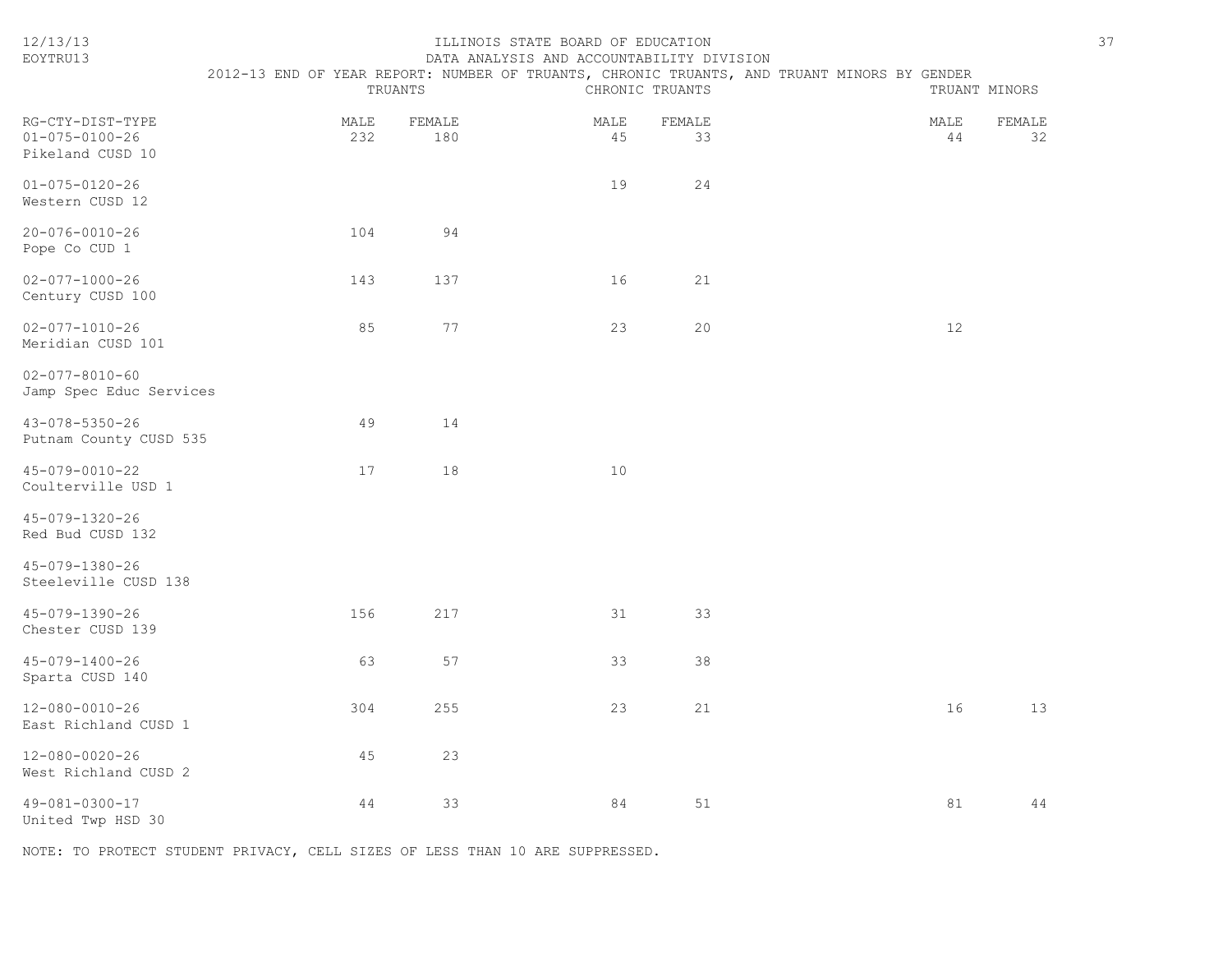| 12/13/13<br>EOYTRU13                                                     |            | TRUANTS | ILLINOIS STATE BOARD OF EDUCATION<br>DATA ANALYSIS AND ACCOUNTABILITY DIVISION | CHRONIC TRUANTS | 2012-13 END OF YEAR REPORT: NUMBER OF TRUANTS, CHRONIC TRUANTS, AND TRUANT MINORS BY GENDER<br>TRUANT MINORS | 38     |
|--------------------------------------------------------------------------|------------|---------|--------------------------------------------------------------------------------|-----------------|--------------------------------------------------------------------------------------------------------------|--------|
| RG-CTY-DIST-TYPE<br>$49 - 081 - 0360 - 02$<br>Carbon Cliff-Barstow SD 36 | MALE<br>10 | FEMALE  | MALE<br>10                                                                     | FEMALE          | MALE<br>10                                                                                                   | FEMALE |
| 49-081-0370-02<br>East Moline SD 37                                      | 236        | 243     | 21                                                                             | 10              | 15                                                                                                           |        |
| $49 - 081 - 0400 - 22$<br>Moline USD 40                                  | 1,307      | 1,202   | 222                                                                            | 193             | 122                                                                                                          | 95     |
| $49 - 081 - 0410 - 25$<br>Rock Island SD 41                              | 1,966      | 1,845   | 326                                                                            | 278             | 135                                                                                                          | 100    |
| $49 - 081 - 1000 - 26$<br>Riverdale CUSD 100                             |            |         |                                                                                |                 |                                                                                                              |        |
| 49-081-2000-26<br>Sherrard CUSD 200                                      | 138        | 104     | 13                                                                             | 16              |                                                                                                              |        |
| 49-081-3000-26<br>Rockridge CUSD 300                                     | 136        | 95      |                                                                                |                 |                                                                                                              |        |
| $50 - 082 - 0090 - 26$<br>Lebanon CUSD 9                                 | 53         | 37      | 11                                                                             |                 |                                                                                                              |        |
| $50 - 082 - 0190 - 26$<br>Mascoutah CUD 19                               | 253        | 235     |                                                                                |                 |                                                                                                              |        |
| $50 - 082 - 0400 - 26$<br>Marissa CUSD 40                                | 30         | 42      |                                                                                | 11              |                                                                                                              | 10     |
| $50 - 082 - 0600 - 26$<br>New Athens CUSD 60                             |            | 16      |                                                                                |                 |                                                                                                              |        |
| $50 - 082 - 0770 - 16$<br>Freeburg CHSD 77                               |            |         |                                                                                |                 |                                                                                                              |        |
| $50 - 082 - 0900 - 04$<br>O Fallon CCSD 90                               | 33         | 32      |                                                                                |                 |                                                                                                              |        |
| $50 - 082 - 1040 - 02$<br>Central SD 104                                 |            |         |                                                                                |                 |                                                                                                              |        |
| $50 - 082 - 1100 - 04$<br>Grant CCSD 110                                 | 125        | 78      | 38                                                                             | 23              |                                                                                                              |        |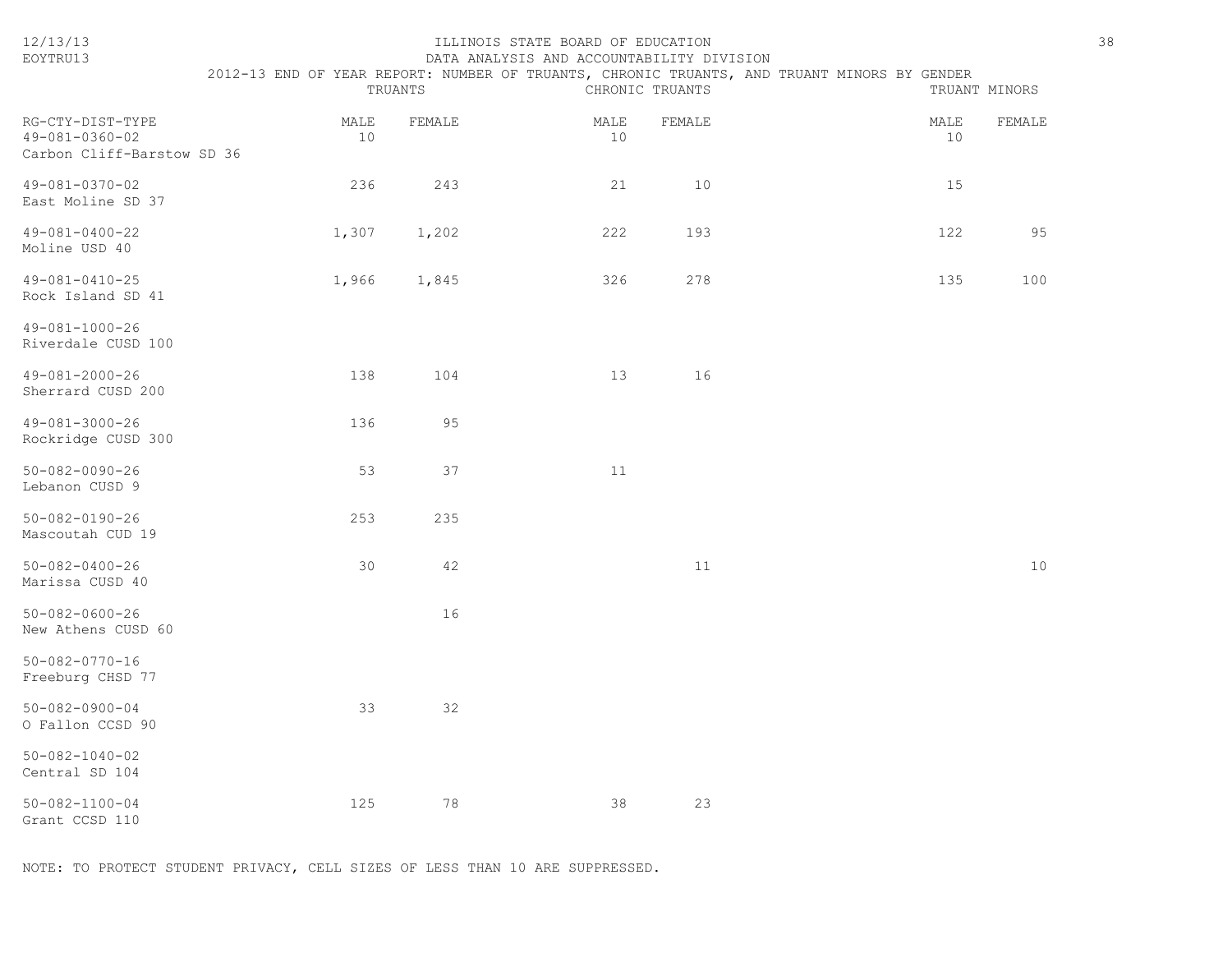| 12/13/13<br>EOYTRU13                                            |            | TRUANTS      | ILLINOIS STATE BOARD OF EDUCATION<br>DATA ANALYSIS AND ACCOUNTABILITY DIVISION | CHRONIC TRUANTS | 2012-13 END OF YEAR REPORT: NUMBER OF TRUANTS, CHRONIC TRUANTS, AND TRUANT MINORS BY GENDER | 39<br>TRUANT MINORS |
|-----------------------------------------------------------------|------------|--------------|--------------------------------------------------------------------------------|-----------------|---------------------------------------------------------------------------------------------|---------------------|
| RG-CTY-DIST-TYPE<br>$50 - 082 - 1180 - 02$<br>Belleville SD 118 | MALE<br>18 | FEMALE<br>21 | MALE<br>10                                                                     | FEMALE<br>12    | MALE                                                                                        | FEMALE              |
| $50 - 082 - 1190 - 02$<br>Belle Valley SD 119                   | 10         | 12           |                                                                                |                 |                                                                                             |                     |
| $50 - 082 - 1300 - 04$<br>Smithton CCSD 130                     | 93         | 102          |                                                                                |                 |                                                                                             |                     |
| $50 - 082 - 1750 - 02$<br>Harmony Emge SD 175                   | 118        | 148          |                                                                                |                 |                                                                                             |                     |
| $50 - 082 - 1810 - 02$<br>Signal Hill SD 181                    | 113        | 105          | 15                                                                             | 13              |                                                                                             |                     |
| $50 - 082 - 1870 - 26$<br>Cahokia CUSD 187                      | 963        | 980          | 473                                                                            | 517             | 274                                                                                         | 226                 |
| $50 - 082 - 1880 - 22$<br>Brooklyn UD 188                       |            | 10           | 32                                                                             | 13              | 18                                                                                          | 10                  |
| $50 - 082 - 1890 - 22$<br>East St Louis SD 189                  | 3,497      | 3,604        | 2,247                                                                          | 2,330           | 2,247                                                                                       | 2,330               |
| $50 - 082 - 1960 - 26$<br>Dupo CUSD 196                         | 283        | 257          | 28                                                                             | 40              | 28                                                                                          | 40                  |
| $50 - 082 - 2010 - 17$<br>Belleville Twp HSD 201                | 591        | 565          | 85                                                                             | 69              | 35                                                                                          | 15                  |
| $50 - 082 - 2030 - 17$<br>O Fallon Twp HSD 203                  | 84         | 63           |                                                                                |                 |                                                                                             |                     |
| $20 - 083 - 0010 - 26$<br>Galatia CUSD 1                        | 17         | 17           |                                                                                |                 |                                                                                             |                     |
| $20 - 083 - 0030 - 26$<br>Harrisburg CUSD 3                     | 210        | 188          | 13                                                                             | 20              | 12                                                                                          | 13                  |
| $20 - 083 - 0040 - 26$<br>Eldorado CUSD 4                       | 42         | 56           | 43                                                                             | 50              | 15                                                                                          | 17                  |
| $51 - 084 - 0010 - 26$<br>Tri City CUSD 1                       | 10         |              |                                                                                |                 |                                                                                             |                     |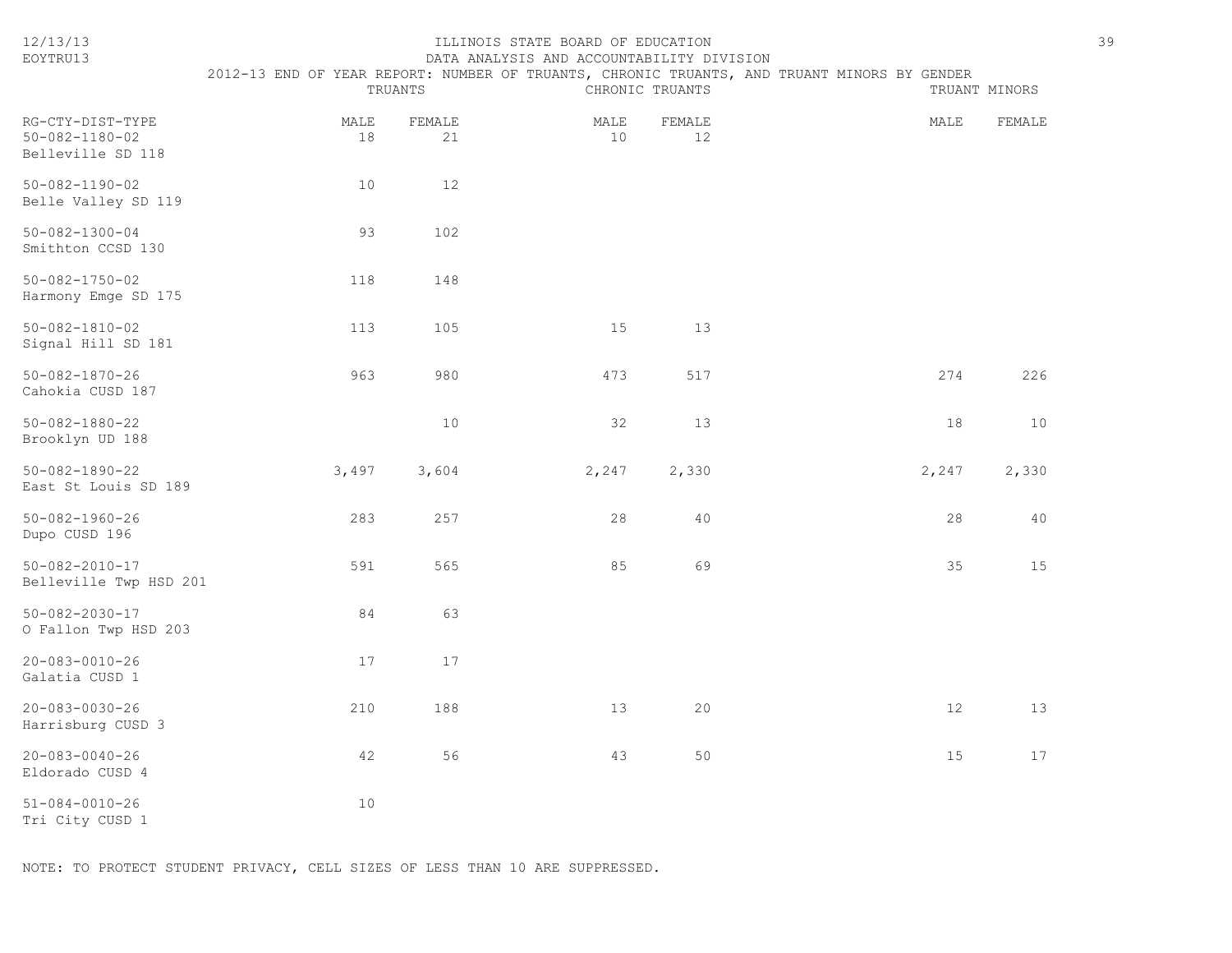| 12/13/13<br>EOYTRU13                                            | TRUANTS    |              | ILLINOIS STATE BOARD OF EDUCATION<br>DATA ANALYSIS AND ACCOUNTABILITY DIVISION | CHRONIC TRUANTS |        | 2012-13 END OF YEAR REPORT: NUMBER OF TRUANTS, CHRONIC TRUANTS, AND TRUANT MINORS BY GENDER | TRUANT MINORS |        | 40 |
|-----------------------------------------------------------------|------------|--------------|--------------------------------------------------------------------------------|-----------------|--------|---------------------------------------------------------------------------------------------|---------------|--------|----|
| RG-CTY-DIST-TYPE<br>$51 - 084 - 003A - 26$<br>Rochester CUSD 3A | MALE<br>46 | FEMALE<br>24 |                                                                                | MALE            | FEMALE |                                                                                             | MALE          | FEMALE |    |
| $51 - 084 - 0050 - 26$<br>Ball Chatham CUSD 5                   | 363        | 344          |                                                                                | 23              | 17     |                                                                                             |               |        |    |
| $51 - 084 - 0080 - 26$<br>Pleasant Plains CUSD 8                | 13         |              |                                                                                |                 |        |                                                                                             |               |        |    |
| $51 - 084 - 0100 - 26$<br>Auburn CUSD 10                        | 17         | 10           |                                                                                |                 |        |                                                                                             |               |        |    |
| $51 - 084 - 0100 - 61$<br>Sangamon Area Spec Ed Dist            |            |              |                                                                                |                 |        |                                                                                             |               |        |    |
| $51 - 084 - 0110 - 26$<br>Pawnee CUSD 11                        | 30         | 30           |                                                                                |                 |        |                                                                                             |               |        |    |
| $51 - 084 - 0140 - 26$<br>Riverton CUSD 14                      | 116        | 115          |                                                                                | 30              | 28     |                                                                                             | 20            | 19     |    |
| $51 - 084 - 0150 - 26$<br>Williamsville CUSD 15                 |            |              |                                                                                |                 |        |                                                                                             |               |        |    |
| $51 - 084 - 0160 - 26$<br>New Berlin CUSD 16                    | 88         | 74           |                                                                                | 14              |        |                                                                                             |               |        |    |
| $22 - 085 - 0050 - 26$<br>Schuyler-Industry CUSD 5              | 14         |              |                                                                                | 17              |        |                                                                                             |               |        |    |
| $46 - 086 - 0010 - 26$<br>Winchester CUSD 1                     |            |              |                                                                                |                 |        |                                                                                             |               |        |    |
| $46 - 086 - 0020 - 26$<br>Scott-Morgan CUSD 2                   | 20         | 19           |                                                                                |                 |        |                                                                                             |               |        |    |
| $11 - 087 - 0010 - 26$<br>Windsor CUSD 1                        | 52         | 51           |                                                                                |                 |        |                                                                                             |               |        |    |
| $11 - 087 - 003A - 26$<br>Cowden-Herrick CUSD 3A                |            |              |                                                                                |                 |        |                                                                                             |               |        |    |
| $11 - 087 - 0040 - 26$<br>Shelbyville CUSD 4                    | 168        | 118          |                                                                                | 15              | 14     |                                                                                             | 14            | 10     |    |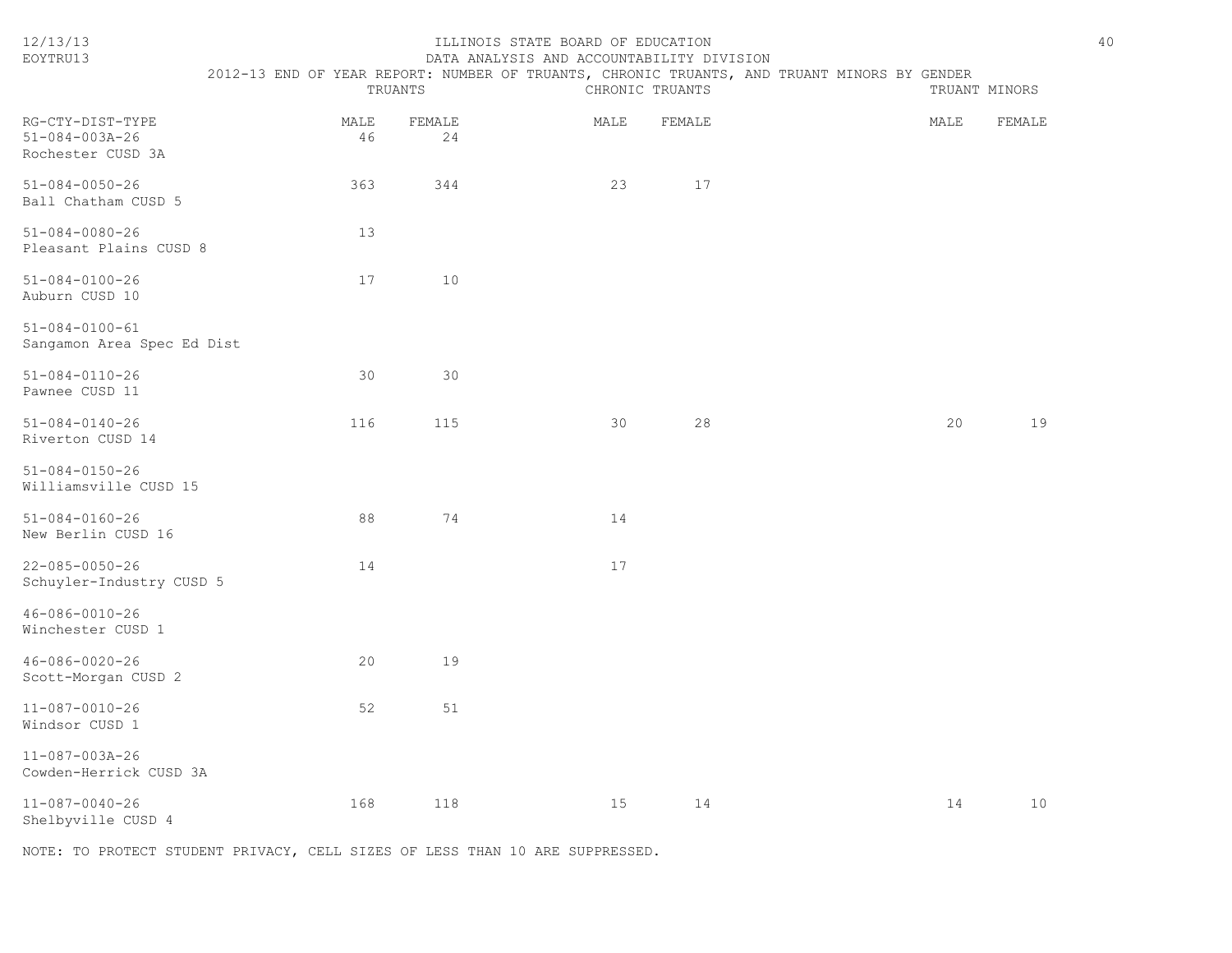| 12/13/13<br>EOYTRU13                                               | TRUANTS    |        | ILLINOIS STATE BOARD OF EDUCATION<br>DATA ANALYSIS AND ACCOUNTABILITY DIVISION | CHRONIC TRUANTS |        | 2012-13 END OF YEAR REPORT: NUMBER OF TRUANTS, CHRONIC TRUANTS, AND TRUANT MINORS BY GENDER |      | TRUANT MINORS | 41 |
|--------------------------------------------------------------------|------------|--------|--------------------------------------------------------------------------------|-----------------|--------|---------------------------------------------------------------------------------------------|------|---------------|----|
| RG-CTY-DIST-TYPE<br>$11 - 087 - 0210 - 26$<br>Central A & M CUD 21 | MALE<br>17 | FEMALE |                                                                                | MALE<br>19      | FEMALE |                                                                                             | MALE | FEMALE        |    |
| 28-088-1000-26<br>Stark County CUSD 100                            | 66         | 79     |                                                                                |                 |        |                                                                                             |      |               |    |
| $08 - 089 - 1450 - 22$<br>Freeport SD 145                          | 794        | 833    |                                                                                | 182             | 214    |                                                                                             | 169  | 167           |    |
| $08 - 089 - 2000 - 26$<br>Pearl City CUSD 200                      | 21         | 24     |                                                                                |                 |        |                                                                                             |      |               |    |
| $08 - 089 - 2010 - 26$<br>Dakota CUSD 201                          |            |        |                                                                                |                 |        |                                                                                             |      |               |    |
| $08 - 089 - 2020 - 26$<br>Lena Winslow CUSD 202                    |            |        |                                                                                |                 |        |                                                                                             |      |               |    |
| $08 - 089 - 2030 - 26$<br>Orangeville CUSD 203                     | 125        | 116    |                                                                                |                 |        |                                                                                             |      |               |    |
| $53 - 090 - 0500 - 02$<br>District 50 Schools                      |            |        |                                                                                |                 |        |                                                                                             |      |               |    |
| $53 - 090 - 0520 - 02$<br>Washington SD 52                         |            |        |                                                                                |                 |        |                                                                                             |      |               |    |
| $53 - 090 - 0760 - 02$<br>Creve Coeur SD 76                        | 333        | 256    |                                                                                | 25              | 15     |                                                                                             | 25   | 13            |    |
| $53 - 090 - 0860 - 02$<br>East Peoria SD 86                        | 238        | 218    |                                                                                |                 |        |                                                                                             |      |               |    |
| $53 - 090 - 1020 - 02$<br>N Pekin & Marquette Hght SD 102          |            |        |                                                                                |                 |        |                                                                                             |      |               |    |
| $53 - 090 - 1080 - 02$<br>Pekin PSD 108                            | 424        | 391    |                                                                                | 44              | 32     |                                                                                             | 44   | 32            |    |
| 53-090-1370-02<br>South Pekin SD 137                               |            |        |                                                                                |                 |        |                                                                                             |      |               |    |
| $53 - 090 - 3030 - 16$<br>Pekin CSD 303                            | 117        | 97     |                                                                                | 30              | 52     |                                                                                             | 27   | 29            |    |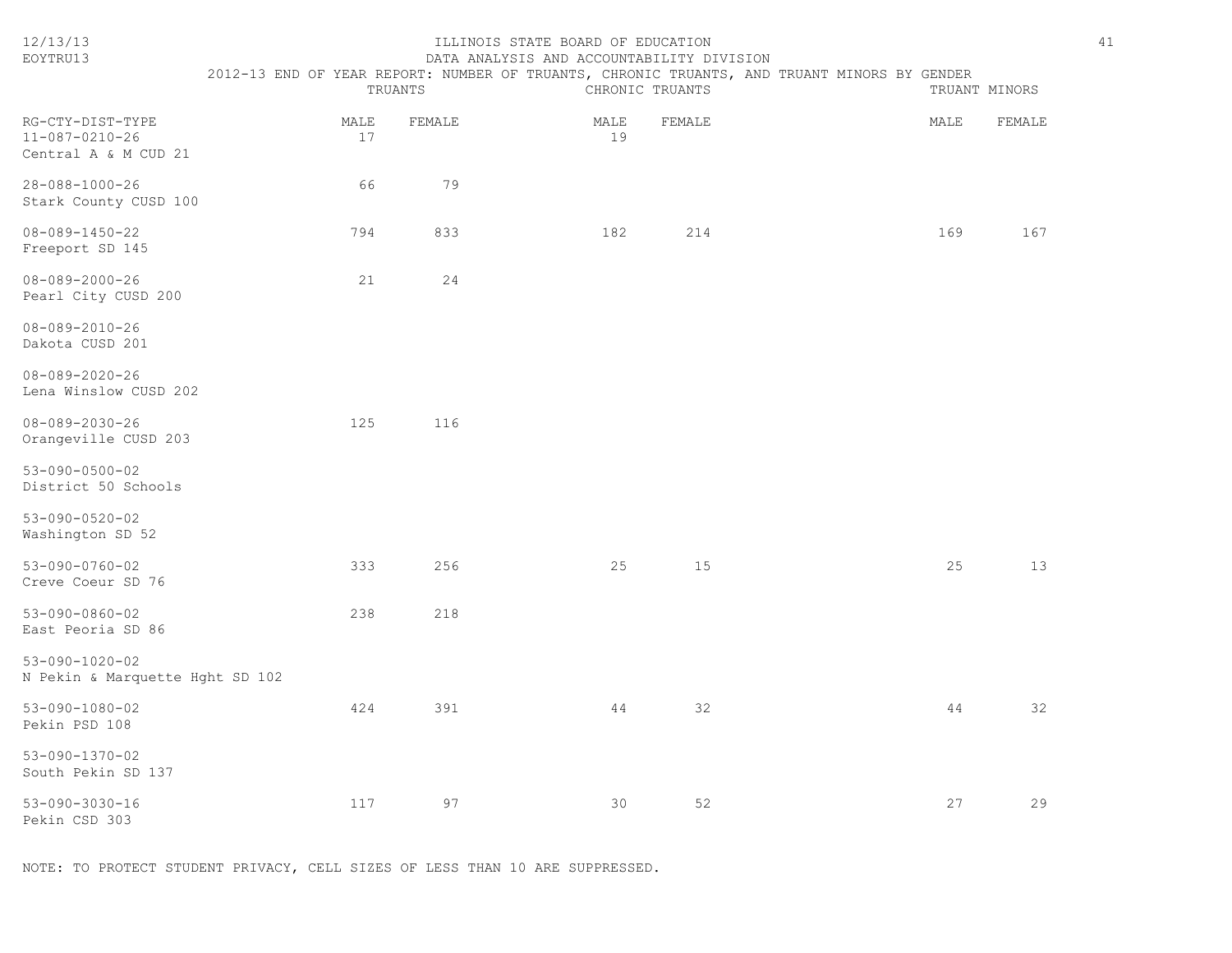## 12/13/13 ILLINOIS STATE BOARD OF EDUCATION 42

| EOYTRU13                                                          |            |              | DATA ANALYSIS AND ACCOUNTABILITY DIVISION |                 |                                                                                             |                            |
|-------------------------------------------------------------------|------------|--------------|-------------------------------------------|-----------------|---------------------------------------------------------------------------------------------|----------------------------|
|                                                                   |            | TRUANTS      |                                           | CHRONIC TRUANTS | 2012-13 END OF YEAR REPORT: NUMBER OF TRUANTS, CHRONIC TRUANTS, AND TRUANT MINORS BY GENDER | TRUANT MINORS              |
| RG-CTY-DIST-TYPE<br>$53 - 090 - 3080 - 16$<br>Washington CHSD 308 | MALE<br>90 | FEMALE<br>84 | MALE<br>14                                | FEMALE<br>12    |                                                                                             | FEMALE<br>MALE<br>43<br>47 |
| $53 - 090 - 6060 - 04$<br>Spring Lake CCSD 606                    |            |              |                                           |                 |                                                                                             |                            |
| $53 - 090 - 7010 - 26$<br>Deer Creek-Mackinaw CUSD 701            | 41         | 36           |                                           |                 |                                                                                             |                            |
| $53 - 090 - 7030 - 26$<br>Delavan CUSD 703                        | 20         | 18           |                                           |                 |                                                                                             |                            |
| $53 - 090 - 7090 - 26$<br>Morton CUSD 709                         | 98         | 130          |                                           |                 |                                                                                             |                            |
| $02 - 091 - 0170 - 22$<br>Cobden SUD 17                           | 47         | 26           |                                           |                 |                                                                                             |                            |
| $02 - 091 - 0370 - 04$<br>Anna CCSD 37                            | 106        | 81           | 11                                        |                 |                                                                                             | 11                         |
| $02 - 091 - 0430 - 04$<br>County of Union Sch Dist No43           |            |              |                                           |                 |                                                                                             |                            |
| $02 - 091 - 0660 - 22$<br>Dongola USD 66                          |            |              |                                           |                 |                                                                                             |                            |
| $02 - 091 - 0810 - 16$<br>Anna Jonesboro CHSD 81                  | 13         | 10           |                                           |                 |                                                                                             |                            |
| $02 - 091 - 0840 - 26$<br>Shawnee CUSD 84                         | 29         | 30           |                                           |                 |                                                                                             |                            |
| $54 - 092 - 0010 - 26$<br>Bismarck Henning CUSD                   | 21         | 13           |                                           |                 |                                                                                             |                            |
| $54 - 092 - 0020 - 26$<br>Westville CUSD 2                        | 187        | 186          | 17                                        |                 |                                                                                             | 12                         |
| $54 - 092 - 0040 - 26$<br>Georgetown-Ridge Farm CUD 4             | 116        | 126          | 34                                        | 23              |                                                                                             | 10 <sup>°</sup>            |

54-092-0050-26 Catlin CUSD 5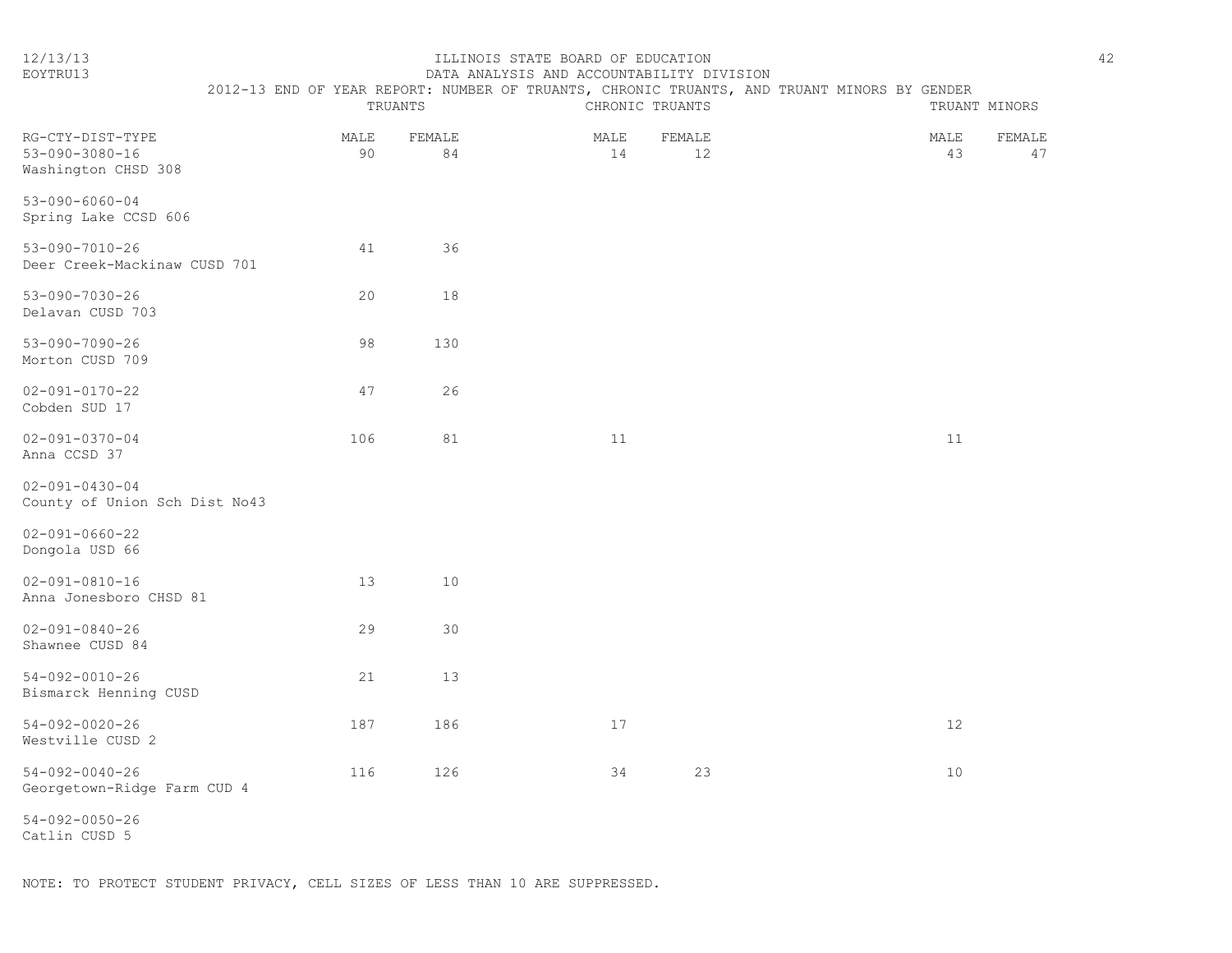| EOYTRU13                                                             | DATA ANALYSIS AND ACCOUNTABILITY DIVISION |               |            |                 |                                                                                             |      |               |  |  |  |  |
|----------------------------------------------------------------------|-------------------------------------------|---------------|------------|-----------------|---------------------------------------------------------------------------------------------|------|---------------|--|--|--|--|
|                                                                      |                                           | TRUANTS       |            | CHRONIC TRUANTS | 2012-13 END OF YEAR REPORT: NUMBER OF TRUANTS, CHRONIC TRUANTS, AND TRUANT MINORS BY GENDER |      | TRUANT MINORS |  |  |  |  |
| RG-CTY-DIST-TYPE<br>$54 - 092 - 0110 - 26$<br>Hoopeston Area CUSD 11 | MALE<br>101                               | FEMALE<br>124 | MALE<br>38 | FEMALE<br>43    |                                                                                             | MALE | FEMALE<br>16  |  |  |  |  |
| 54-092-0120-26<br>Jamaica CUSD 12                                    |                                           |               |            |                 |                                                                                             |      |               |  |  |  |  |
| $54 - 092 - 0610 - 03$<br>Armstrong-Ellis Cons SD 61                 |                                           |               |            |                 |                                                                                             |      |               |  |  |  |  |
| $54 - 092 - 0760 - 26$<br>Oakwood CUSD 76                            | 147                                       | 145           | 38         | 24              |                                                                                             |      |               |  |  |  |  |
| 54-092-1180-24<br>Danville CCSD 118                                  | 1,378                                     | 1,357         | 240        | 238             |                                                                                             | 136  | 149           |  |  |  |  |
| 54-092-2250-17<br>Armstrong Twp HSD 225                              |                                           |               |            |                 |                                                                                             |      |               |  |  |  |  |
| 20-093-3480-26<br>Wabash CUSD 348                                    | 109                                       | 66            | 50         | 40              |                                                                                             | 14   | 13            |  |  |  |  |
| 27-094-2380-26<br>Monmouth-Roseville CUSD 238                        | 117                                       | 124           | 32         | 34              |                                                                                             | 19   | 21            |  |  |  |  |
| 27-094-3040-26<br>United CUSD 304                                    | 48                                        | 56            |            | 11              |                                                                                             |      |               |  |  |  |  |
| 13-095-0100-26<br>West Washington Co CUD 10                          | 111                                       | 104           |            | 12              |                                                                                             |      |               |  |  |  |  |
| 13-095-0110-04<br>Irvington CCSD 11                                  |                                           |               |            |                 |                                                                                             |      |               |  |  |  |  |
| 13-095-0150-04<br>Ashley CCSD 15                                     |                                           |               |            |                 |                                                                                             |      |               |  |  |  |  |
| 13-095-0990-16<br>Nashville CHSD 99                                  | 14                                        |               |            |                 |                                                                                             |      |               |  |  |  |  |
| 20-096-0140-04<br>Geff CCSD 14                                       |                                           |               |            |                 |                                                                                             |      |               |  |  |  |  |
| 20-096-1000-26                                                       | 24                                        | 18            | 10         | 12              |                                                                                             |      |               |  |  |  |  |

Wayne City CUSD 100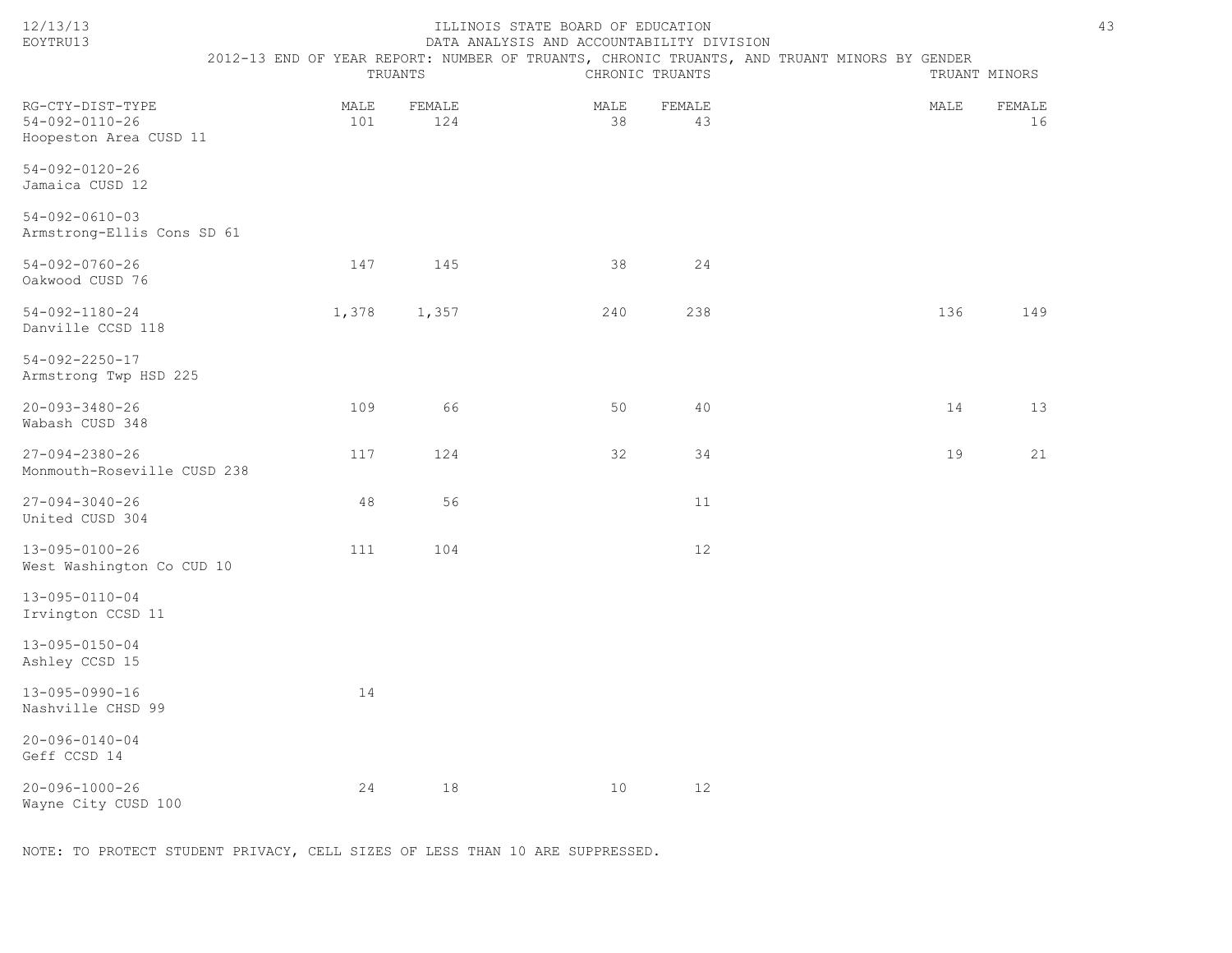#### 12/13/13 ILLINOIS STATE BOARD OF EDUCATION 44 EOYTRU13 DATA ANALYSIS AND ACCOUNTABILITY DIVISION

| LUI INUIU                                               | PAIA ANALISIS AND ACCOUNTADILLI DIVISION |         |        |                                                                                             |                 |  |  |      |               |  |
|---------------------------------------------------------|------------------------------------------|---------|--------|---------------------------------------------------------------------------------------------|-----------------|--|--|------|---------------|--|
|                                                         |                                          | TRUANTS |        | 2012-13 END OF YEAR REPORT: NUMBER OF TRUANTS, CHRONIC TRUANTS, AND TRUANT MINORS BY GENDER | CHRONIC TRUANTS |  |  |      | TRUANT MINORS |  |
| RG-CTY-DIST-TYPE<br>20-096-1120-04<br>Fairfield PSD 112 |                                          | MALE    | FEMALE | MALE                                                                                        | FEMALE          |  |  | MALE | FEMALE        |  |
| 20-096-2000-26<br>North Wayne CUSD 200                  |                                          |         |        |                                                                                             |                 |  |  |      |               |  |
| 20-096-2250-16                                          |                                          | 12      |        |                                                                                             |                 |  |  |      |               |  |

| Fairfield Comm H S Dist 225 |      |
|-----------------------------|------|
| 20-097-0010-26              | -1 3 |
| Grayville CUSD 1            |      |

| $20 - 097 - 0030 - 26$           |  |
|----------------------------------|--|
| Norris City-Omaha-Enfield CUSD 3 |  |

| 20-097-0050-26<br>Carmi-White County CUSD 5               | 139 | 143 | 21 | 25 | 10 |    |
|-----------------------------------------------------------|-----|-----|----|----|----|----|
| $20 - 097 - 8010 - 60$<br>Wabash & Ohio Valley Sp Ed Dist | 10  |     |    |    |    |    |
| 55-098-0010-26<br>Erie CUSD 1                             | 21  | 17  |    |    |    |    |
| 55-098-0020-26<br>River Bend CUSD 2                       | 77  | 69  | 13 |    |    |    |
| 55-098-0030-26<br>Prophetstown-Lyndon-Tampico CUSD3       | 40  | 54  |    |    |    |    |
| 55-098-0050-26<br>Sterling CUSD 5                         | 242 | 230 | 10 | 23 |    |    |
| 55-098-0060-26<br>Morrison CUSD 6                         | 103 | 116 |    |    |    |    |
| 55-098-0120-02<br>East Coloma SD 12                       |     |     |    |    |    |    |
| 55-098-0130-02<br>Rock Falls ESD 13                       | 16  | 20  |    |    |    |    |
| 55-098-3010-17                                            | 79  | 66  | 21 | 18 | 21 | 18 |

Rock Falls Twp HSD 301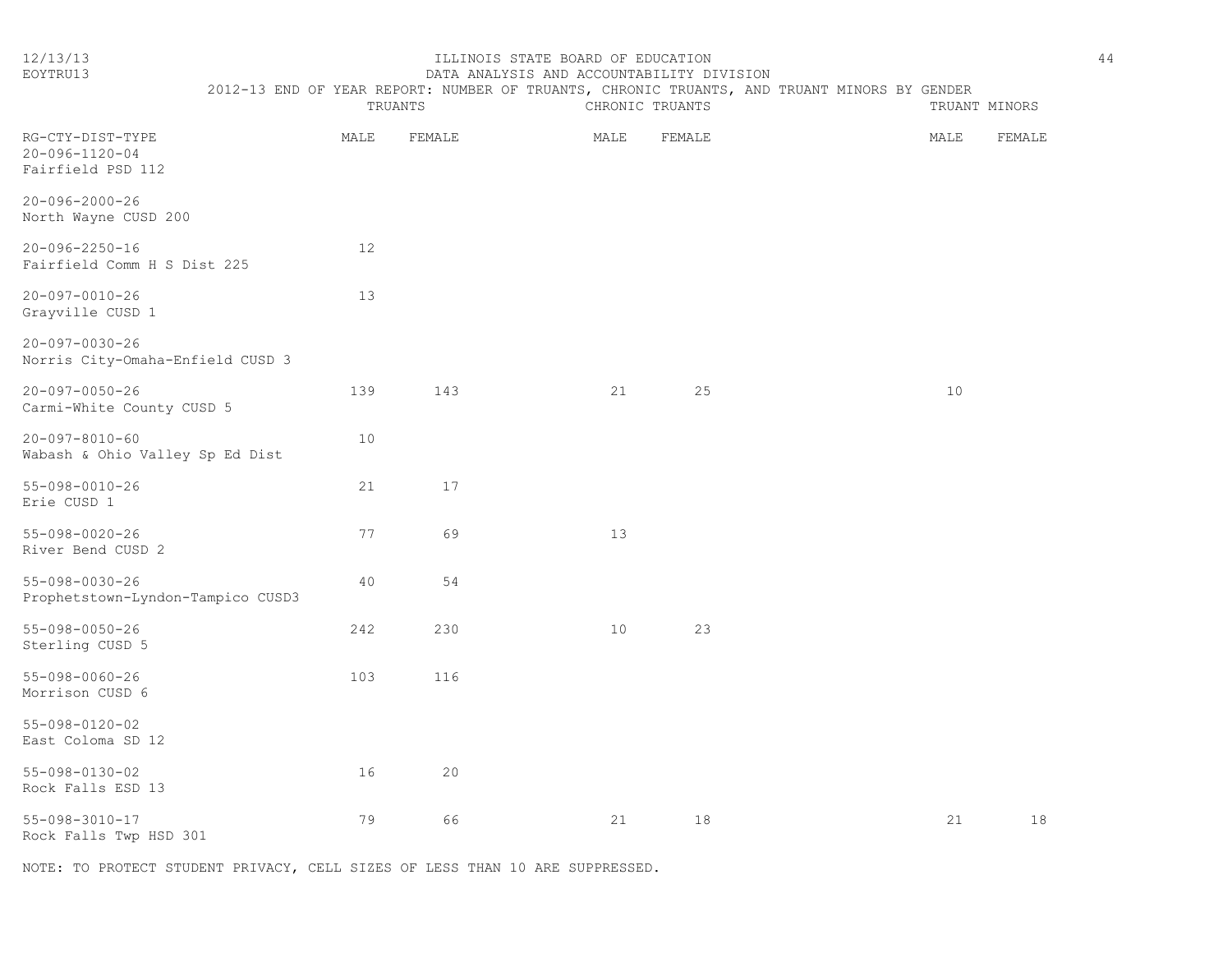| 12/13/13<br>EOYTRU13                                          | 2012-13 END OF YEAR REPORT: NUMBER OF TRUANTS, CHRONIC TRUANTS, AND TRUANT MINORS BY GENDER | TRUANTS      | ILLINOIS STATE BOARD OF EDUCATION<br>DATA ANALYSIS AND ACCOUNTABILITY DIVISION | CHRONIC TRUANTS | TRUANT MINORS |        | 45 |
|---------------------------------------------------------------|---------------------------------------------------------------------------------------------|--------------|--------------------------------------------------------------------------------|-----------------|---------------|--------|----|
| RG-CTY-DIST-TYPE<br>$56 - 099 - 0170 - 02$<br>Channahon SD 17 | MALE<br>38                                                                                  | FEMALE<br>34 | MALE                                                                           | FEMALE          | MALE          | FEMALE |    |
| $56 - 099 - 030C - 04$<br>Troy CCSD 30C                       | 808                                                                                         | 801          | 120                                                                            | 134             |               |        |    |
| 56-099-033C-04<br>Homer CCSD 33C                              |                                                                                             |              |                                                                                |                 |               |        |    |
| 56-099-070C-04<br>Laraway CCSD 70C                            | 46                                                                                          | 56           | 46                                                                             | 56              |               |        |    |
| $56 - 099 - 0840 - 02$<br>Rockdale SD 84                      |                                                                                             | 13           |                                                                                | 13              |               |        |    |
| $56 - 099 - 0860 - 05$<br>Joliet PSD 86                       | 3,422                                                                                       | 3,193        | 937                                                                            | 818             | 310           | 326    |    |
| 56-099-088A-02<br>Richland GSD 88A                            | 263                                                                                         | 249          | 31                                                                             | 21              |               |        |    |
| 56-099-0880-02<br>Chaney-Monge SD 88                          |                                                                                             | 11           |                                                                                |                 |               |        |    |
| $56 - 099 - 0900 - 02$<br>Taft SD 90                          | 20                                                                                          | 24           |                                                                                |                 |               |        |    |
| 56-099-0910-02<br>Lockport SD 91                              | 27                                                                                          | 21           | 11                                                                             |                 |               |        |    |
| 56-099-0920-02<br>Will County SD 92                           |                                                                                             |              | 10                                                                             |                 |               |        |    |
| $56 - 099 - 1140 - 02$<br>Manhattan SD 114                    |                                                                                             |              |                                                                                |                 |               |        |    |
| 56-099-1590-02<br>Mokena SD 159                               | 14                                                                                          | 20           |                                                                                |                 |               |        |    |
| 56-099-200U-26<br>Beecher CUSD 200U                           | 23                                                                                          | 22           |                                                                                |                 |               |        |    |
| 56-099-201U-26<br>Crete Monee CUSD 201U                       | 1,274                                                                                       | 1,165        | 285                                                                            | 251             | 65            | 53     |    |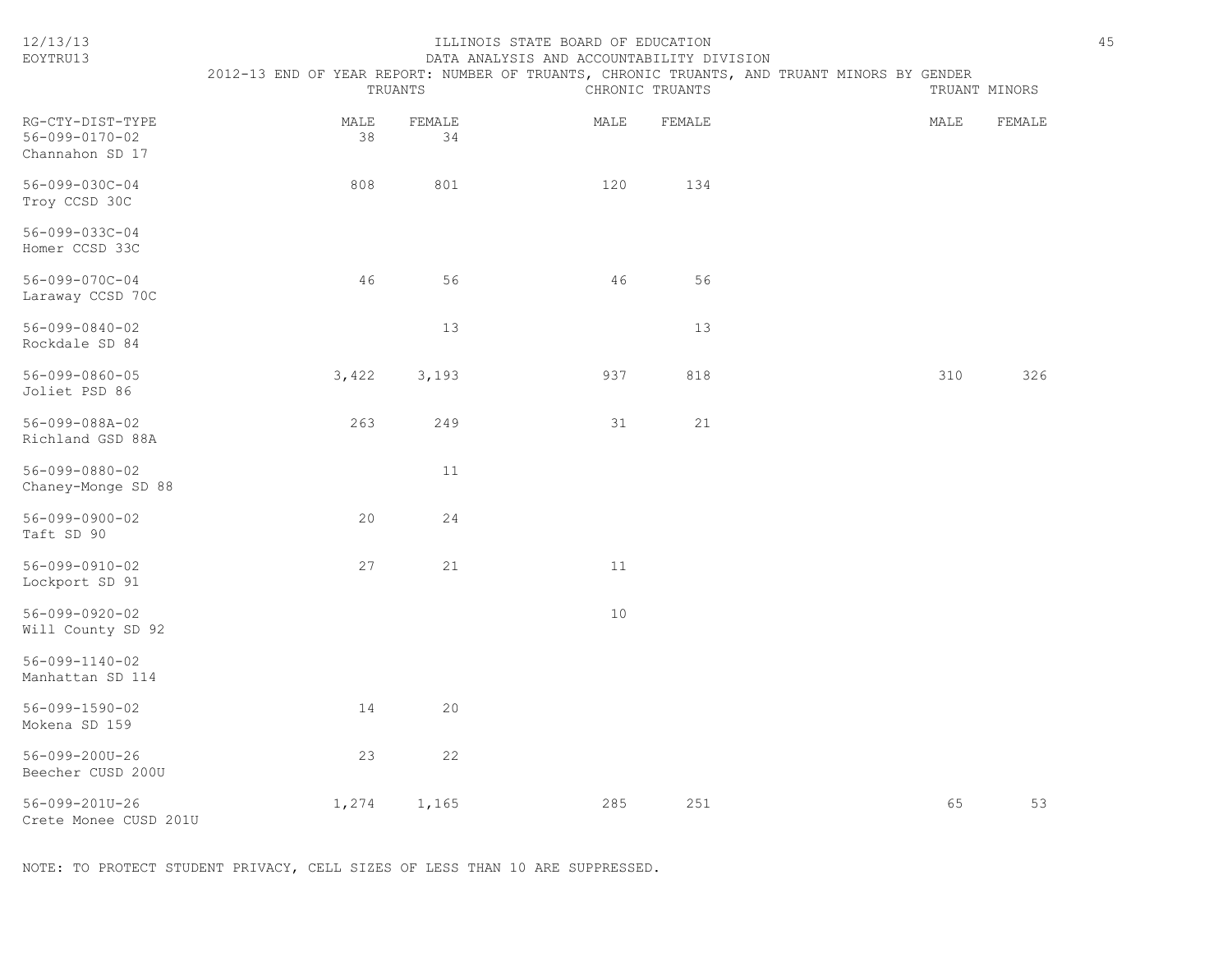|  | $\sim$ | ., |  |
|--|--------|----|--|
|  |        |    |  |

#### 12/13/13 ILLINOIS STATE BOARD OF EDUCATION 46 EOYTRU13 DATA ANALYSIS AND ACCOUNTABILITY DIVISION

|                                                            |                   | TRUANTS         |             | CHRONIC TRUANTS | 2012-13 END OF YEAR REPORT: NUMBER OF TRUANTS, CHRONIC TRUANTS, AND TRUANT MINORS BY GENDER |             | TRUANT MINORS        |
|------------------------------------------------------------|-------------------|-----------------|-------------|-----------------|---------------------------------------------------------------------------------------------|-------------|----------------------|
| RG-CTY-DIST-TYPE<br>56-099-2020-22<br>Plainfield SD 202    | MALE<br>8,524     | FEMALE<br>7,946 | MALE<br>185 | FEMALE<br>147   |                                                                                             | MALE<br>185 | <b>FEMALE</b><br>147 |
| $56 - 099 - 2040 - 17$<br>Joliet Twp HSD 204               | 1,576             | 1,480           | 339         | 296             |                                                                                             |             |                      |
| $56 - 099 - 2050 - 17$<br>Lockport Twp HSD 205             | 895               | 788             | 75          | 42              |                                                                                             |             |                      |
| 56-099-209U-26<br>Wilmington CUSD 209U                     | 23                | 25              |             |                 |                                                                                             |             |                      |
| $56 - 099 - 2100 - 16$<br>Lincoln Way CHSD 210             | 80                | 46              |             |                 |                                                                                             |             |                      |
| $56 - 099 - 255U - 26$<br>Reed Custer CUSD 255U            | $12 \overline{ }$ |                 | 16          | 14              |                                                                                             |             |                      |
| 56-099-255U-61<br>S Will Co Coop for Spec Ed               | 14                |                 |             |                 |                                                                                             |             |                      |
| $56 - 099 - 365U - 26$<br>Valley View CUSD 365U            | 2,168             | 1,995           | 1,136       | 1,031           |                                                                                             | 483         | 444                  |
| $21 - 100 - 0010 - 26$<br>Johnston City CUSD 1             | 78                | 102             | 22          | 29              |                                                                                             | 58          | 93                   |
| $21 - 100 - 0020 - 26$<br>Marion CUSD 2                    | 389               | 326             | 70          | 46              |                                                                                             | 41          | 34                   |
| $21 - 100 - 0030 - 26$<br>Crab Orchard CUSD 3              | 37                | 30              | 37          | 30              |                                                                                             | 37          | 30                   |
| $21 - 100 - 0040 - 26$<br>Herrin CUSD 4                    | 585               | 510             | 98          | 77              |                                                                                             | 16          | 20                   |
| $21 - 100 - 0050 - 26$<br>Carterville CUSD 5               | 232               | 225             | 51          | 32              |                                                                                             |             |                      |
| $21 - 100 - 8010 - 60$<br>Williamson Co Spec Educ District | 12                |                 | 12          |                 |                                                                                             | 12          |                      |
| $04 - 101 - 1220 - 22$<br>Harlem UD 122                    | 1,277             | 1,124           | 226         | 199             |                                                                                             |             |                      |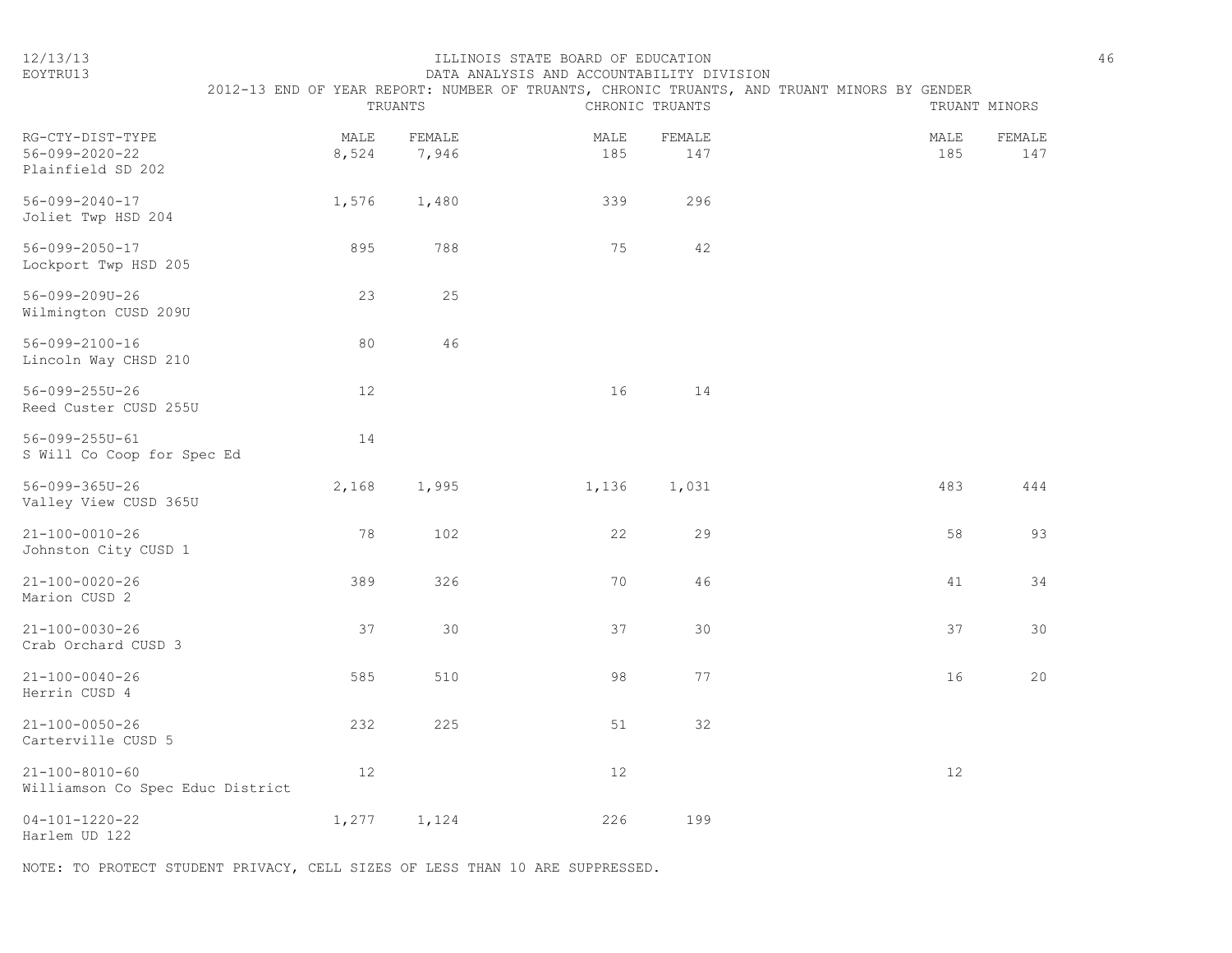| 12/13/13<br>EOYTRU13                                                | ILLINOIS STATE BOARD OF EDUCATION<br>DATA ANALYSIS AND ACCOUNTABILITY DIVISION<br>2012-13 END OF YEAR REPORT: NUMBER OF TRUANTS, CHRONIC TRUANTS, AND TRUANT MINORS BY GENDER<br>TRUANTS<br>CHRONIC TRUANTS<br>TRUANT MINORS |              |       |        |  |       |        |  |
|---------------------------------------------------------------------|------------------------------------------------------------------------------------------------------------------------------------------------------------------------------------------------------------------------------|--------------|-------|--------|--|-------|--------|--|
| RG-CTY-DIST-TYPE<br>$04 - 101 - 1310 - 04$<br>Kinnikinnick CCSD 131 | MALE<br>57                                                                                                                                                                                                                   | FEMALE<br>44 | MALE  | FEMALE |  | MALE  | FEMALE |  |
| $04 - 101 - 1400 - 04$<br>Rockton SD 140                            | 46                                                                                                                                                                                                                           | 51           |       |        |  |       |        |  |
| $04 - 101 - 2050 - 25$<br>Rockford SD 205                           | 6,438                                                                                                                                                                                                                        | 6,146        | 1,217 | 1,117  |  | 1,191 | 1,101  |  |
| $04 - 101 - 2070 - 16$<br>Hononegah CHD 207                         | 296                                                                                                                                                                                                                          | 254          | 25    | 35     |  |       |        |  |
| $04 - 101 - 3200 - 26$<br>County of Winnebago SD 320                | 196                                                                                                                                                                                                                          | 216          | 49    | 37     |  |       |        |  |
| $04 - 101 - 3210 - 26$<br>Pecatonica CUSD 321                       | 87                                                                                                                                                                                                                           | 85           |       |        |  |       |        |  |
| $04 - 101 - 3220 - 26$<br>Durand CUSD 322                           |                                                                                                                                                                                                                              |              |       |        |  |       |        |  |
| $04 - 101 - 3230 - 26$<br>Winnebago CUSD 323                        | 43                                                                                                                                                                                                                           | 42           |       |        |  | 15    | 10     |  |
| $43 - 102 - 0010 - 04$<br>Metamora CCSD 1                           |                                                                                                                                                                                                                              |              |       |        |  |       |        |  |
| $43 - 102 - 0020 - 04$<br>Riverview CCSD 2                          |                                                                                                                                                                                                                              |              |       |        |  |       |        |  |
| 43-102-0060-26<br>Fieldcrest CUSD 6                                 | 119                                                                                                                                                                                                                          | 80           | 27    | 21     |  |       |        |  |
| 43-102-0110-26<br>El Paso-Gridley CUSD 11                           | 34                                                                                                                                                                                                                           | 19           | 13    | 13     |  |       |        |  |
| 43-102-0210-26<br>Lowpoint-Washburn CUSD 21                         | 14                                                                                                                                                                                                                           |              |       |        |  |       |        |  |
| 43-102-0600-26<br>Roanoke Benson CUSD 60                            |                                                                                                                                                                                                                              |              |       |        |  |       |        |  |
| $43 - 102 - 0690 - 02$<br>Germantown Hills SD 69                    | 23                                                                                                                                                                                                                           | 26           |       |        |  |       |        |  |